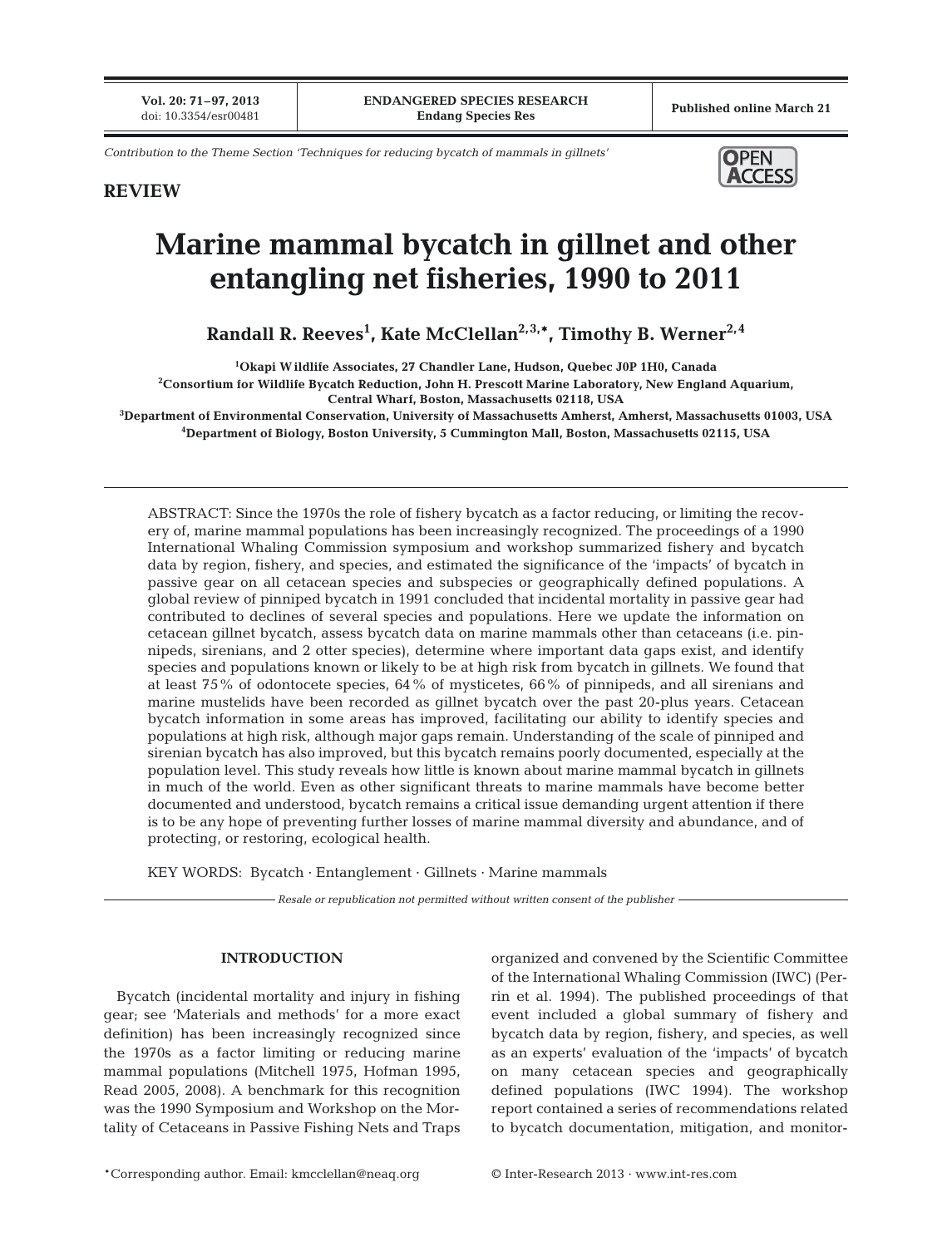ing. Six species or populations were highlighted as urgently needing action to reduce unsustainable bycatch: the Yangtze River dolphin or baiji *Lipotes vexillifer*, the Gulf of California porpoise or vaquita *Phocoena sinus*, coastal populations of humpback dolphins *Sousa* sp. and bottlenose dolphins *Tursiops* sp. in KwaZulu-Natal (South Africa), striped dolphins *Stenella coeruleoalba* in the Mediterranean Sea, and harbor porpoises *Phocoena phocoena* in the western North Atlantic. Three other populations were 'of particular concern' because of large known bycatch levels thought to be unsustainable: dusky dolphins *Lagenorhynchus obscurus* in the eastern South Pacific (specifically Peru), northern right whale dolphins *Lissodelphis borealis* in the central North Pacific, and sperm whales *Physeter macrocephalus* in the Mediterranean Sea.

In a separate effort, Woodley & Lavigne (1991) re viewed the literature for information on bycatch of pinnipeds and concluded that incidental mortality in passive gear had contributed to declines in populations of northern fur seals *Callorhinus ursinus* and harbor seals *Phoca vitulina* in the North Pacific and harp seals *Pagophilus groenlandica* in the Barents Sea. They also believed that mortality in commercial trawl fisheries was at least partly responsible for a decline in Steller sea lions *Eumetopias jubatus* and that bycatch had had 'detrimental impacts' on New Zealand sea lions *Phocarctos hookeri*, harbor seals *Phoca vitulina* off Newfoundland and Alaska, gray seals *Halichoerus grypus* in the eastern Baltic Sea, and endangered Mediterranean and Hawaiian monk seals *Monachus schauinslandi* and *M. monachus*, respectively.

Over the 20-plus years since 1990 much has changed. One of the cetacean species singled out in 1990 as being in great peril, the baiji, is now probably extinct (Turvey et al. 2007). The vaquita has continued to decline as a result of unsustainable bycatch in fishing gear (Rojas-Bracho et al. 2006, Jaramillo-Legorreta et al. 2007); it is now widely regarded as the world's most endangered cetacean species. Dusky dolphins have continued to be killed in Peru, and the subspecies there (*Lagenorhynchus obscurus posidonia*) may still be declining as a result, despite a series of legislative measures intended to reduce mortality from the deliberate targeting of cetaceans (Van Waerebeek et al. 2002, Mangel et al. 2010). Similarly, humpback dolphins and bottlenose dolphins have continued to be subjected to incidental mortality in anti-shark nets off KwaZulu-Natal (Peddemors et al. 1997, Peddemors 1998, Best 2007), with no clear assessment since the late 1980s/early 1990s

of the potential population-level impacts (Ross et al. 1989, Cockcroft 1990, Cockcroft et al. 1991, 1992). Finally, sperm whales *Physeter macrocephalus* in the Mediterranean Sea are thought to number only in the 100s, and they are still dying in drift nets (largely illegal since 2002 when the European Union imposed a total ban on driftnetting by member states); a major difference now is that the evidence for demographic isolation of Mediterranean sperm whales is much stronger than it was in 1990 (Notarbartolo di Sciara et al. 2006, Engelhaupt et al. 2009).

At least 2 of the cetacean populations highlighted in 1990 would probably not be ranked as being of such high concern today, at a global scale, as they were then. The United Nations ban on the use of large-scale, high-seas driftnets, which took effect at the end of 1992 (Northridge & Hofman 1999), greatly reduced the driftnet mortality of northern right whale dolphins. Although gillnetting of billfish, sharks, squid, and tuna inside the exclusive economic zones (EEZs) of some North Pacific countries probably continue to kill 100s of these dolphins each year, the total number of living right whale dolphins remains fairly high: there were estimated to be 10 000s to 100 000s in the central North Pacific in the early 1990s (Buckland et al. 1993) and about 8000 in the United States EEZ in 2005 to 2008 (Carretta et al. 2011). Given the ongoing driftnet ban on the high seas and these relatively high estimates of abundance, the need for conservation measures directed at northern right whale dolphins seems less urgent now than it did 2 decades ago.

Further, harbor porpoises have been found to be much more abundant in the western North Atlantic than was assumed in 1990, when the 'best available estimates' ranged between 8000 and 15 300 (northeastern USA, Bay of Fundy, and southwestern Nova Scotia region; IWC 1994, p. 31) compared with a 2006 estimate of 89 054 (coefficient of variation,  $CV = 0.47$ ) (Gulf of Maine/Bay of Fundy stock) (Waring et al. 2011). Annual porpoise bycatch in gillnets and other passive gear in this region were estimated at 300 to 800 in 1990 (IWC 1994, p. 25) compared with an estimate of total annual human-caused mortality in 2004 to 2008 of  $928+$  (CV = 0.16) in all United States and Canadian fisheries in the Gulf of Maine and Bay of Fundy (Waring et al. 2011). Although this high number of annual porpoise deaths is cause for ongoing concern, the situation appears less grave than it did in 1990 in terms of sustainability (Orphanides & Palka 2013, this Theme Section, Read 2013, this Theme Section). The situation for striped dolphins in the Mediterranean Sea is broadly similar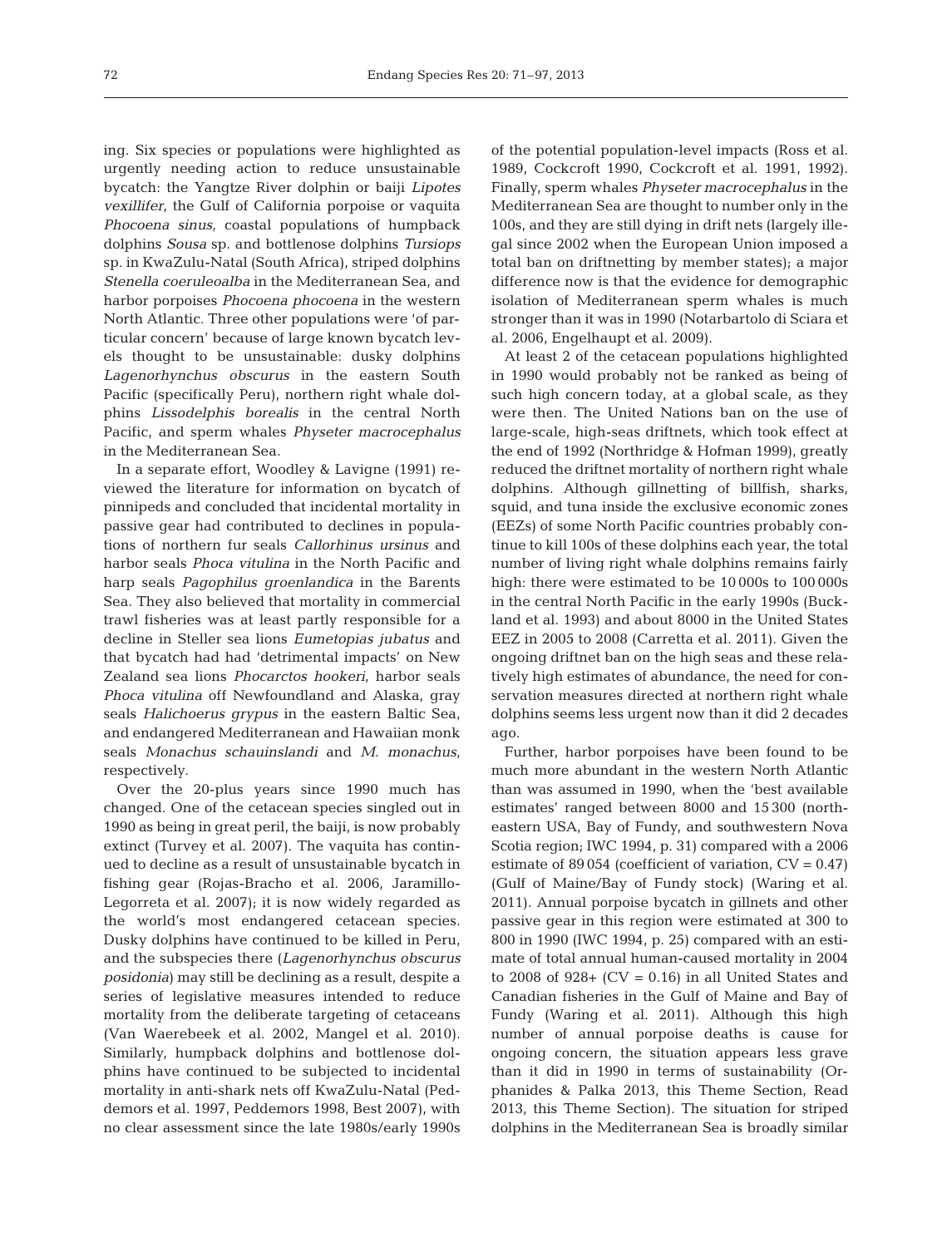to that of harbor porpoises in the western North Atlantic, with the caveat that besides continuing to sustain considerable bycatch, they have been strongly affected since 1990 by a series of die-offs from disease (Aguilar & Gaspari 2012). Although 1000s of striped dolphins are still killed in the Mediterranean each year in drift nets (e.g. Tudela et al. 2005), they remain the most abundant cetaceans in the region, numbering at least 10 000 (Aguilar & Gaspari 2012).

In a recent authoritative global review of pinniped conservation problems (Kovacs et al. 2012), bycatch was identified as a primary threat to the Critically Endangered Saimaa ringed seal *Pusa hispida saimensis* and as an 'acute threat' to 3 Endangered taxa — the Australian sea lion *Neophoca cinerea*, the Caspian seal *Phoca caspica*, and the Ladoga ringed seal *Pusa hispida ladogensis*. Although the gears involved were not specified in all cases, we know that the threat to these 4 taxa comes principally from gillnets. Kovacs et al. (2012) also acknowledged that even though the absolute level of gillnet bycatch may be relatively low in the case of the 2 Critically Endangered monk seals, 'any human-caused mortality (of those 2 species) is a concern.'

In general, it is clear that despite the actions taken since 1990 by international, regional, and national regulatory bodies to limit and reduce bycatch, it is still a potent global threat to marine mammals. As summarized above, the problems recognized in 1990 continue to fester. Now though, as a result of greatly expanded research and monitoring, new problem species, populations, fisheries, and regions are recognized. Even as other significant threats to marine mammal populations have become better documented and understood over the past 2 decades underwater noise, ship strikes, reductions in prey populations, toxic algal blooms, epizootic disease, and various environmental changes related to global climate change — bycatch has retained its prominence as a critical issue demanding urgent attention if there is to be any hope of preventing further losses of marine mammal diversity and abundance and protecting (or restoring) ecological health.

Three particular aspects of the bycatch problem that were known to exist in 1990 have become much better understood and are now more widely acknowledged. These are: (1) the large-scale mortality of marine mammals in other types of fishing gear besides gillnets (e.g. trawls, purse seines, fish traps, longlines) (Read et al. 2006); (2) the large-scale but poorly documented mortality of marine mammals in non-industrial fisheries, i.e. in what are usually referred to as small-scale artisanal fisheries, especially in developing countries (Moore et al. 2010); and (3) what Read (2008) described as a 'transition from bycatch to market value,' that is, animals that were formerly caught only incidentally and were discarded now have market (or household) value and thus have become part of the targeted catch.

This present paper is limited to 4 main objectives, as follows: (1) to update the information summarized in the 1990 workshop report on cetacean bycatch (IWC 1994); (2) to update bycatch data on marine mammals other than cetaceans (i.e. pinnipeds, sirenians, and 2 otter species); (3) to determine where important temporal, spatial, or taxonomic data gaps exist; and (4) to identify species and populations known or likely to be at greatest risk from bycatch in gillnets.

#### **MATERIALS AND METHODS**

#### **Study area**

The project's geographical scope encompassed the global distribution of marine mammals, customarily defined to include cetaceans, pinnipeds, and sirenians living partly or entirely in freshwater systems (e.g. Asian and South American rivers, Lake Baikal in Russia) and the 2 otter species that live exclusively in marine environments. All species and areas were of equal interest, although, as will be evident, our data and results were strongly biased toward areas where active research and monitoring has taken place since 1990.

# **Definitions**

In simplest terms, 'bycatch' refers to animals that become hooked, trapped, or entangled in fishing gear deployed with the intention of catching something else, i.e. the catching is inadvertent or accidental. However, it can be useful to distinguish between unintentional catch that is discarded (bycatch) and unintentional catch that is retained for consumption or sale (non-target catch) (Hall 1996, Read 2008). In most of the literature reviewed for this study, such a distinction was not made, and therefore we were able to do little more than flag it and accept that our compilation of bycatch data represents a mixture of both discarded and retained unintentional catches. It is also important to recognize that there is a large 'gray area' in some instances, where the demarcation between intentional and unintentional catch is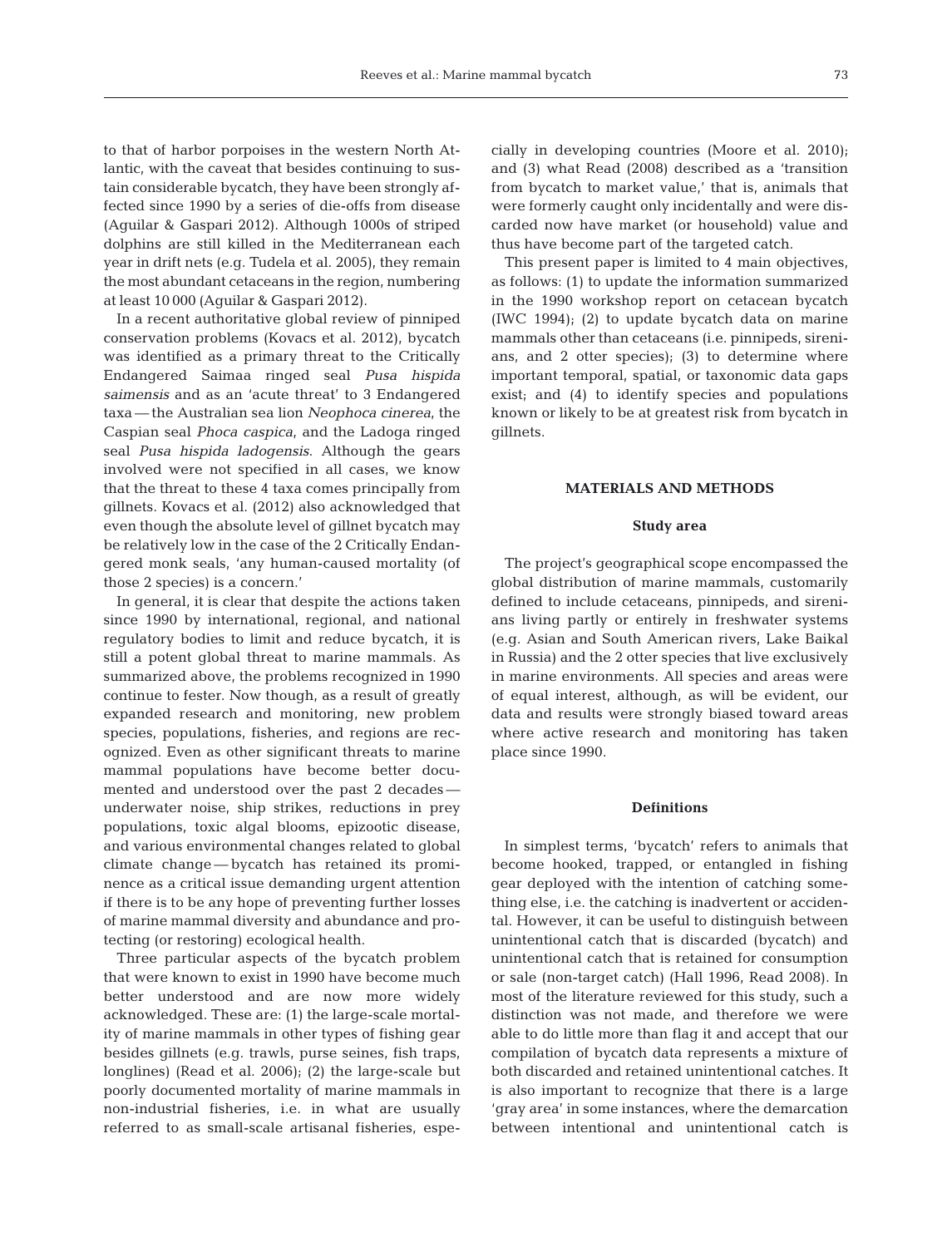blurred. There is no better example than Central Peru, where a major large-mesh driftnet fishery targeting both cetaceans (mainly dusky dolphins) and pelagic fish and elasmobranchs has operated since the 1980s (Read et al. 1988, Van Waerebeek & Reyes 1994a,b). This 'directed' gillnet fishery accounted (and may still account) for a high proportion of the total landings of dusky dolphins and common dolphins *Delphinus* spp. in Peru, but partitioning catch estimates (based largely on observations at landing sites, market surveys, and data on fishing effort) between intentional and unintentional is problematic, at best.

Another aspect of bycatch that must be considered is what we call 'cryptic' bycatch, i.e. the animals that become entangled in fishing gear and either swim away injured, sometimes with gear still attached, and die even though they are not 'caught' or accounted for in bycatch statistics. Such events are an important component of the bycatch of large whales, but small cetaceans, pinnipeds, and sirenians also sometimes die in nets and drop out during haul-back, or escape with serious injuries. It is also worth remembering that bycatch occurs not only when gear is being actively fished, but also when it has been lost or abandoned, resulting in what is referred to as 'ghost fishing.'

Efforts have been made in both the United Nations Fisheries and Agriculture Organization (FAO) and the IWC to standardize terminology for fishing gear and practices. Here we adopt the FAO definitions, as used by the IWC Secretariat for compiling and coding cetacean bycatch data, such that 'gillnets' include: set gillnets (anchored), fixed gillnets (on stakes), driftnets, trammel nets, and various unspecified gill and 'entangling' nets. We also include, for the purposes of this paper, shark control nets and large-mesh predator exclusion nets associated with aquaculture facilities. An interesting variation of gillnetting occurs in southern Brazil, where a high proportion of the coastal gillnet vessels search for schools of bluefish *Pomatomus saltatrix* and 'run the net around the school (Secchi et al. 1997, p. 655).' Although in that sense the net is deployed like a purse seine, the bottom of this 'runaround' net is not pursed and therefore it functions as an actively fished gillnet. Similar use of gillnets occurs elsewhere, such as in the fishery for large croakers (Gulf corvina *Cynoscion othonopterus*) in the northern Gulf of California, Mexico, where this fishing method, however, does not appear to represent a bycatch threat to the Critically Endangered vaquita (Rojas-Bracho et al. 2006).

# **Species list**

For taxonomy and nomenclature, we relied on the list of marine mammals maintained (and updated online) by the Society for Marine Mammalogy's Committee on Taxonomy (2012). This included, as of October 2012, 86 extant species of cetaceans, 32 pinnipeds, 4 sirenians, plus the 2 obligate marine otters (sea otter *Enhyra lutris* and marine otter *Lontra felina*). Many of these species have very extensive ranges, exhibiting considerable subspecies and population structure. For example, 20 cetacean species are subdivided into a total of 52 subspecies, and a total of 22 subspecies are recognized within 9 species of pinnipeds (Committee on Taxonomy 2012). In addition, 100s of geographically separate populations or stocks of marine mammals are recognized by treaty organizations (e.g. IWC), regional management bodies (e.g. North Atlantic Marine Mammal Commission, NAMMCO), and national agencies (e.g. US National Marine Fisheries Service and US Fish and Wildlife Service). In the USA alone, 28 stocks of common bottlenose dolphins *Tursiops truncatus* (Waring et al. 2011, Carretta et al. 2011) are currently subject to separate assessment and management under the Marine Mammal Protection Act. Also, NAMMCO has assessed and offered advice on 17 'aggregations' of narwhals *Monodon monoceros* and 25 of belugas *Delphinapterus leucas* in the North Atlantic and adjacent waters (NAMMCO 2000), while the IWC has identified no fewer than 9 additional beluga stocks elsewhere in that species' circumpolar range (IWC 2000). Ideally, a study such as the present one would be framed around a complete array of 'units to conserve' for all marine mammal species (Taylor 2005), but that ideal is far beyond our reach at present. Under the circumstances, we took a pragmatic approach similar to that used in the 1990 workshop report (IWC 1994), breaking down the species and subspecies into regional- or national-level units, often according to the availability of bycatch data.

## **Sources of data on abundance (population size)**

For an initial baseline of abundance data, we used the most recently available documentation for the IUCN Red List of Threatened Species (http:// www. iucnredlist.org/). All or nearly all of the species and many of the subspecies on the Society for Marine Mammalogy's list are included in the Red List documentation. However, that documentation is uneven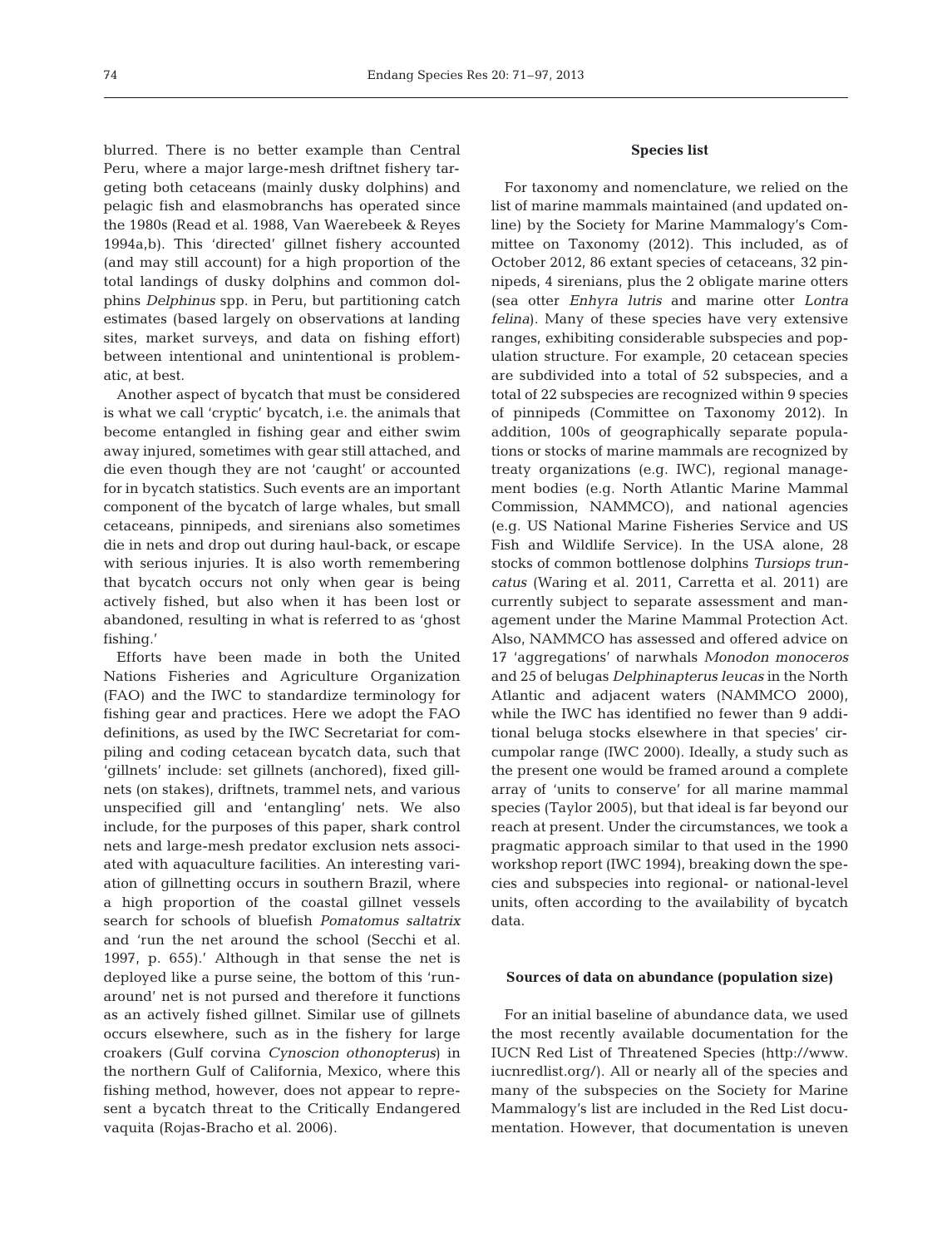in a number of respects, and therefore we made an effort to supplement, revise, and update the data by drawing on the literature (both published and 'gray') and by communicating directly with expert informants.

#### **Sources of information and data on bycatch**

To identify and obtain much of the primary literature, we used internet search engines (e.g. Google Scholar) and online university libraries, with keywords such as 'bycatch,' 'entanglement,' 'incidental catch,' 'catch,' marine mammals (e.g. 'pinniped'), fishing gear types (e.g. 'driftnet'), and species (e.g. 'short-beaked common dolphin' and '*Delphinus delphis*') in various combinations. We also consulted extensively with regional and local experts on marine mammals and fishery bycatch, not only to identify and obtain relevant documents, but also to gain insights on information gaps and to verify or clarify provisional findings. Although we would have preferred to limit our search to the primary (peerreviewed) literature, we recognized that so-called gray literature is often a major source of credible bycatch information and data. Therefore, we included in our search government reports (e.g. US Department of Commerce NOAA/NMFS Stock As sessment Reports), reports of multilateral or international bodies (e.g. IWC, NAMMCO, Convention on Migratory Species), reports published by non-governmental organizations (e.g. World Wildlife Fund, International Fund for Animal Welfare, Whale & Dolphin Conservation Society), and abstracts of conference proceedings (e.g. Society for Marine Mammalogy, European Cetacean Society, Latin American Society of Specialists in Aquatic Mammals). These sources were used cautiously in view of the tendency for facts and figures reported (for example, in an abstract 'published' in a conference proceedings document) to differ from those given in a journal paper that is eventually published on the same study. At the same time, however, it was recognized that much of the gray literature is subjected to extensive peer review before public release, such that, in some instances, it is at least as reliable as the primary literature.

#### **Structure and composition of database**

In several spreadsheets (Excel) we recorded the reported bycatch of all marine mammals in all types of gear and fisheries, worldwide, 1990 to 2011. For each species, subspecies, and subpopulation, we entered the most recent abundance estimate available and the reported or estimated bycatch by gear type, location (region, country, port), and year or period of years. We also noted in every case how the bycatch data had been obtained by the reporting source — e.g. numbers reported by onboard observers, in fishing vessel logbooks, or from interviews with fishermen; numbers observed at port landings, markets, or waste disposal sites; numbers observed stranded (or in some cases floating dead or injured at sea) and known or inferred to have been bycaught (from gear on the body or injuries consistent with fishing gear interaction). All numerical values were coded to indicate whether they represented actual counts (of observed individual animals or carcasses) or estimates (extrapolations from observations). When available from the source, we recorded the target species of the fishery in which the bycatch occurred.

As mentioned earlier, a problem that applies particularly to data on bycatch of large whales is that a high proportion of entangled animals escape, either by their own efforts or occasionally with the help of 'disentanglement' teams; in other words, many entanglements are non-lethal, at least initially (Knowlton & Kraus 2001, Knowlton et al. 2008, Meÿer et al. 2011). It is generally agreed that determinations of how serious an injury is (i.e. how likely it is that the injury will prove lethal) should be made on a caseby-case basis (Andersen et al. 2008). In some instances, the data provided in the source have been pre-screened by experts, and thus can be taken at face value. For example, in the US Stock Assessment Reports, events (or 'incidents'; Meÿer et al. 2011) involving deaths and 'serious' injuries are reported as such, with an indication of whether entanglement was judged to be the 'primary' cause as well as a description of the nature of the evidence (e.g. gear on the body, characteristic wounds). This makes it possible to report a lower bound on the bycatch (deaths and serious injuries combined) by species/stock and by year, but such compilations take no account of the undetected, unreported (i.e. cryptic) component of bycatch. In other words, there is no clear way of actually estimating annual removals due to entanglement by species/stock in the absence of a systematic sampling program. In this study, we have tried to sort and annotate the large pool of whale bycatch data in a way that recognizes the underlying uncertainties, allowing us to at least qualify our conclusions appropriately.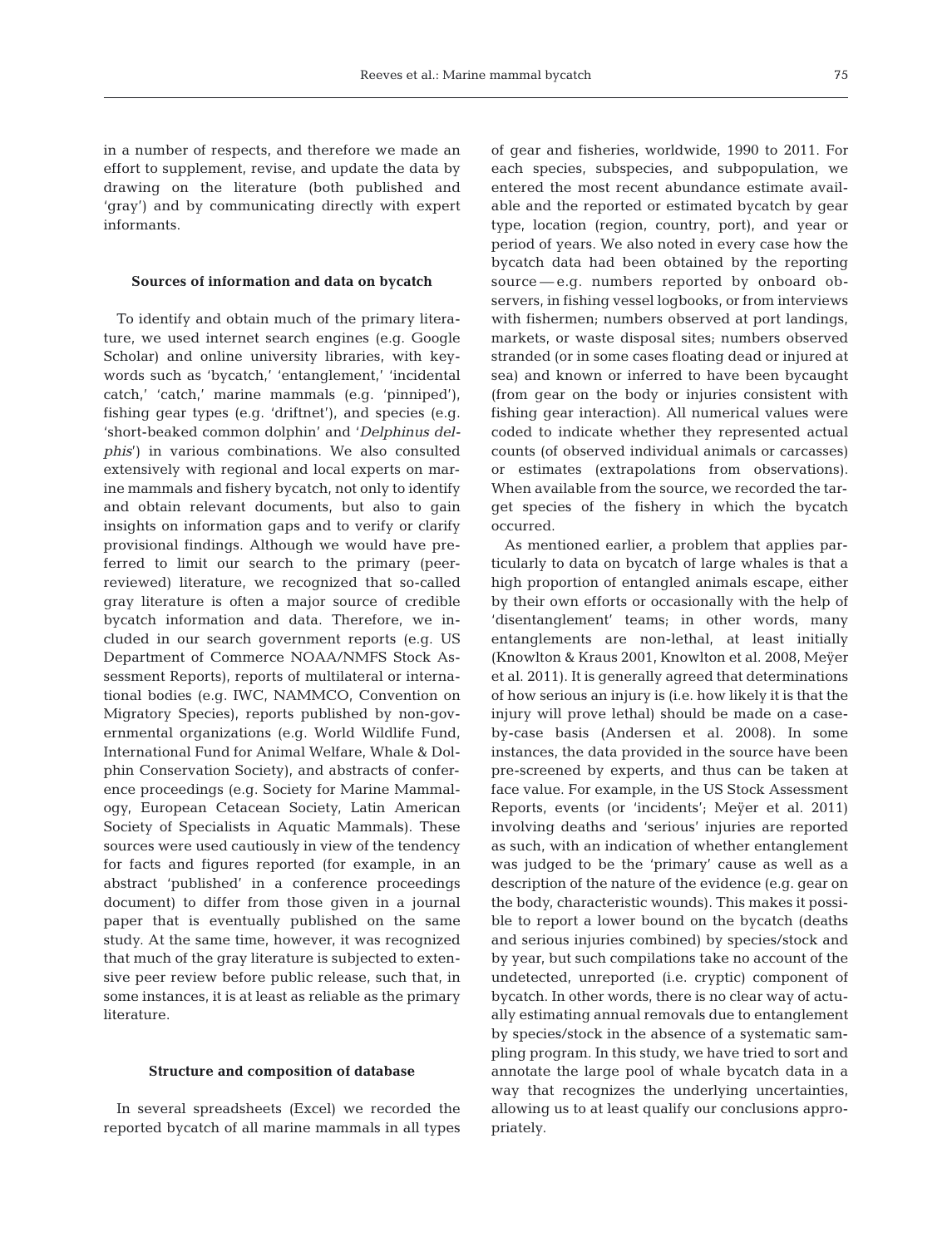## **Data management and analysis**

Because the focus of this study was gillnet bycatch (as defined above), we segregated the data so that an analysis similar to that presented in the 1990 workshop report (IWC 1994) could be carried out. Although the format of the 1990 report may not have been optimal, we chose to organize our data in a way that would facilitate comparisons with bycatch figures from that study as an historical benchmark. The bycatch data were sorted by species and by year and then assigned to geographical strata corresponding, to the extent possible, to those used previously (IWC 1994, their Table 1). In only a very few cases did we have a complete time series (1990 to 2011) of annual bycatch numbers for a species, subspecies, or population, or for a particular geographical area. There was great variability not only in the completeness of the data, but also in their nature and quality. In many instances, there was no way to judge how close the number of bycaught animals reported in a given document might be to the true number taken in that fishery or area that year. In the best cases, quantitative estimates with measures of uncertainty were provided, and the authors offered critical commentary on reliability and completeness. Much more often, however, the bycatch counts or estimates could only be interpreted as lower bounds because sampling was partial or the data were collected opportunistically. The difficulty we encountered trying to standardize and summarize the numerical catch data was not unexpected. In fact, it was consistent with that encountered at the 1990 workshop, where the vast majority of values for 'number killed per annum' were imprecise, e.g. some, > a rounded figure, low 10s, 1000s, or <1 (IWC 1994, their Table 1). Instead of attempting to generate a single accurate and representative estimate of the annual bycatch in every case, we reported the range of numbers given by our sources for the entire period from 1990 to 2011.

The basic approach for generating entries in the 1990 to 2011 columns of our summary catch tables (see Tables 2 to 5) was as follows:

• When data were available for >1 yr, we reported the range in annual counts or estimates for the years covered. For example, for the short-beaked common dolphin off the United States west coast, between 26 and 191 dolphins were estimated to be taken annually from 1997 to 2006.

• When data were available for only 1 yr, that number was reported along with the year.

• When bycatch was reported as a single number spanning >1 yr (e.g. 10 animals taken between 1990

and 1999, inclusive), we reported the number and the span of years.

• Given the inherent incompleteness and uncertainties associated with bycatch data, estimates based on a sample of direct observations are generally more credible than simple counts (total dead animals observed). In other words, we consider it more likely that simple reported counts be biased low than that estimates extrapolated from such counts will be biased high. In Tables 2 to 5, we reported both counts and estimates when they applied to different years, but if both a count and an estimate were available for a given year, we reported only the count in our table. • It was occasionally necessary to present values as upper or lower bounds only, i.e. as > or < a number, or to follow IWC (1994) by using terms such as some or low 10s, etc.

The data given in the illustrative tables presented here were selected from the larger database (see the supplement at www.int-res.com/articles/suppl/n020 [p071\\_supp.pdf\)](http://www.int-res.com/articles/suppl/n020p071_supp.pdf), with the intention of making meaningful then-and-now comparisons, at least for cetaceans and pinnipeds, using as baselines the 1990 IWC workshop report (1994, their Table 1) and Woodley & Lavigne (1991), respectively. We selected information for presentation in the tables with the goal of providing an overview of species and areas that are both data rich and data poor. It is important to emphasize that the information in all of our tables is *as reported* in the literature, and therefore a missing dimension is the expert opinion that formed the basis for many of the entries in IWC (1994, their Table 1). The known incompleteness of reporting throughout much of the world and the differences in methodology between the previous overviews and ours make almost any attempt at a then-and-now comparison problematic.

# **RESULTS**

The database was compiled from >900 published sources and a few 'personal communications.' Around 570 of the sources contained information on gillnet bycatch. Numerical data on gillnet bycatch levels or rates were available from 90 countries or overseas territories. Gillnet bycatch included odontocetes in at least 73 countries, mysticetes in at least 28, pinnipeds in 25, sirenians in 32, and mustelids in 3 (Table 1). It is important to emphasize that Table 1 reflects only what we could find on gillnet bycatch in the literature, supplemented by unpublished information from colleagues in a few instances. Unques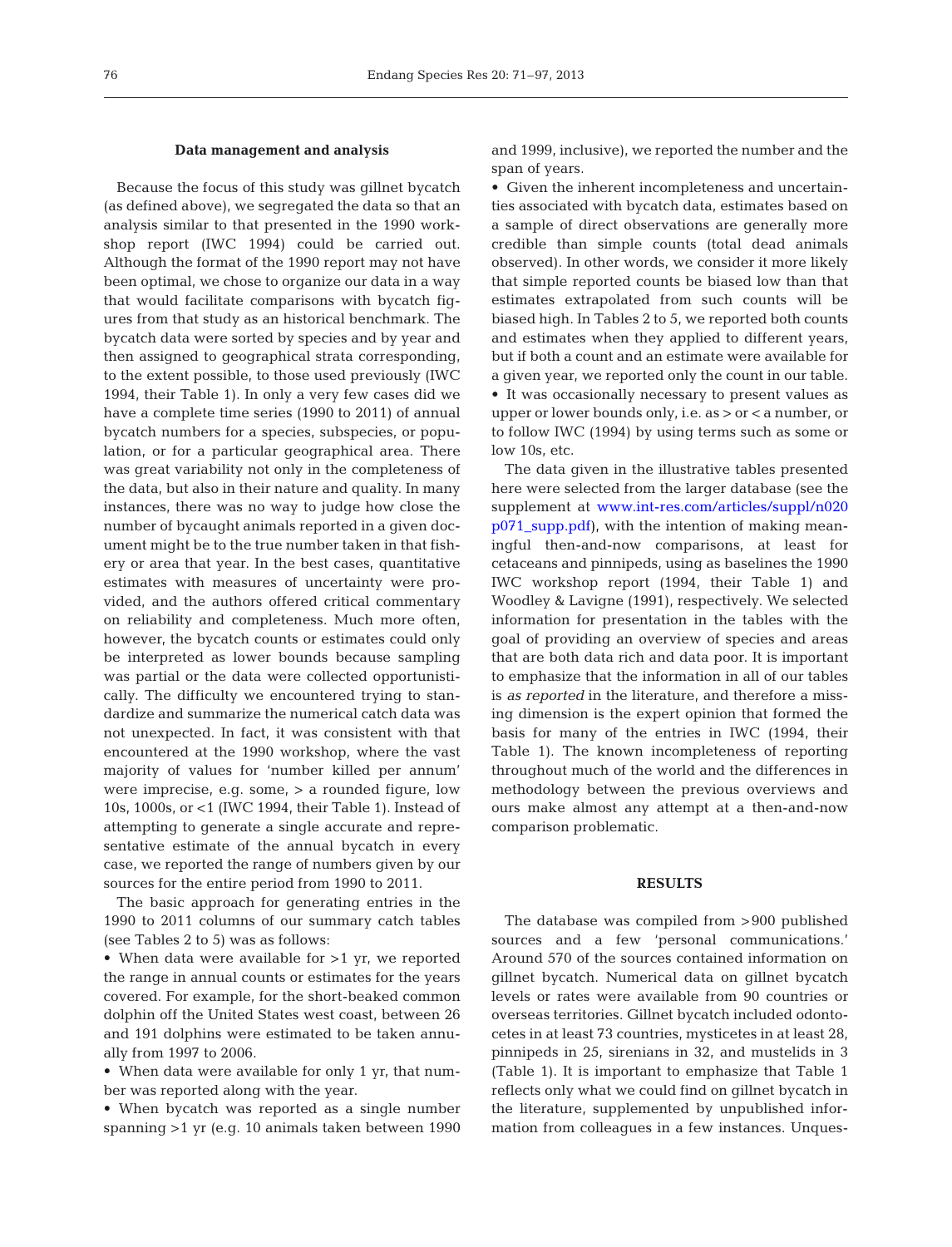tionably, this table under-represents the true situation in that many more countries than indicated have probably experienced gillnet bycatch of a given taxonomic group even though such bycatch was undocumented or unreported in the literature that we examined.

There were relatively few complete time series of *annual* counts or estimates of gillnet bycatch for an entire species, subspecies, or lower unit (e.g. subpopulations or stocks) over its full geographic range. Frequently, the bycatch data, whether in the form of an estimate, a simple body count, or a mere statement that bycatch occurs, were presented in reference to a specific area or fishery rather than to a population of animals.

# **Odontocete cetaceans**

Bycatch in gillnets continues to affect many odontocete species; 61 of 74 recognized species (82%) have reportedly been bycaught in some kind of fishing gear somewhere in their range since 1990, and 56 species (75%) have been bycaught in gillnets. Although, in many instances, it appears that bycatch counts or estimates have increased since 1990 (Table 2), we emphasize that this does not necessarily mean the actual scale of the bycatch has increased. In many instances it reflects, instead, changes in monitoring and reporting effort. Sri Lanka is one of the few countries with very high estimates of cetacean bycatch in the late 1980s and early 1990s, but very little new quantitative bycatch data since then (see 'Discussion'). In contrast, documentation of cetacean bycatch continued through the early 2000s in Peru, where very high bycatch levels had been documented in the 1980s and early 1990s and continue unabated (again, see 'Discussion'). We found few examples of reliable data on trends in gillnet bycatch rates (Table 2). Although fatal entanglements of odontocetes in aquaculture anti-predator nets appear to be infrequent, dolphin deaths in such nets have been reported from salmon and tuna facilities in Australia and Chile (Kemper et al. 2003).

Numbers of individuals killed in gillnets tend to be greatest for species that are widely distributed in coastal and shelf waters. Common dolphins and striped dolphins, for example, have continued to be taken in large numbers globally despite the fact that large-scale driftnet fishing on the high seas has been illegal since 1993, eliminating one source of very large bycatches of northern right whale dolphins and common dolphins. Although the conservation significance of the large ongoing bycatches of common and striped dolphins is not entirely clear, there is reason for concern in some areas, certainly in Peru, Ecuador, and the Mediterranean, if not also in parts of the European Atlantic. With greatly improved bycatch monitoring, reported annual bycatches of these dolphins have been in the 1000s off western Europe. In the 1990s (post-1994) an illegal Spanish driftnet fleet for swordfish *Xiphias gladius* and sunfish *Mola mola* took 100s of common and striped dolphins in the western Mediterranean each year, and additional unknown (but probably large) numbers were taken by Italian and Moroccan driftnet vessels operating illegally in the region at the time (Silvani et al. 1999). Surface driftnet fleets from Ireland, France, and the UK targeting albacore tuna *Thunnus ala lunga* in the Bay of Biscay−Celtic Sea region killed an estimated 11 723 (7670 to 15 776) common dolphins and 12 635 (10 009 to 15 261) striped dolphins from 1990 to 2000 (Rogan & Mackey 2007). Although those albacore fisheries had closed by 2002 (Rogan & Mackey 2007), the large Moroccan driftnet fleet continued to operate in the Alborán Sea (southwestern Mediterranean) and in and around the Strait of Gibraltar, causing an estimated bycatch over a 12 mo period, based on onboard observer and fishing effort data from 2002 to 2003, of 3110 to 4184 and 11 589 to 15 127 dolphins (common and striped combined) in the 2 regions, respectively (Tudela et al. 2005). Driftnets were not the only sources of bycatch mortality for the common and striped dolphin populations: many 100s were also being taken (and continue to be taken) annually in set gillnets and trammel nets as well as trawl nets (e.g. Tregenza et al. 1997, Fernández-Contreras et al. 2010). In the South Pacific, the average estimated annual gillnet bycatch of longbeaked common dolphins by vessels from a single Peruvian port (Salaverry) from 2002 to 2007 was 973 (541 to 1550) (Mangel et al. 2010). Salaverry was estimated to host only about 2% of the total Peruvian gillnet fleet at the time. In fact, Mangel et al. (2010) speculated that the total annual mortality of small cetaceans in the Peruvian artisanal fishery during the first decade of the 21st century could have been as high as, or even higher than, the estimated 15 000 to 20 000 in the early 1990s (Van Waerebeek & Reyes 1994b). A similar situation exists in Ecuador, where a very large artisanal gillnetting fleet has continued to operate, but with only limited bycatch monitoring (Félix & Samaniego 1994, Félix et al. 2007).

Similarly, very large numbers of harbor porpoises continue to be taken in gill and trammel nets in the North Atlantic and its adjoining seas, even though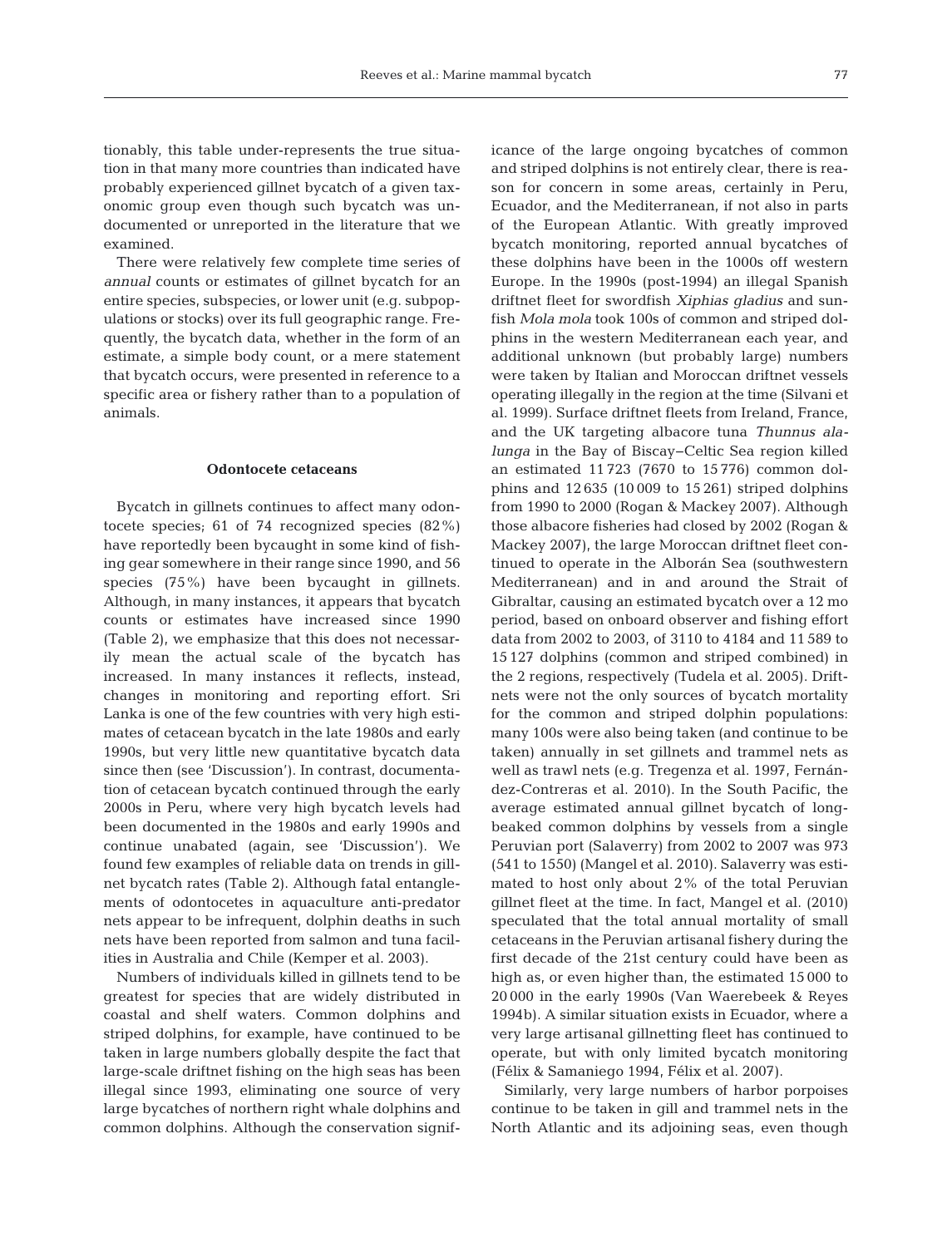|               | cetes | cetes | peds        | Odonto- Mysti- Pinni- Sirenians Muste- | lids |                 | cetes       | cetes       | peds | Odonto- Mysti- Pinni- Sirenians Muste- | lids |
|---------------|-------|-------|-------------|----------------------------------------|------|-----------------|-------------|-------------|------|----------------------------------------|------|
| Argentina     | X     |       |             |                                        |      | Malaysia        | $\mathbf X$ |             |      | X                                      |      |
| Australia     | X     | X     | X           | X                                      |      | Mauritania      | X           |             |      | X                                      |      |
| Bangladesh    | X     |       |             |                                        |      | Mayotte         | $\mathbf X$ |             |      | X                                      |      |
| Belgium       | X     |       | X           |                                        |      | Mexico          | $\mathbf X$ | X           |      | X                                      |      |
| Belize        |       |       |             | X                                      |      | Montenegro      | X           |             |      |                                        |      |
| Bolivia       | X     |       |             |                                        |      | Morocco         | X           | X           |      |                                        |      |
| <b>Brazil</b> | X     | X     | X           | X                                      |      | Mozambique      | $\mathbf X$ |             |      | X                                      |      |
| Bulgaria      | X     |       |             |                                        |      | Myanmar         | X           |             |      | X                                      |      |
| Cambodia      | X     |       |             | X                                      |      | New Zealand     | X           | X           | Х    |                                        |      |
| Cameroon      |       |       |             | $\mathbf{X}$                           |      | Nigeria         |             |             |      | X                                      |      |
| Canada        | X     | X     | $\mathbf X$ |                                        |      | Norway          | $\mathbf X$ |             | X    |                                        |      |
| Chile         | X     | X     |             |                                        |      | Oman            | $\mathbf X$ | X           |      |                                        |      |
| China         | X     | X     |             |                                        |      | Peru            | X           | X           | X    |                                        | X    |
| Colombia      | X     | X     | X           | X                                      |      | Philippines     | $\mathbf X$ |             |      |                                        |      |
| Congo         | X     |       |             |                                        |      | Poland          | $\mathbf X$ |             | X    |                                        |      |
| Croatia       | X     |       |             |                                        |      | Portugal        | $\mathbf X$ |             |      |                                        |      |
| Dagestan      |       |       | X           |                                        |      | Puerto Rico     | X           |             |      | Χ                                      |      |
| Denmark       | X     |       | X           |                                        |      | Rep. of Congo   |             |             |      | X                                      |      |
| Ecuador       | X     | X     |             |                                        |      | Romania         | X           |             |      |                                        |      |
| Faroe Islands | X     |       |             |                                        |      | Russia          | X           | X           | X    |                                        |      |
| Finland       |       |       | X           |                                        |      | Sierra Leone    | X           |             |      | X                                      |      |
| France        | X     | X     | X           |                                        |      | Singapore       |             |             |      | X                                      |      |
| French Guiana |       |       |             | X                                      |      | Slovenia        | X           |             |      |                                        |      |
| Gabon         |       |       |             | $\mathbf{X}$                           |      | South Africa    | X           | X           | X    |                                        |      |
| Georgia       | X     |       |             |                                        |      | South Korea     | $\mathbf X$ | $\mathbf X$ |      |                                        |      |
| Germany       | X     |       |             |                                        |      | Spain           | $\mathbf X$ |             |      |                                        |      |
| Ghana         | X     |       |             |                                        |      | Sri Lanka       | $\mathbf X$ |             |      | X                                      |      |
| Greece        | X     |       | X           |                                        |      | Sweden          | $\mathbf X$ |             | X    |                                        |      |
| Greenland     | X     | X     |             |                                        |      | Taiwan          | $\mathbf X$ |             |      |                                        |      |
| Guinea        |       |       |             | X                                      |      | Tanzania        | $\mathbf X$ | X           |      | Χ                                      |      |
| Guinea-Bissau |       |       |             | X                                      |      | Thailand        | X           |             |      | X                                      |      |
| Hong Kong     | X     |       |             |                                        |      | The Netherlands | X           |             |      |                                        |      |
| Iceland       | X     | X     | X           |                                        |      | Togo            |             | X           |      |                                        |      |
| India         | X     |       |             | X                                      |      | Tunisia         | $\mathbf X$ |             |      |                                        |      |
| Indonesia     | X     | X     |             |                                        |      | Turkey          | X           |             | X    |                                        |      |
| Iran          | X     |       | $\mathbf X$ |                                        |      | Turkmenistan    |             |             | X    |                                        |      |
| Ireland       | X     | Х     | X           |                                        |      | Ukraine         | X           |             |      |                                        |      |
| Israel        | X     | X     |             |                                        |      | Union of the    |             |             |      | X                                      |      |
| Italy         | X     | X     |             |                                        |      | Comoros         |             |             |      |                                        |      |
| Japan         | X     | X     | $\mathbf X$ | X                                      | X    | United Arabian  |             |             |      | X                                      |      |
| Kazakhstan    |       |       | X           |                                        |      | Emirates        |             |             |      |                                        |      |
| Kenya         | X     |       |             | X                                      |      | United Kingdom  | X           | X           |      |                                        |      |
| Laos          | X     |       |             |                                        |      | <b>USA</b>      | X           | $\mathbf X$ | X    | X                                      | X    |
| Liberia       |       |       |             | X                                      |      | Uruquay         | $\mathbf X$ |             |      |                                        |      |
| Lithuania     | X     |       |             |                                        |      | Venezuela       | $\mathbf X$ |             |      | X                                      |      |
| Madagascar    | X     | X     |             |                                        |      | Vietnam         | $\mathbf X$ |             |      |                                        |      |

Table 1. Bycatch in gillnets from 1990 to 2011 by country and/or territory. X means that we have at least 1 confirmed record of gillnet bycatch. Such bycatch almost certainly has occurred in many more countries, and for listed countries involved more taxa than shown here

the collapse and closure of many groundfish fisheries (e.g. for Atlantic cod *Gadus morhua*) beginning in the early 1990s, together with implementation of season or area closures and mandatory pinger programs in the 1990s and first decade of the 21st century, substantially reduced the levels of porpoise bycatch in some areas. In a thorough review, Stenson (2003) summarized bycatch estimates in all areas (available through about 2002), ranging as high as  $2100$  (CV = 0.18) in the New England sink gillnet fishery in 1994; 572 (CV = 0.35) in the United States 'mid-Atlantic' coastal gillnet fishery in 1997; 474 (SE = 224) in Canada's sink gillnet fishery in the Bay of Fundy in 1993; >2000 in various gillnet fisheries in Newfoundland in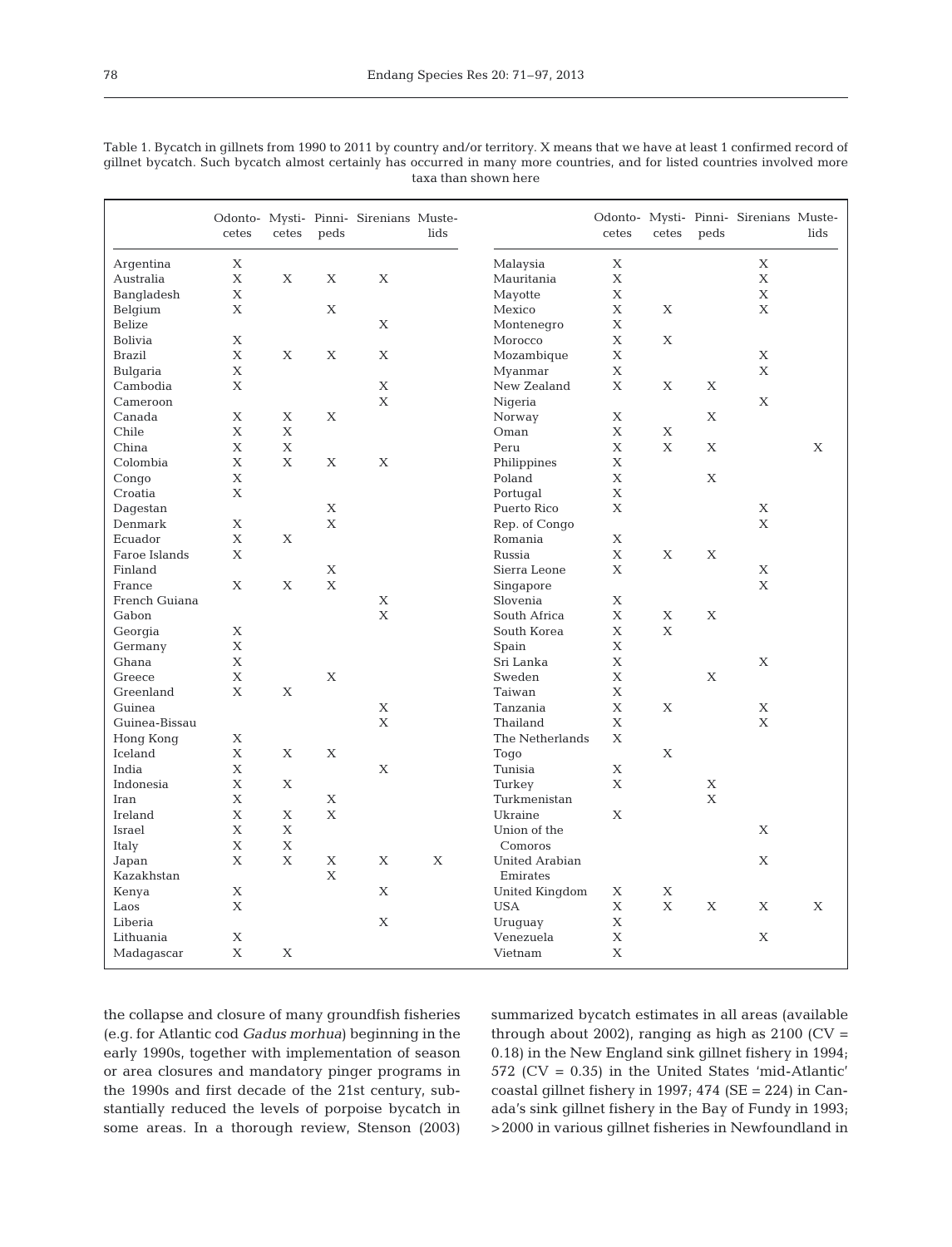Table 2. Illustrative examples of reported odontocete bycatch mortality in gillnets before 1990 (from IWC 1994) and from 1990 to 2010 (our database; see 'Results' and Table S1 in the supplement at [www.int-res.com/articles/suppl/n020p071\\_supp.pdf\)](http://www.int-res.com/articles/suppl/n020p071_supp.pdf). Pre-1990 numbers are annual estimates determined by 1990 International Whaling Commission (IWC) workshop participants. Numbers for 1990 to 2010 are generally not annual, but rather counts or estimates (as given in the source documents) for 1 yr (single number), totals over a range of years (ª), or a range of annual numbers over a range of years (b: in some instances with a count for the low end and an estimate for the high end; thus, a number and dash appear in the Count column and a number with no punctuation in the Estimate column). Source numbers refer to the 'Literature Cited' in the supplement. Note that numbers are as reported in the literature and, therefore, for most species and areas, they are negatively biased to an unknown but often probably large degree. NA: not applicable; not addressed by the 1990 workshop. Unk.: unknown; no information available. FMA: Franciscana Management Area

| Species                       | Location                                               | Pre-1990             |                                    | 1990-2010<br>Count Estimate     | Years/Notes                                                      | Sources                                                                                                                                                    |
|-------------------------------|--------------------------------------------------------|----------------------|------------------------------------|---------------------------------|------------------------------------------------------------------|------------------------------------------------------------------------------------------------------------------------------------------------------------|
| Delphinidae                   |                                                        |                      |                                    |                                 |                                                                  |                                                                                                                                                            |
| Delphinus delphis             | Australia                                              | >1000                | $1 - 15^{\rm b}$                   |                                 | 1990-2009                                                        | 25, 26, 28, 103, 215, 218, 228, 230, 232,<br>288, 420, 425, 426, 429, 430, 538                                                                             |
|                               | Ecuador<br>Northwest Atlantic                          | <b>NA</b><br>211-422 |                                    | 1118<br>$11 - 893$ <sup>b</sup> | 1993<br>1990-2009                                                | 198<br>72, 261, 401, 518, 520, 543-547, 549-                                                                                                               |
|                               | European Atlantic                                      | Some                 | $1 -$                              | 2522 <sup>b</sup>               | 1990-2009                                                        | 551, 553, 554<br>51, 86, 87, 131, 190, 227, 251, 260, 262<br>263, 321, 323, 386-388, 390, 447, 456,<br>457, 459, 461, 470, 485, 486, 496, 497,<br>509, 511 |
|                               | Strait of<br>Gibraltar                                 | NA                   |                                    | >10000                          | 2003; combined<br>short-beaked<br>common and<br>striped dolphins | 260, 516                                                                                                                                                   |
| Delphinus delphis<br>ponticus | <b>Black Sea</b>                                       | NA                   | $1 - 297$ <sup>b</sup>             |                                 | 1968-2007                                                        | 3, 94, 96, 391, 414, 433                                                                                                                                   |
| Delphinus<br>capensis         | Peru<br>South Africa                                   | $50$<br>33           | $7-$<br>$10 - 40^{b}$              | 1186 <sup>b</sup>               | 1991-2008<br>2001-2005                                           | 9, 344, 525, 530, 531<br>395-399                                                                                                                           |
| Lagenodelphis<br>hosei        | West Pacific,<br>Indian Ocean, and<br>Eastern Atlantic | Some                 | $1 -$                              | 31 <sup>b</sup>                 | 1991-2005                                                        | 18, 153, 172, 177, 188, 393, 540, 555                                                                                                                      |
| Lagenorhynchus<br>albirostris | North Atlantic                                         | Some                 | $1 -$                              | 15 <sup>b</sup>                 | 1990-2007                                                        | 205, 377, 378, 380, 381, 382                                                                                                                               |
| Lagenorhynchus<br>acutus      | North Atlantic                                         | $<$ 5                | $1 -$                              | 240 <sup>b</sup>                | $1990 - 2008$<br>mostly western                                  | 72, 205, 251, 401, 461, 497, 503, 520,<br>541-545, 548-552, 554                                                                                            |
| Lagenorhynchus<br>obliquidens | North Pacific                                          | 11 000               | $1 -$                              | 4519 <sup>b</sup>               | 1990-2006                                                        | 22, 23, 39, 68, 69, 123-125, 208, 255,<br>368, 369, 491, 498-501, 559                                                                                      |
| Lagenorhynchus<br>obscurus    | Peru                                                   | >1800                | $2 -$                              | $1284^{\rm b}$                  | 1990-2008                                                        | 343, 345, 525, 530, 531                                                                                                                                    |
| Lagenorhynchus<br>australis   | South America                                          | Low $10s$            | Some                               |                                 | 1994-1997                                                        | 224, 325                                                                                                                                                   |
| Lagenorhynchus<br>cruciger    | All                                                    | NA                   | Unk.                               |                                 |                                                                  |                                                                                                                                                            |
| Stenella attenuata            | Ghana                                                  | NA                   | $1 - 14^b$                         |                                 | 1998-2004                                                        | 177, 393                                                                                                                                                   |
| Stenella frontalis            | <b>Brazil</b>                                          | Some                 | $< 10^{\rm b}$                     |                                 | 1990-2005                                                        | 182, 183, 348, 422, 567                                                                                                                                    |
| Stenella<br>longirostris      | Zanzibar<br>Southwest Pacific                          | NA<br>>1000          | 1 to $> 50^{\rm b}$<br>$5^{\rm a}$ |                                 | 1995-2008<br>1999-2009                                           | 15-17, 448, 449<br>65, 103, 216-218, 228, 232, 233                                                                                                         |
| Stenella clymene              | Ghana                                                  | NA                   | $1 - 31^{b}$                       |                                 | 1998-2008                                                        | 177, 393                                                                                                                                                   |
| Stenella<br>coeruleoalba      | Northeast Atlantic                                     | Some                 | $1 -$                              | $1793^{\rm b}$                  | 1990-2008                                                        | 51, 87, 131, 190, 227, 251, 262, 263, 461,<br>470, 496                                                                                                     |
|                               | Strait of Gibraltar                                    | NA                   |                                    | >10000                          | 2003; combined<br>short-beaked<br>common and<br>striped dolphins | 516                                                                                                                                                        |
|                               | Mediterranean<br>Sea                                   | 5000-10000           | $1 -$                              | 1800 <sup>b</sup>               | 1990-2008                                                        | 2, 64, 102, 104, 132-144, 184-186, 192,<br>209, 210, 260, 261, 268, 269, 289, 321,<br>347, 357, 366, 407, 411, 481, 486, 517                               |

(Table 2 continued on following pages)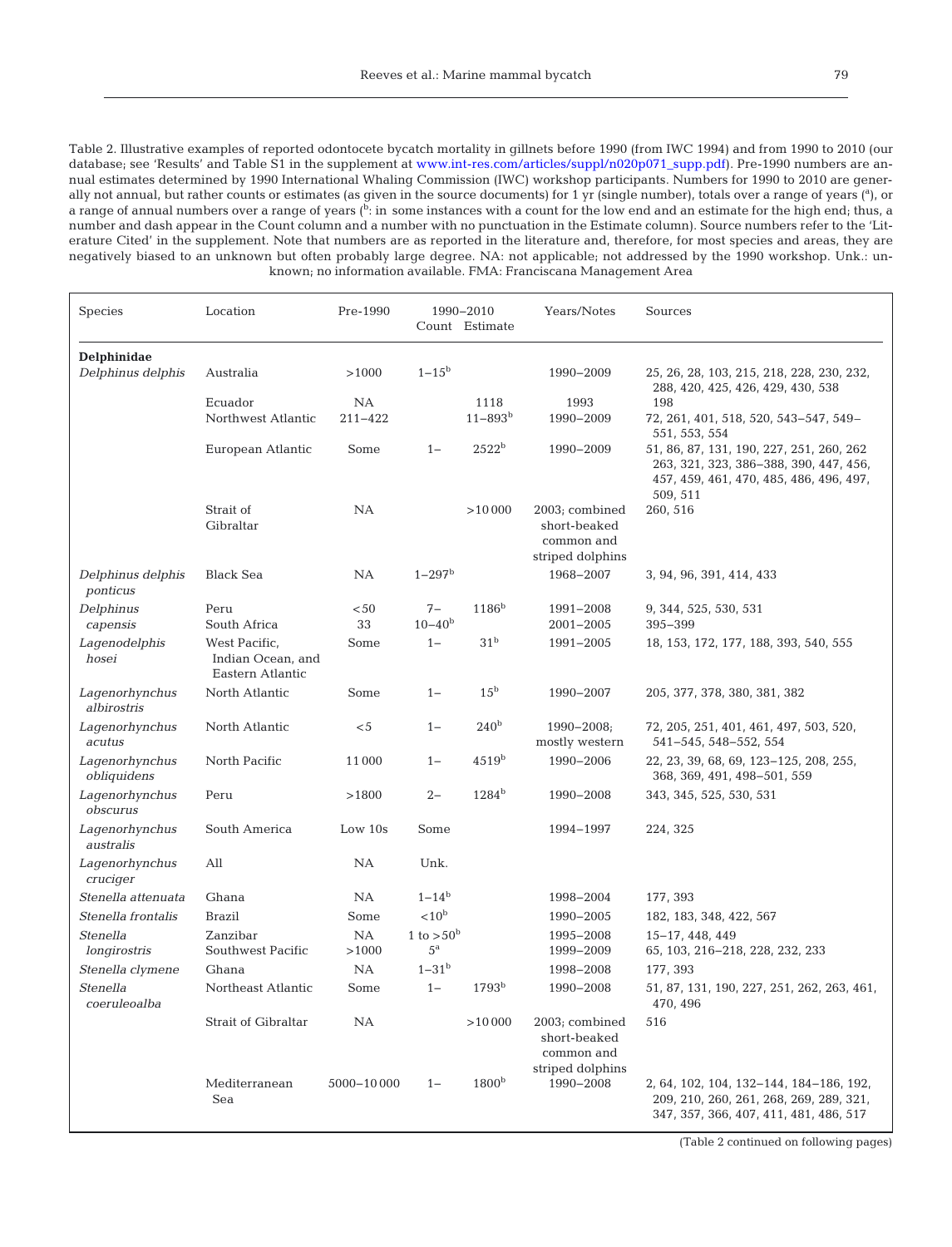| <b>Species</b>                 | Location                                                                                      | Pre-1990            |                     | 1990-2010<br>Count Estimate               | Years/Notes            | Sources                                                                                        |
|--------------------------------|-----------------------------------------------------------------------------------------------|---------------------|---------------------|-------------------------------------------|------------------------|------------------------------------------------------------------------------------------------|
| Tursiops truncatus             | <b>US East Coast</b><br>Mediterranean<br>Sea                                                  | Some<br>$110 - 455$ | $1 -$               | $14 - 340^{\rm b}$<br>35 <sup>b</sup>     | 1990-2008<br>1991-2008 | 72, 401, 518, 520, 541-545, 551-553<br>2, 132-144, 185, 209, 260, 261, 289, 338,<br>407, 481   |
| Tursiops truncatus             | Southwest Pacific                                                                             | >1700               | 10 <sup>a</sup>     |                                           | 1993-2007              | 27, 28, 103, 215, 216, 228, 232, 288, 425<br>429, 430                                          |
| Tursiops truncatus<br>ponticus | <b>Black Sea</b>                                                                              | <b>NA</b>           | $1 -$               | 1500 <sup>b</sup>                         | 1990-2009              | 1, 3, 94, 96, 223, 261, 391, 406, 414, 433,<br>507                                             |
| Tursiops aduncus               | Southeast Africa                                                                              | <b>NA</b>           | $22 - 50b$          |                                           | 1995-2008              | 15-19, 292, 373, 395-399, 439, 440                                                             |
| Cephalorhynchus<br>commersonii | South America                                                                                 | Some                | $1 -$               | 179 <sup>b</sup>                          | 1993-2009              | 85, 224, 226, 270, 474, 478, 479,<br>R. N. P. Goodall pers. comm. (2011)                       |
| Cephalorhynchus<br>eutropia    | All (Chile)                                                                                   | Some                | 116 <sup>a</sup>    |                                           | 1989-1991              | 106, 171, 400, 437, 444                                                                        |
| Cephalorhynchus<br>heavisidii  | All (southwestern<br>Africa)                                                                  | Some                | Unk.                |                                           |                        |                                                                                                |
| Cephalorhynchus<br>hectori     | All (New Zealand)                                                                             | $27 - 95$           | $1 - 20^{b}$        |                                           | 1990-2009              | 60, 130, 146-152, 191                                                                          |
| Cephalorhynchus                | All (North Island,                                                                            | NA                  | $>10^a$             |                                           | 2001-2003              | 146-148, 171                                                                                   |
| hectori maui                   | New Zealand)                                                                                  |                     |                     |                                           |                        |                                                                                                |
| Lissodelphis<br>borealis       | Northwest Pacific<br><b>US West Coast</b>                                                     | 19000               |                     | $9000 - 19000$ <sup>b</sup><br>$5 - 71^b$ | 1990-1994<br>1991-2008 | 368-370, 505<br>68, 69, 122-124, 207                                                           |
| Lissodelphis<br>peronii        | Peru                                                                                          | > 5                 | $1^{\rm a}$         |                                           | 1990                   | 445                                                                                            |
| Feresa attenuata               | Sri Lanka                                                                                     | >170                | 50 <sup>a</sup>     |                                           | 1991-1992              | 172                                                                                            |
|                                | Globicephala melas Mediterranean Sea                                                          | $50 - 100$          | $1 -$               | 132 <sup>b</sup>                          | 1986-2003              | 64, 131-144, 189                                                                               |
| Globicephala<br>macrorhynchus  | Indian Ocean                                                                                  | >100                | < 1 <sup>b</sup>    |                                           | $-2008$                | 292                                                                                            |
| Grampus griseus                | Mediterranean Sea<br>Zanzibar                                                                 | $30 - 100$<br>NA    | $1 -$<br>$<$ 20 $a$ | 79 <sup>b</sup>                           | 1990-2003<br>2000-2006 | 132-144, 185, 261, 407, 411, 481, 517<br>17, 18, 440, 441                                      |
| Orcaella<br>brevirostris       | All (Bangladesh,<br>Mahakam River,<br>Malampaya Sound,<br>Mekong River, and<br>Songkhla Lake) | Some                | $1 - 32b$           |                                           | 1990-2007              | 57, 58, 73, 75, 76, 178, 273, 303, 304,<br>346, 436, 492, 493, 495                             |
| Orcaella heinsohni             | Australia                                                                                     | NA.                 | < 5 <sup>b</sup>    |                                           | 1993-2007              | 28, 228, 230, 232, 233, 245, 425, 426                                                          |
| Orcinus orca                   | All (global<br>distribution)                                                                  | Some                | < 1 <sup>b</sup>    |                                           | 1993-2004              | 33, 118, 189, 393, 498, 501                                                                    |
| Peponocephala<br>electra       | All (circumtropical)                                                                          | < 10                | $1 - 73$            |                                           | 1992-2008              | 172, 177, 188, 292, 348, 393                                                                   |
| Pseudorca<br>crassidens        | Sri Lanka                                                                                     | >125                | 33                  |                                           | 1991-1992              | 172                                                                                            |
| Sousa teuszii                  | West Africa                                                                                   | NA                  | Probable            |                                           | 2008                   | 305, 556                                                                                       |
| Sousa chinensis                | Zanzibar                                                                                      | NA                  | $1 - 5^{\rm b}$     |                                           | 1995-2008              | $15 - 18, 439 - 441$                                                                           |
| Sotalia fluviatilis            | All (Amazon<br>River basin)                                                                   | > 90                | < 2 <sup>b</sup>    |                                           | 1996-2007              | 412, 422, 451                                                                                  |
| Sotalia guianensis             | All (coastal marine<br>in northern South<br>America and<br>Central America)                   | NA                  | $3-$                | $115^{\rm b}$                             | 2003-2009              | 30, 56, 77, 98, 160, 165-167, 174, 182,<br>183, 193, 202, 204, 350, 359, 422, 423,<br>451, 567 |
| Steno bredanensis              | South Atlantic<br>(Ghana, Brazil)                                                             | Some                | $1-6b$              |                                           | 1990-2010              | 166-168, 177, 183, 359, 393, 422, 560                                                          |

Table 2 (continued)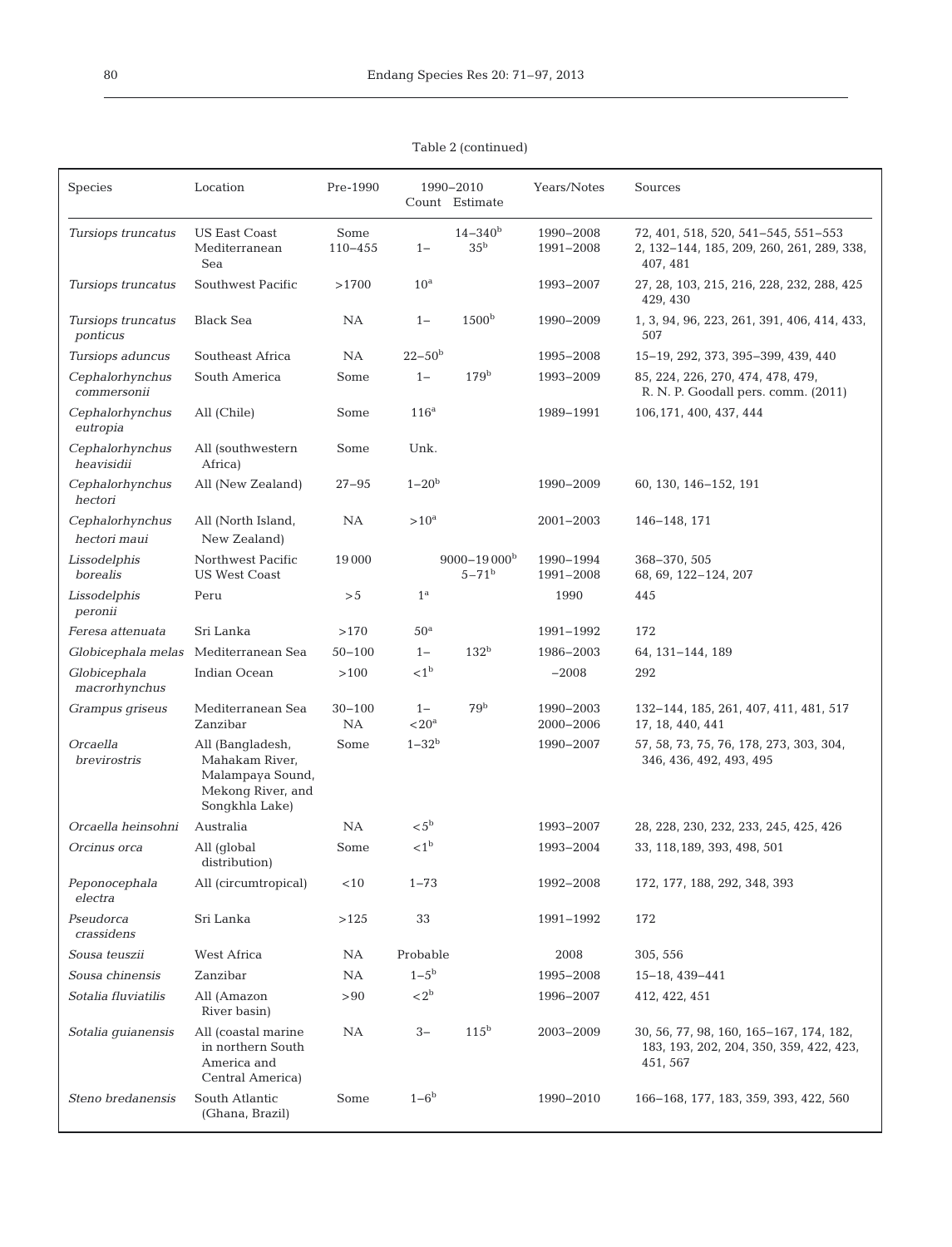| <b>Species</b>                             | Location                                                   | Pre-1990       |                   | 1990-2010<br>Count Estimate | Years/Notes                                                                        | Sources                                                                                                      |
|--------------------------------------------|------------------------------------------------------------|----------------|-------------------|-----------------------------|------------------------------------------------------------------------------------|--------------------------------------------------------------------------------------------------------------|
| Phocoenidae<br>Phocoena<br>phocoena        | Northwest Atlantic                                         | $100s - 1000s$ |                   | $237 - 2900^b$              | 1990-2009                                                                          | 72, 97, 105, 205, 261, 311, 324, 401,<br>512-514, 518, 519, 541-554                                          |
|                                            | Norway/Barents<br>Sea                                      | 100            | $26 -$            | 6900 <sup>b</sup>           | Pre-1998-2008; 6900 100, 236, 237, 383<br>is an annual esti-<br>mate for 2006-2008 |                                                                                                              |
| Phocoena<br>phocoena                       | European Atlantic<br>(other than Norway)                   | Some           | $1 -$             | 1497 <sup>b</sup>           | 1990-2010                                                                          | 50, 190, 258, 266, 264, 282, 320, 321,<br>323, 364, 387–390, 446–448, 454, 458–<br>460, 470, 481, 510        |
|                                            | North Sea                                                  | 100-700        |                   | $240 - > 8000$ <sup>b</sup> | 1990-2009                                                                          | 39, 40, 42-49, 173, 180, 185, 207, 247,<br>248, 266, 310-314, 449-451, 490, 536                              |
| Phocoena<br>phocoena relicta               | <b>Black Sea</b>                                           | <b>NA</b>      | $6-$              | 100s <sup>b</sup>           | 1990-2008                                                                          | 1, 3, 94-96, 223, 261, 391, 406, 414, 433,<br>506-508                                                        |
| Neophocaena spp.                           | All (northern Indian<br>Ocean and<br>northwestern Pacific) | Some           | $1 -$             | 2131.5 <sup>b</sup>         | 1990-2006                                                                          | 22, 23, 52, 153, 156, 272, 273, 280, 305,<br>420, 493, 494, 498–501, 561, 569                                |
| Phocoena sinus                             | All (northern Gulf<br>of California)                       | $30 - 40$      | $2 -$             | 168                         | 1990-2004                                                                          | 163, 164, 415, 416, 462, 533                                                                                 |
| Phocoena dioptrica                         | Argentina                                                  | Unk.           | 6                 |                             | 2006                                                                               | 478                                                                                                          |
| Phocoena<br>spinipinnis                    | Peru                                                       | >450           | $10 -$            | >200                        | 1990-2008                                                                          | 9, 343, 344, 444, 445, 525, 530, 531                                                                         |
| Phocoenoides dalli                         | Northwest Pacific                                          | 741-4187       |                   | $400 - 2500$                | 1992-2008                                                                          | 39, 285, 296, 368-371, 498, 499, 501                                                                         |
| Iniidae<br>Inia geoffrensis<br>qeoffrensis | Amazon River                                               | Some           | 26 <sup>a</sup>   |                             | 1990-2004                                                                          | 165, 167, 515                                                                                                |
| Inia boliviensis                           | Amazon River, Bolivia                                      | <b>NA</b>      | Some              |                             | 1998-1999                                                                          | 10                                                                                                           |
| Pontoporiidae                              | Rio de Janeiro,<br>Espirito Santo (FMA I)                  | <b>NA</b>      | $1 - 110^{b}$     |                             | 1990-2009                                                                          | 30, 107, 108, 163, 177, 182, 183, 199,<br>204, 472                                                           |
|                                            | Santa Catarina to<br>Sao Paulo (FMA II)                    | <b>NA</b>      | $1 -$             | 500 <sup>b</sup>            | 1990-2007                                                                          | 88, 89, 98, 158, 162, 165, 166, 167, 193,<br>404, 423, 424, 451, 464, 465, 472                               |
|                                            | Rio Grande do Sul,<br>Uruguay (FMA III)                    | 90             | $1 -$             | 990 <sup>b</sup>            | 1990-2010                                                                          | 5, 30, 159, 160, 165-168, 204, 211, 291,<br>342, 350, 363, 402-404, 424, 425, 431,<br>451, 452, 471-473, 566 |
|                                            | Argentina (FMAIV)                                          | >230           |                   | $92 - 2000^{\circ}$         | 2001-2009                                                                          | 101, 179, 472, 474-476, 478, 479                                                                             |
| Platanistidae                              | Brahmaputra River,<br>India                                | NA.            | $10 - 60^{\rm b}$ |                             | 1993-2004                                                                          | 71, 346, 537                                                                                                 |
| Monodontidae<br>Monodon<br>monoceros       | $\mathop{\mathrm{All}}\nolimits$                           | NA             | Unk.              |                             |                                                                                    |                                                                                                              |
| Delphinapterus<br>leucas                   | Alaska                                                     | NA.            | <10               |                             | 1990-2009                                                                          | 13, 254, 255                                                                                                 |
| Koqiidae                                   | All (global tropical<br>and warm temperate)                | Some           | $1 - 30b$         |                             | 1990-1999                                                                          | 69, 112, 128, 152, 172, 177, 198, 234,<br>420, 422, 528, 540, 551, 567                                       |
| Physeteridae<br>Physeter<br>macrocephalus  | Mediterranean Sea                                          | $20 - 30$      |                   | >100                        | 1986-2000                                                                          | 184, 185, 312, 366, 408                                                                                      |
| Ziphiidae                                  | All (global)                                               | $10s - 100s$   | Some              |                             | 1990-2009                                                                          | 39, 69, 110, 129, 132–145, 161, 172, 177,<br>185, 189, 376, 444, 445, 498-500, 519,<br>520, 530, 540         |

# Table 2 (continued)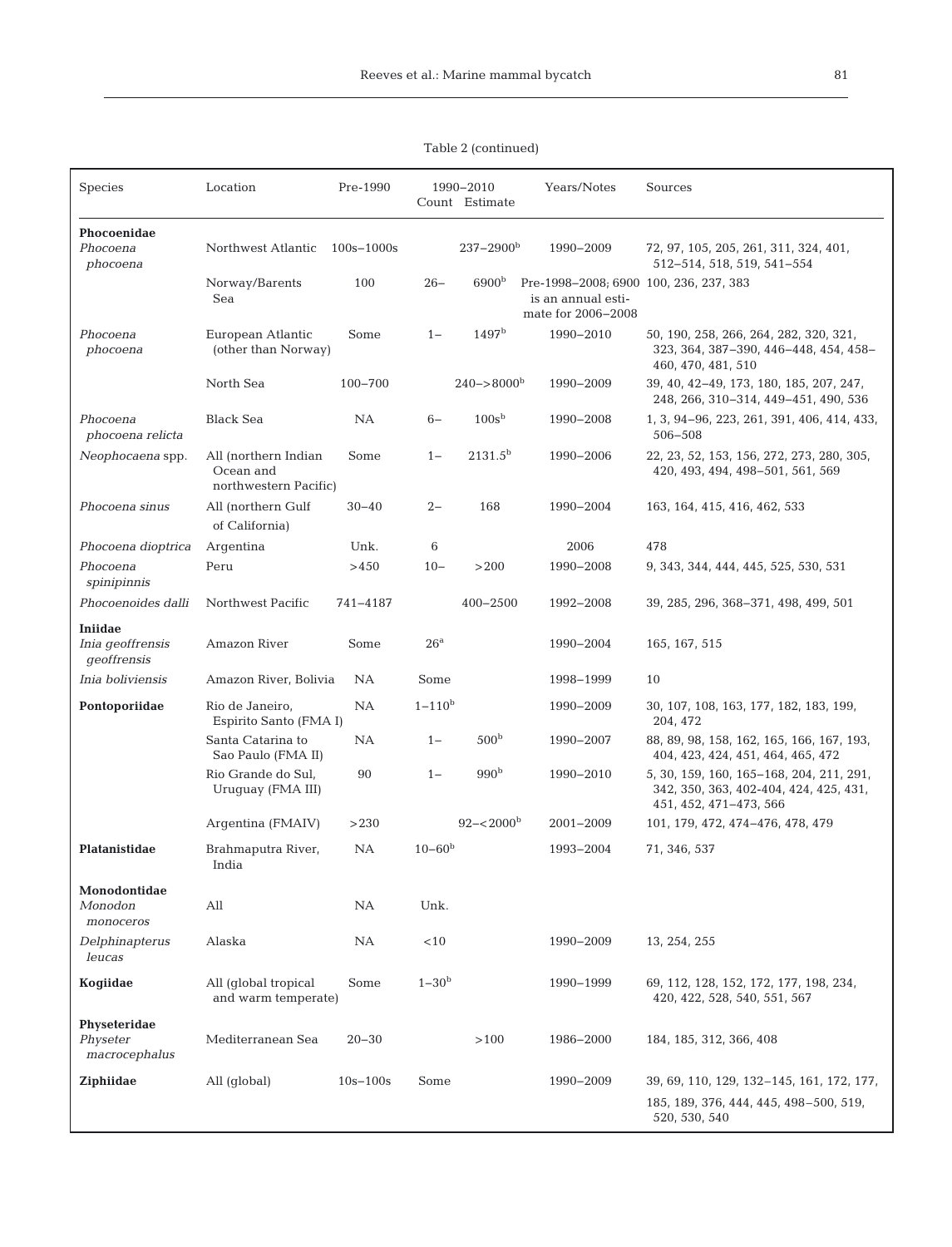1992; 7366 in Danish and 818 (95% CI = 674 to 1233) in UK fisheries for various bottom- and groundfish in the North Sea in 1994 and 1995, respectively; 2200  $(95\% \text{ CI} = 900 \text{ to } 3500)$  in hake gillnet and tangle and wreck net fisheries in the Celtic Sea in 1993; and 209  $(95\% \text{ CI} = 95 \text{ to } 475)$  in UK gillnet and tangle net fisheries for elasmobranchs and crayfish west of Scotland in 1997. Those numbers (together with other data summarized by Stenson) suggest that the total annual bycatch of harbor porpoises in gillnets in the North Atlantic was >15000 in the 1990s. Since the publication of Stenson's review, estimates have become available from the St. Lawrence River and Gulf of St. Lawrence (2394, 95% CI = 1440 to 3348 in 2001: Lesage et al. 2006), Newfoundland (around 2200 in 2003: Benjamins et al. 2007), Iceland (1049, 95% CI = 505 to 1599 in 2003: Ólafsdóttir 2009), and Norway (6900 in coastal fisheries for anglerfish *Lophius piscatorius* and cod in 2006 to 2008: Bjørge et al. 2011).

As in the case of common and striped dolphins, the overall conservation significance of the ongoing large bycatch of harbor porpoises in the North Atlantic is not clear, but the implications of continued gillnet bycatch for at least 2 populations are a major concern. More than 40 harbor porpoises from the critically endangered Baltic Sea population were caught in Polish waters alone, in either surface driftnets for salmonids or bottom-set gillnets for cod, flounder, and pike-perch, between 1990 and 1999 (Skóra & Kuklik 2003). The estimated annual bycatch of harbor porpoises in German Baltic waters was 82 (presumably almost entirely in gillnets or other entangling gear) based on data collected between 1996 and 2002, leading Scheidat et al. (2008) to conclude that bycatch is a 'major threat' to porpoises throughout the western Baltic.

Bycatch, mainly in bottom-set gillnets for turbot *Psetta maeotica*, spiny dogfish *Squalus acanthias*, and sturgeon *Acipenser* spp., continues to be regarded as 'the most serious threat' to the Endangered Black Sea harbor porpoise subspecies *Phocoena phocoena relicta* (Birkun & Frantzis 2008). The scale of this bycatch is thought to be at least in the 1000s annually, and it occurs in the territorial waters of all 6 riparian countries (Bulgaria, Georgia, Romania, Russia, Turkey, and Ukraine), largely in fisheries that are illegal, unreported, and/or unregulated (Birkun & Frantzis 2008). In Turkey, some of the equipment and facilities used to process cetacean carcasses prior to the 1983 hunting ban was still being used in the 1990s to produce oil from cetaceans, especially harbour porpoises, bycaught in bottom-set gillnets (Tonay & Öztürk 2012).

For many species of small odontocetes, some of which are of great conservation concern, the bycatch data presented here and in our database are misleading simply because no reliable quantitative documentation is available. This was true before 1990 and remains true today. For example, the 1990 IWC workshop report refers only to the fact that 'some' bycatch of Irrawaddy dolphins *Orcaella brevirostris* was known to occur in India and the northern Indian Ocean and that Australian snubfin dolphins *O. heinsohni* were killed to an uncertain extent in anti-shark nets off Queensland. Our post-1990 literature search revealed total documented catches of only a few individuals of both species per year. Yet since 1990, 5 very small subpopulations of *O. brevirostris* have been red listed as 'Critically Endangered' and the 2 species of *Orcaella* have been red listed as 'Vulnerable' (*O. brevirostris*) (Reeves et al. 2008a) and 'Near Threatened' (*O. heinsohni*) (Reeves et al. 2008b). In the Red List documentation for all of these subpopulations and both species, gillnet bycatch is identified as a major ongoing threat.

Similarly, there was virtually no numerical data on bycatch of endangered South Asian river dolphins *Platanista gangetica* in 1990, and that continues to be the case. As summarized in the Red List documentation (Smith & Braulik 2008):

Mortality in fishing gear, especially gillnets, is a severe problem for Ganges (South Asian river) dolphins throughout most of their range. They are particularly vulnerable because their preferred habitat is often in the same location as the fishing grounds. A specific problem in parts of India and Bangladesh is that, because dolphin oil is highly valued as a fish attractant, fishermen have a strong incentive to kill any animals found alive in their nets and even to set their nets strategically in the hope of capturing dolphins.

#### In spite of the concern,

Meaningful quantitative data on the magnitude of catches, either deliberate or incidental, are unavailable and unlikely to become available in the absence of a well-organized, adequately funded, and incorruptible fishery/wildlife management system (Smith & Braulik 2008).

Another group of small cetaceans for which there is concern about the impacts of gillnet bycatch is the genus *Cephalorhynchus*, which consists of 4 species, all of them coastal endemics. The endangered New Zealand species, Hector's dolphin *C. hectori*, was considered at high risk in 1990, mainly because of annual gillnet bycatch levels (27 to 95) described as 'maybe not sustainable' (IWC 1994). Even though the available estimated and reported bycatch statistics since 1990 (Table 2) could be interpreted as implying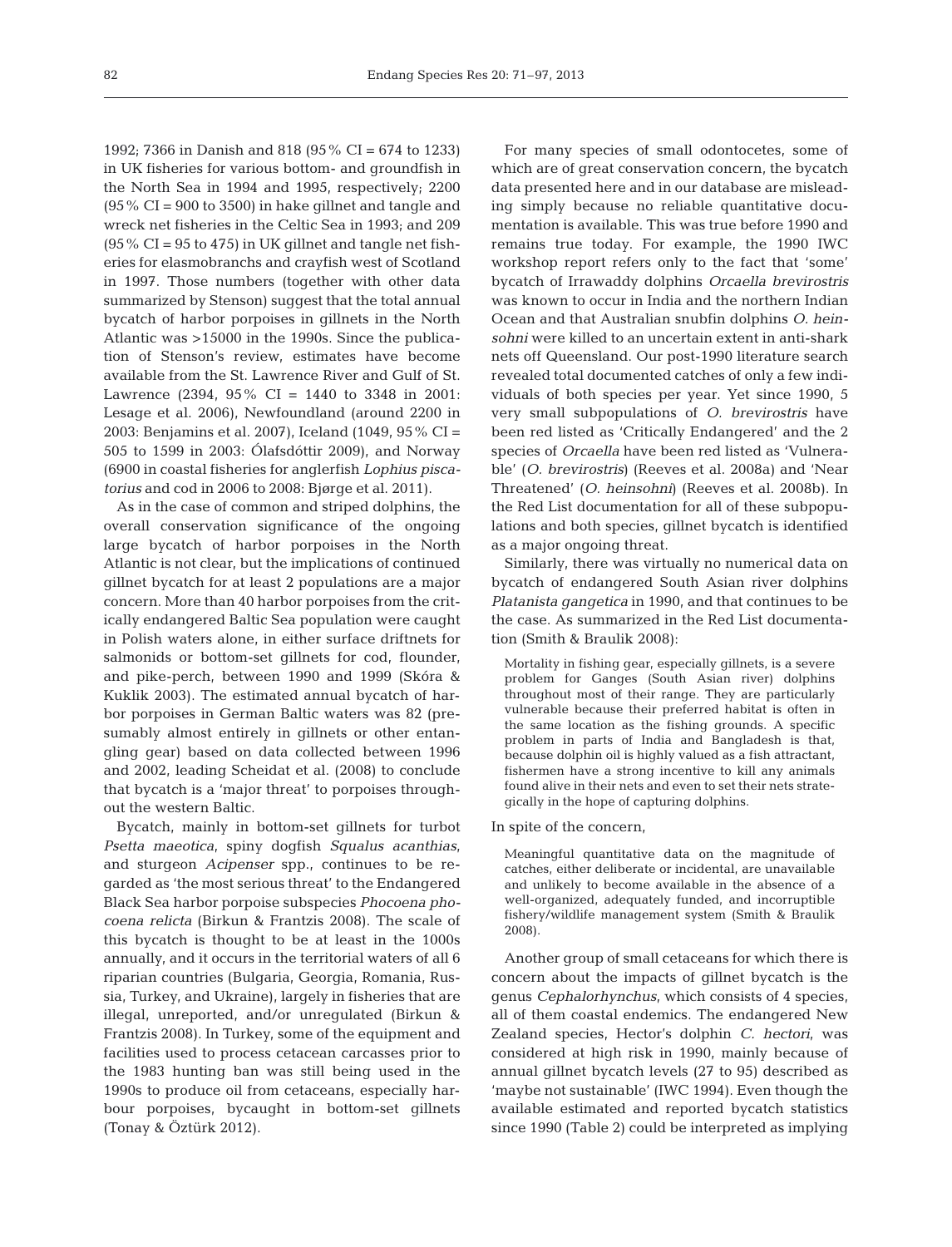that levels have declined, at least in part as a result of management efforts (protected area designation, use of pingers by some fishermen), this cannot be confirmed, and levels may still be unsustainable (Dawson & Slooten 2005, Slooten 2007). The Chilean dolphin *C. eutropia* is red listed as 'Near Threatened', with bycatch in artisanal gillnets (Reyes & Oporto 1994, Goodall et al. 1994, Bravo et al. 2010) and pinniped control nets set near salmon farms considered the principal threat (Reeves et al. 2008c). Commerson's dolphins *C. commersonii*, consisting of a southern South American subspecies *C. c. commersonii* and an Indian Ocean subspecies *C. c. kerguelenensis*, may be more widely distributed and more abundant than the other species of the genus, but substantial bycatch occurs in artisanal gill and trammel nets as well as trawls (Reeves et al. 2008d). In one small part of Commerson's dolphins' range in Santa Cruz Province, Argentina, gillnet mortality in the fishing season 1999 to 2000 was nearly 180 dolphins (Iñíguez et al. 2003). Unlike Hector's dolphins, very little is known about abundance of Chilean and Commerson's dolphins, and therefore it would be difficult to assess the actual degree to which they are threatened by gillnet bycatch even if reliable data on bycatch levels were available.

Another regional endemic, the franciscana *Pontoporia blainvillei* in Brazil, Uruguay, and Argentina, has long been recognized as a bycatch concern, and bycatch levels, almost entirely in coastal gillnets (although franciscanas are also killed in shrimp trawls), continue to be very high in absolute terms. At a rangewide workshop in 2000 (Ott et al. 2002), experts reviewed the bycatch estimates, which could total up to nearly 2600 franciscanas  $yr^{-1}$  (sum of maximum values for all areas in their Table 1), but certainly total at least many 100s per year (sum of minimum values in their Table 1). Since the early 2000s, important progress has been made toward obtaining abundance estimates for some of the affected franciscana stocks (e.g. Secchi et al. 2001, Crespo et al. 2010).

The vaquita is generally considered the cetacean most likely to become extinct unless extreme measures are taken quickly to eliminate the risk of bycatch. The 1990 IWC workshop report indicated that catches in passive gear had been 32 to 33  $\rm{yr}^{-1}$  in 1985 and 1990, based on 'direct counts' and that at least 7 more vaquitas had died in shrimp trawls since 1985 (IWC 1994). The first (and only) 'properly designed' study of vaquita bycatch took place between January 1993 and January 1995 using a combination of onboard observer and interview data

(Rojas-Bracho et al. 2006). The resulting estimate of 39 yr−1 continues to be used as the 'best' estimate (D'Agrosa et al. 1995, 2000) in spite of the considerable changes that have taken place in fishing effort and management.

Entanglement in gillnets and trammel nets is regarded as 'a serious direct threat' to a small (<100), Critically Endangered population of Indo-Pacific humpback dolphins *Sousa chinensis* in western Taiwan, even though the evidence is almost all circumstantial or indirect: 1000s of these nets overlap with the dolphins' habitat and >30% of photo-identified individuals bear scars or injuries 'most likely caused by interactions with fisheries' (Dungan et al. 2011). Similar concerns apply to other populations of humpback dolphins, finless porpoises *Neophocaena* spp., and Irrawaddy and Australian snubfin dolphins in Asia, Oceania, and Africa, where bycatch (and population) data are fragmentary, at best (Reeves et al. 1997, Jefferson 2004, Perrin et al. 2005, Reeves & Wang 2011, Wang & Reeves 2011). In some areas, such as Madagascar (Razafindrakoto et al. 2004), West Africa (Van Waerebeek et al. 2004), the Philippines (Dolar et al. 1994), Sri Lanka (Leatherwood & Reeves 1989), and Oman (Baldwin et al. 2004), bycatch data are confounded by the fact that small cetaceans are taken deliberately for food and those caught incidentally are often eaten.

The beaked whales (Ziphiidae) have attracted much attention in recent years because of their susceptibility to ill effects from exposure to naval sonar (e.g. Simmonds & Lopez-Jurado 1991, Frantzis 1998, Tyack et al. 2011). They are also vulnerable to gillnet entanglement, although in the data from 1990 onward reviewed here the numbers do not appear large (Table 2; Table S1) in the supplement). Of great interest is the apparently dramatic reduction in the bycatch rate of beaked whales in the California drift gillnet fishery after the introduction of pingers as a mitigation tool (Carretta et al. 2008, Carretta & Barlow 2011). During the first 6 yr of an observer program (1990 to 1995), 33 beaked whales were observed bycaught in 3303 fishing sets, whereas from 1996 through 2006, not a single bycatch of a beaked whales was observed in 4381 sets.

## **Mysticete cetaceans**

We found records indicating that at least 13 of the 14 recognized mysticete species were bycaught between 1990 and 2011; of those, 9 species are known to have been taken in gillnets (Table 3,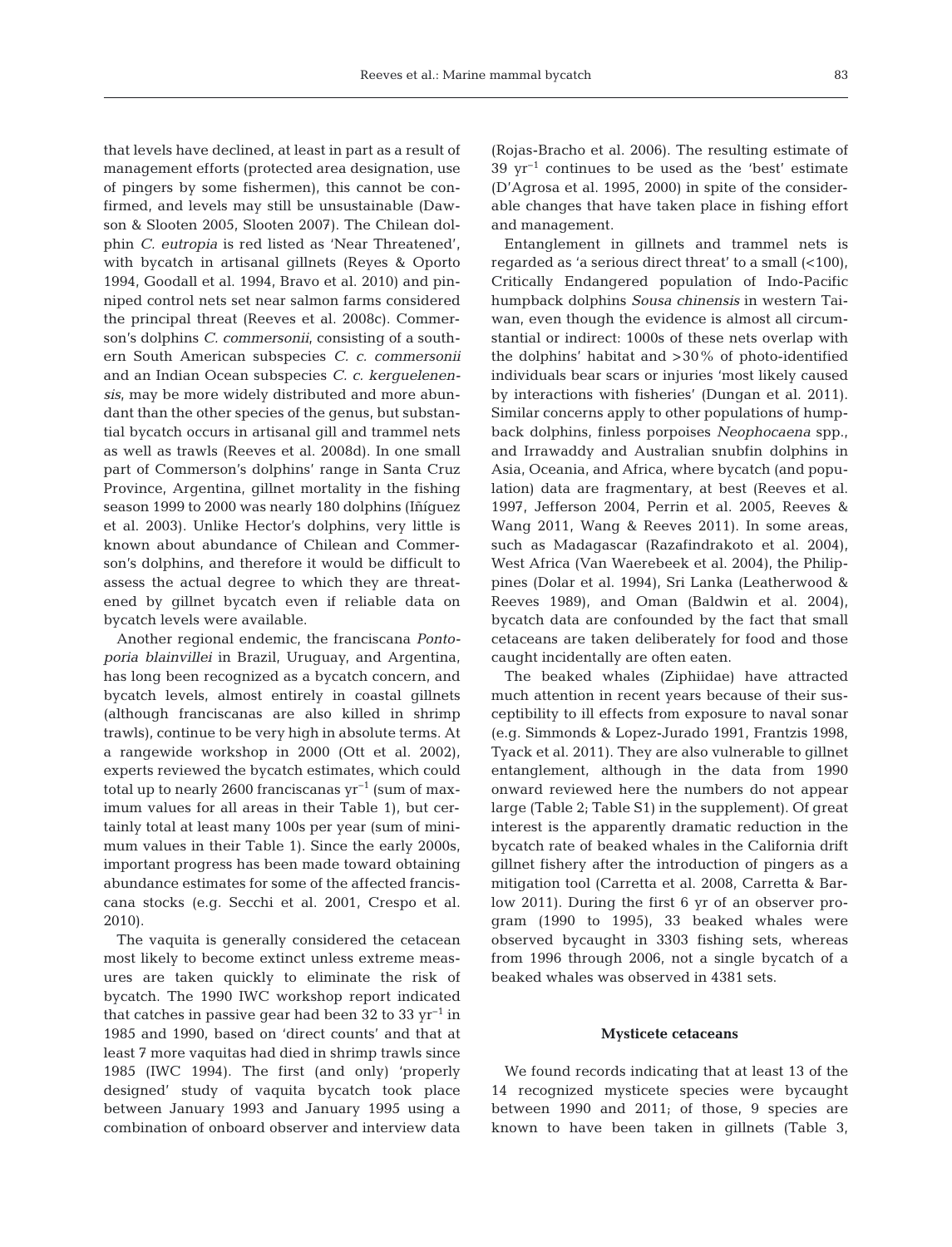| Species                                                        | Location                                                            |                         | Count                                   | Pre-1990 1990-2010 Years/Notes      | Sources                                                                                                                 |
|----------------------------------------------------------------|---------------------------------------------------------------------|-------------------------|-----------------------------------------|-------------------------------------|-------------------------------------------------------------------------------------------------------------------------|
| <b>Balaenidae</b><br>Balaena mysticetus<br>Eubalaena glacialis | All (Arctic and sub-Arctic)<br>All (Northwest Atlantic)             | NA<br><1                | Unk.<br>$<$ 4 <sup>b</sup>              | 1990-2006                           | 72, 219, 275, 326, 544, 554                                                                                             |
| Eubalaena japonica<br>Eubalaena australis                      | All (North Pacific)<br>Australia<br>South Africa                    | $<$ 1<br>NA.<br>$<$ 1   | Unk.<br>1, 3<br>$\mathbf{1}$            | 1993, 1995<br>2000                  | 27, 426<br>352                                                                                                          |
|                                                                | Brazil                                                              | NA                      | 1,6                                     | 2003, 2010                          | 167, 427                                                                                                                |
| <b>Balaenopteridae</b><br>Balaenoptera physalus                | European Atlantic<br>Mediterranean Sea                              | NА<br>$<$ 1             | $\mathbf{1}$<br>< 1 <sup>b</sup>        | 1992, 1995<br>1986-1999             | 131, 449<br>185, 392                                                                                                    |
| Balaenoptera borealis                                          | All (North Atlantic, North)<br>Pacific, and Southern<br>Hemisphere) | <b>NA</b>               | Unk.                                    |                                     |                                                                                                                         |
| Balaenoptera edeni                                             | Brazil<br>Oman                                                      | ${<}1$<br>NA            | $\mathbf{1}$<br>$\mathbf{1}$            | 2005<br>2000, 2001                  | 193<br>356                                                                                                              |
| Balaenoptera omurai                                            | All (southern Japan to<br>Indonesia and Papua<br>New Guinea)        | NA                      | Unk.                                    |                                     |                                                                                                                         |
| Balaenoptera musculus                                          | All (global except Arctic)                                          | <b>NA</b>               | Unk.                                    |                                     |                                                                                                                         |
| Balaenoptera                                                   | Chile                                                               | <b>NA</b>               | $\mathbf{1}$                            | 2004                                | 180                                                                                                                     |
| acutorostrata                                                  | Peru                                                                | <b>NA</b>               | $\mathbf{1}$                            | 1991, 1993                          | 385, 445, 529                                                                                                           |
| Balaenoptera<br>acutorostrata<br>acutorostrata                 | Mediterranean Sea<br>Northwest Atlantic                             | $\lt$ 4<br>$10 - 20$    | < 1 <sup>b</sup><br>$1 - 10^{b}$        | 1998-2004<br>1990-2009              | 450, 468, 516<br>66, 72, 205, 277, 278, 313, 315,<br>313, 315, 316, 318, 329, 331-<br>333, 384, 520, 545, 551, 554, 555 |
| Balaenoptera acutoro-<br>strata scammoni                       | South Korea                                                         | NA                      | 303 <sup>a</sup>                        | 1996-2008                           | 20, 22, 24, 498-501                                                                                                     |
| Balaenoptera<br>bonaerensis                                    | All (Antarctic)                                                     | NA.                     | Unk.                                    |                                     |                                                                                                                         |
| Megaptera<br>novaeangliae                                      | South America<br>Northwest Atlantic                                 | $<$ 1<br>$5 - 20$       | $< 5^{\rm b}$<br>$<$ 3 <sup>b</sup>     | 1995-2005<br>1990-2009              | 8, 14, 166, 197, 421<br>72, 275, 277, 313-315, 328-333,<br>545, 547, 548, 551-553                                       |
|                                                                | Arabian Sea<br>Zanzibar<br>South Africa                             | <b>NA</b><br>NA.<br>NA. | <1<br>$4^{\rm a}$<br>$<$ 3 <sup>b</sup> | 1990-2009<br>2002-2004<br>1994-2008 | 63, 354<br>17, 292, 439                                                                                                 |
|                                                                | Australia                                                           | NA.                     | $<$ 3 <sup>b</sup>                      | 1992-2006                           | 352, 398<br>27, 103, 215, 216, 230, 232, 245,<br>256, 429                                                               |
| Eschrichtiidae<br>Eschrichtius robustus                        | Northeast Pacific                                                   | Low $10s$               | ${<}10b$                                | 1990-2009                           | 13, 33, 35, 59, 201, 255, 279,<br>518, 563                                                                              |
| Neobalaenidae<br>Caperea marginata                             | All (circumpolar in<br>Southern Hemisphere)                         | < 1                     | $4^{\rm a}$                             | 2002-2003                           | 103, 147                                                                                                                |

Table 3. As in Table 2 but for illustrative mysticete bycatch. For all further details see Table 2 legend

Table S2). The numbers recorded for most species are small in relation to population sizes and geographic ranges. A major difference between the large mysticetes and the odontocetes in general is the degree to which mysticetes are prone to lethal entanglement in ropes and lines as well as net mesh. An important further consideration is that some mysticete populations (e.g. North Atlantic and North Pacific right whales, southern right whales in the southeastern Pacific off Chile and Peru, humpback whales in the northern Arabian Sea) are small and endangered, and, for them, even small numbers of entanglements are potentially significant (see, for example, Minton et al. 2011).

Humpback whales, right whales, and minke whales become entangled in gillnets relatively often, at least in some areas, even though this is not always obvious from bycatch mortality statistics, per se. In a study of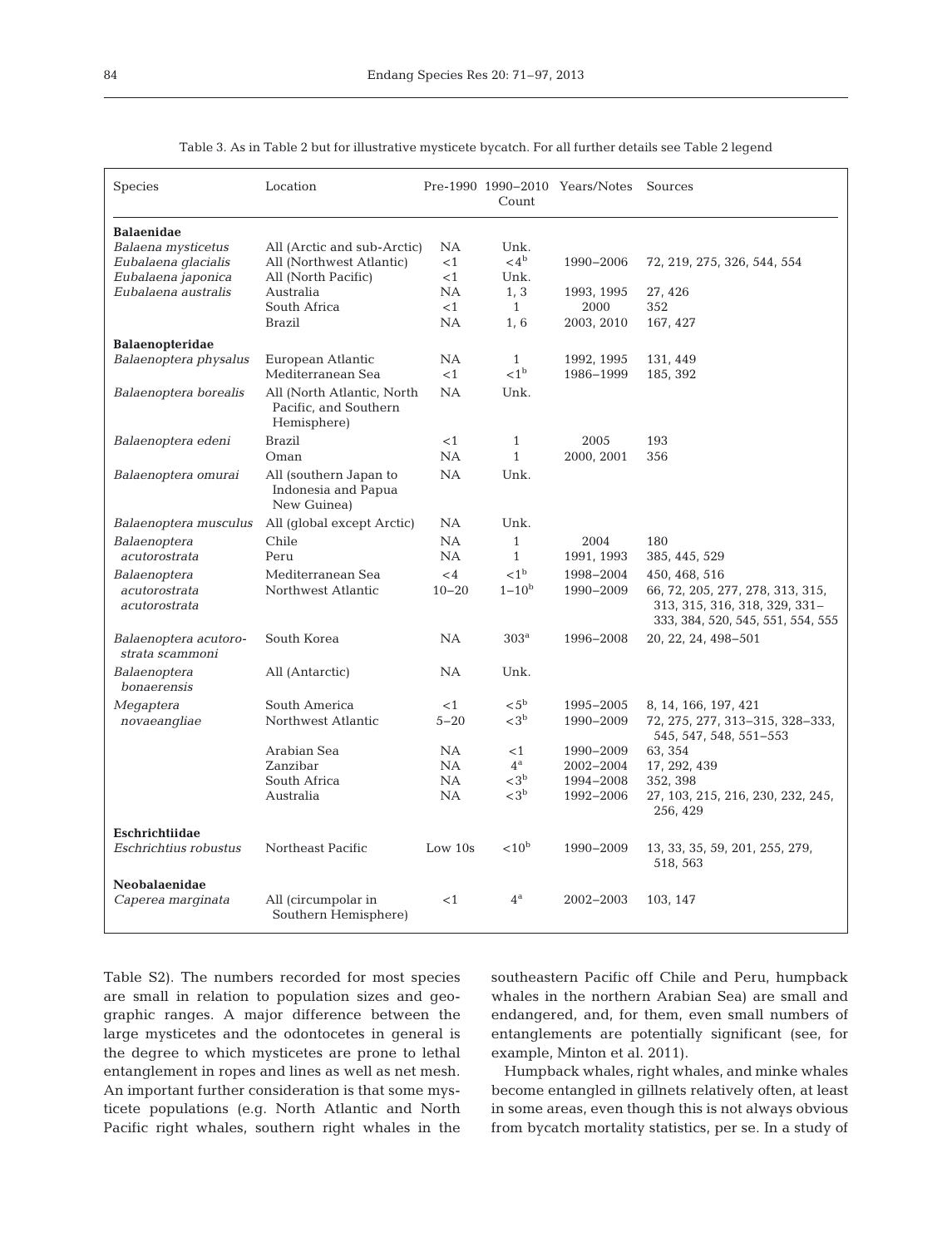61 humpback and right whale entanglements in fishing gear off eastern North America between 1993 and 2002, the gear type was determined in 36 cases (22 humpback, 14 right) (Johnson et al. 2005). Of those, 11 humpback and 2 right whale entanglements involved gillnets, i.e. 50 and 14%, respectively. The high rates of scarring on living whales confirm that entanglement occurs much more frequently than implied by the statistics on known bycatch mortality (Knowlton et al. 2008, Robbins 2009). Assignment of scars to particular gear types is often not possible, and therefore it is difficult to determine the relative frequency of entanglement in gillnets as opposed to entanglement in other gears. Gillnet entanglement of humpback whales has long been considered a serious problem in Ecuador, which is said to have the largest artisanal fishing fleet in the southeastern Pacific (Félix et al. 2011). Similar problems of humpback whale entanglement exist in other regions, e.g. Colombia (Flórez-González & Capella 2010) and the western Indian Ocean off Zanzibar (Amir et al. 2012).

In South Africa, entanglement of southern right whales in gillnets appears to be infrequent (Best et al. 2001), whereas entanglements of both right whales and humpback whales in large-mesh shark control nets off Kwazulu-Natal occur frequently, at different seasons (Meÿer et al. 2011). An active disentanglement program has existed since 1990, and this has reportedly reduced substantially the mortality of bycaught animals (Meÿer et al. 2011).

Minke whales are probably especially vulnerable to gillnet entanglement for several reasons, including their near-shore and shelf occurrence, their proclivity for preying on fish species that are also targeted by net fisheries, and their small size and consequently greater difficulty (compared to the larger mysticetes) of extricating themselves once caught. A thorough review of minke whale records for southern parts of the eastern North Atlantic found evidence of net entanglement in the Azores, Canary Islands, and Senegal, and the authors of the study (Van Waerebeek et al. 1999) concluded that the general problem of incidental mortality of minke whales has 'received little attention and both its true extent and the impact on populations remain unassessed.' It seems likely that gillnet entanglement of minke whales, as well as the mid-sized rorquals with coastal distributions such as Bryde's whales *Balaenoptera edeni/brydei* and Omura's whales *B. omurai*, occurs much more often than suggested by the available statistics. Also, in southern California in the 1980s, when coastal gillnetting was common (it has since been prohibited in California), gray whale *Eschrichtius robustus* entanglement was relatively frequent, with 61 events (20 dead whales, 41 alive) documented between 1981 and 1989 (Heyning & Lewis 1990).

The only country with good data for relatively large and regular bycatches of mysticetes in recent years is South Korea, where the total *reported* gillnet catch of minke whales was 303 between 1996 and 2008. The true catch was probably considerably higher, given the results of sampling and analyses of meat sold in Korean markets in the late 1990s and early 2000s (Baker et al. 2007). Of 214 investigated entanglements of minke whales in the Sea of Japan (East Sea) between 2004 and 2007, about 65, or 30%, of the whales were judged to have been caught in float lines from gillnets (Song et al. 2010). The concept of 'bycatch' in South Korea is confounded by the high commercial value of whale meat and the possibility that nets are sometimes deployed with intent to capture whales (MacMillan & Han 2011). Importantly, as well, the minke whales taken in Korean waters are part of an unusual autumn-breeding population, the Sea of Japan−Yellow Sea−East China Sea stock, commonly known as J-stock, which has been of concern for many years in view of historical removals by whaling, ongoing 'research whaling' by Japan, and the relatively large ongoing bycatches in Korea, Japan, and possibly China (Reilly et al. 2008).

Bycatches of mysticetes in Chinese waters likely occur more often than suggested by the available literature. In 1990 there were an estimated 10 000 driftnet vessels and 7000 set gillnet vessels operating in Chinese coastal waters (IWC 1994, p. 19). However, we were able to locate only 2 records of gillnet bycatch in China since 1990 — a minke whale (mis reported as a gray whale calf in Chinese media) in 2008 and an adult gray whale in 2011 (Zhu 2012).

# **Phocid seals**

Fifteen of the 18 extant species of phocid seals were taken as bycatch between 1990 and 2011, and, of those, 14 were captured in gillnets (Table 4, Table S3).

The ringed seal subspecies *Pusa hispida saimensis*, endemic to Lake Saimaa in Finland, may number only a few hundred, and entanglement in nets, including gillnets, is considered the most serious threat to the population (Sipilä & Hyvärinen 1998, Sipilä 2003). The same may be true of the more numerous Lake Ladoga subspecies *P. h. ladogensis*. It was estimated in the early 1990s that 200 to 400 Ladoga seals from a total population of at least 5000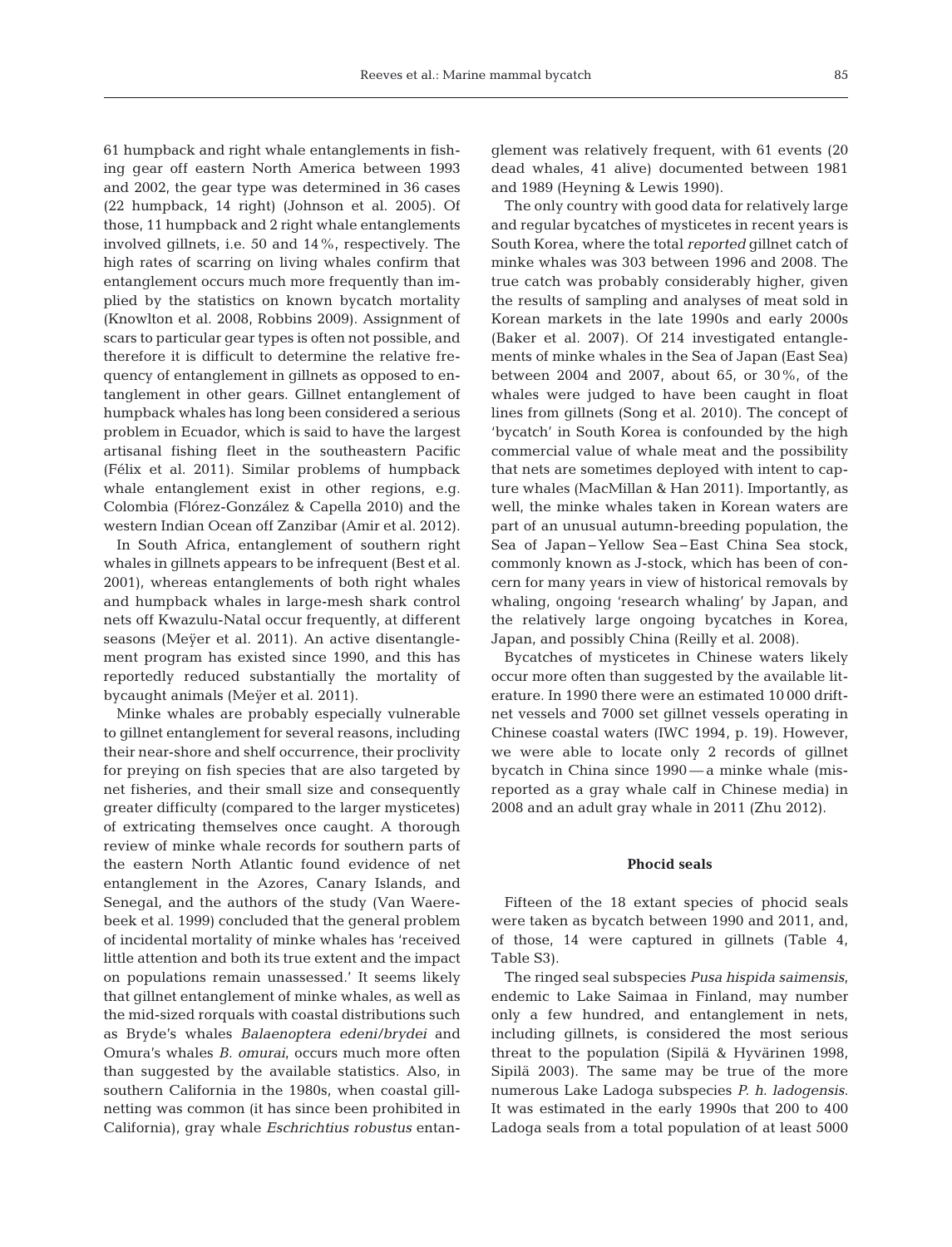| Species                             | Location                                                                | Pre-1990                     | Count                      | 1990-2010<br>Estimate    | Years/Notes                                                  | Sources                                          |
|-------------------------------------|-------------------------------------------------------------------------|------------------------------|----------------------------|--------------------------|--------------------------------------------------------------|--------------------------------------------------|
| <b>Otariidae</b>                    |                                                                         |                              |                            |                          |                                                              |                                                  |
| Arctocephalus pusillus              | Australia                                                               | Unk.                         | $1 - 30b$                  |                          | 1990-2004                                                    | 292, 417, 548                                    |
| Arctophoca gazella                  | All (Antarctic)                                                         | Unk.                         | Unk.                       |                          |                                                              |                                                  |
| Arctophoca tropicalis               | All (Subantarctic)                                                      | Unk.                         | Unk.                       |                          |                                                              |                                                  |
| Arctophoca australis<br>gracilis    | South America                                                           | Some                         | Some                       |                          | 1991-2002                                                    | 342, 343                                         |
| Arctophoca australis<br>forsteri    | New Zealand                                                             | Some                         | <1                         |                          | 1989-2004                                                    | 288, 409, 466, 467                               |
| Arctophoca<br>galapagoensis         | All (Galapagos)                                                         | Unk.                         | Unk.                       |                          |                                                              |                                                  |
| Arctophoca philippii                | All (Juan Fernández<br>Islands and California<br>to Gulf of California) | Unk.                         | Unk.                       |                          |                                                              |                                                  |
| Callorhinus ursinus                 | North Pacific<br>Russia                                                 | $100s - 1000s$               | $25 -$<br>$2 - 54^{\rm b}$ | 5200 <sup>b</sup>        | 1977-1991<br>1992-2008                                       | 294, 306<br>39                                   |
|                                     | Alaska                                                                  |                              | $1 - 49^{\rm b}$           |                          | 1990-1992                                                    | 255                                              |
| Zalophus californianus              | All (eastern<br>North Pacific)                                          | 1000-4000                    |                            | $5 - 3534$ <sup>b</sup>  | 1990-2010                                                    | 68, 69, 122, 123, 25,<br>207                     |
| Zalophus wollebaeki                 | All (Galapagos)                                                         | Unk.                         | Unk.                       |                          |                                                              |                                                  |
| Eumetopias jubatus                  | Alaska                                                                  | >700                         | $5-$                       | 35 <sup>b</sup>          | 1991-1993                                                    | 255, 491                                         |
| Neophoca cinerea                    | All (Southwest<br>Australia)                                            | Unk.                         | $1 -$                      | 237 <sup>b</sup>         | 1990-2007                                                    | 225, 251, 252, 291,<br>491                       |
| Phocarctos hookeri                  | All (southern<br>New Zealand)                                           | Unk.                         | Unk.                       |                          | Trawl only                                                   |                                                  |
| Otaria byronia                      | Peru and Brazil                                                         | Yes                          | Yes                        |                          | 1991-2003                                                    | 342, 343                                         |
| Odobenidae                          | All (circumpolar Arctic<br>and subarctic)                               | Unk.                         | Unk.                       |                          |                                                              |                                                  |
| <b>Phocidae</b>                     |                                                                         |                              |                            |                          |                                                              |                                                  |
| Erignathus barbatus<br>barbatus     | Atlantic                                                                | Unk.                         | $1 -$                      | 16 <sup>b</sup>          | 1990-2009                                                    | 394                                              |
| Erignathus barbatus<br>nauticus     | Pacific                                                                 | Unk.                         |                            | $< 10^{\mathrm{a}}$      | 1992-1994                                                    | 67, 491                                          |
| Phoca vitulina vitulina             | Northwest Atlantic                                                      | < 50                         |                            | $93 - 1471$ <sup>b</sup> | 1990-2009                                                    | 72, 520, 541-554                                 |
|                                     | Northeast Atlantic                                                      | $10s - 100s$                 | $35 -$                     | 366 <sup>b</sup>         | 2001-2009                                                    | 169, 259, 260, 394                               |
|                                     | <b>Baltic Sea</b>                                                       | Unk.                         |                            | 461                      | 2001                                                         | 339, 340                                         |
| Phoca vitulina<br>richardsi         | United States West Coast 100s-1000s                                     |                              |                            | $6 - 1720$ <sup>b</sup>  | 1990-2008                                                    | 68-70, 115, 116, 121-<br>123, 125, 126, 207      |
|                                     | Alaska<br>Northwest Pacific                                             | $50 - 70$<br>$100\mathrm{s}$ | Unk.                       | $70 - 120b$              | 1990-1993                                                    | 255, 491                                         |
| Phoca largha                        | Russia                                                                  | ${<}30\,$                    |                            | $< 10^{\mathrm{a}}$      | 1990-1994                                                    | 67, 255                                          |
| Pusa hispida                        | All (Arctic)                                                            | Yes                          | $1 -$                      | 17 <sup>b</sup>          | 1992-2008                                                    | 39, 67, 374, 394                                 |
| Pusa hispida botnica                | All (Baltic Sea)                                                        | Unk.                         |                            | 12                       | 2001                                                         | 339, 340                                         |
| Pusa hispida ladogensis             | All (Lake Ladoqa)                                                       | Unk.                         | 351                        |                          | 2003                                                         | 532                                              |
| Pusa hispida saimensis              | All (Lake Saimaa)                                                       | Unk.                         | $> 80a$                    |                          | 1992-2008; 30-40%                                            | 448, 449, 487, 488                               |
|                                     |                                                                         |                              |                            |                          | of seals under 2 yr<br>and <3 adults die in<br>nets annually |                                                  |
| Pusa caspica                        | All (Caspian Sea)                                                       | Unk.                         | $6-$                       | 12000                    | 2000-2009                                                    | 187, 194                                         |
| Pusa sibirica                       | All (Lake Baikal)                                                       |                              | Unk.                       |                          |                                                              |                                                  |
| Halichoerus grypus<br>grypus        | Northwest Atlantic                                                      | Yes                          |                            | $18 - 1063^b$            | 1993-2009                                                    | 72, 260, 541–554                                 |
| Halichoerus grypus<br>macrorhynchus | All (European Atlantic,<br>Baltic Sea)                                  | 1000-1500                    | $1 -$                      | 315 <sup>b</sup>         | 1990-2009                                                    | 92, 93, 99, 169, 259,<br>260, 290, 339, 341, 394 |

Table 4. As in Table 2 but for illustrative pinniped bycatch. For all further details see Table 2 legend

(Table 4 continued on the next page)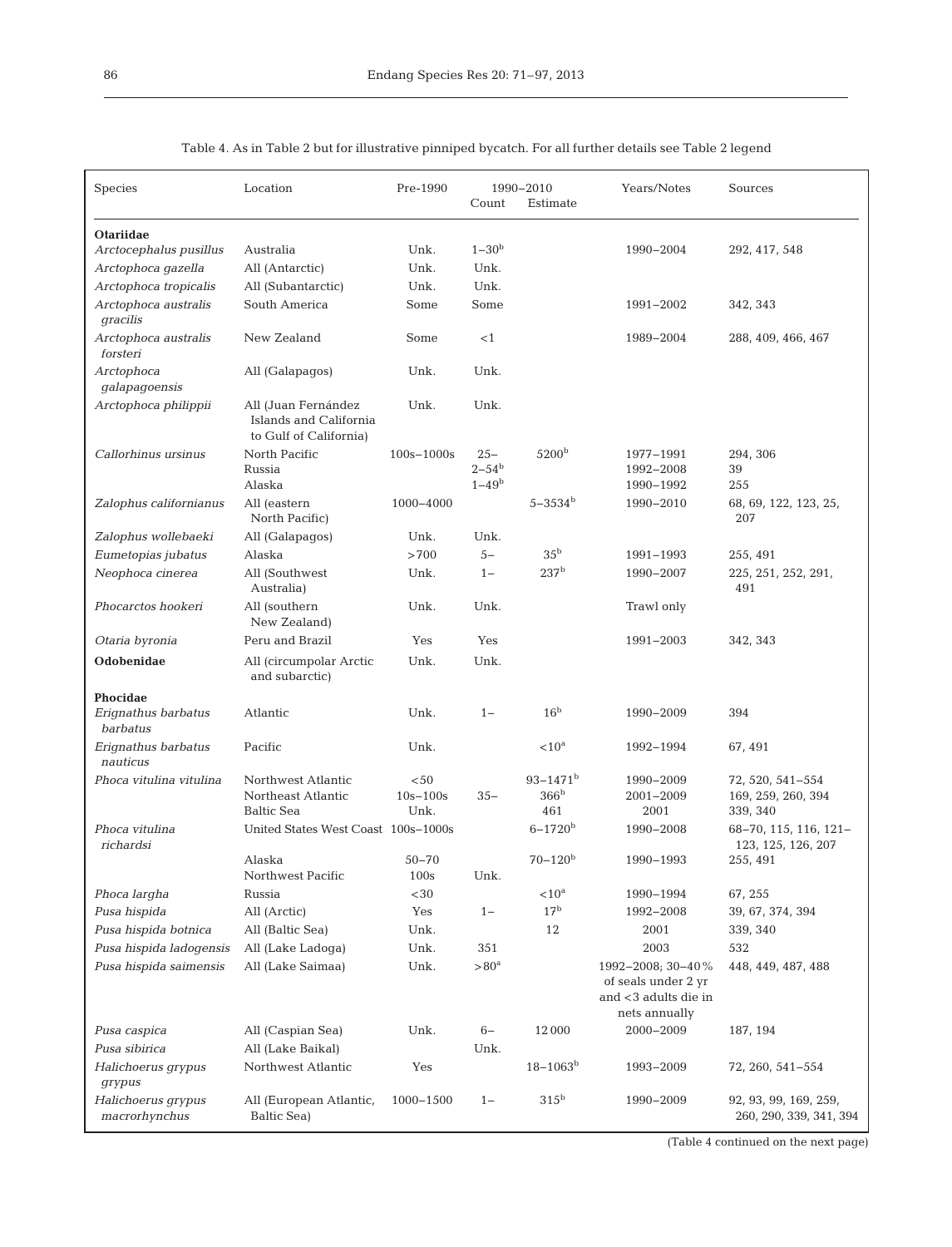| <b>Species</b>                      | Location                                    | Pre-1990             | Count            | 1990-2010<br>Estimate | <b>Years/Notes</b> | Sources                            |
|-------------------------------------|---------------------------------------------|----------------------|------------------|-----------------------|--------------------|------------------------------------|
| Histriophoca fasciata               | Russia                                      | $10s - 100s$         | $32 - 310^b$     |                       | 1992-2008          | 39                                 |
| Pagophilus<br>groenlandicus         | All (North Atlantic<br>and Arctic)          | $1000s -$<br>100 000 |                  | $100s - 46394^b$      | 1990-2009          | 259, 260, 394, 489,<br>$541 - 554$ |
| Cystophora cristata                 | All (North Atlantic<br>and Arctic)          | Yes                  | $1 -$            | 82 <sup>b</sup>       | 1995-2008          | 394, 542, 548, 549                 |
| Monachus monachus                   | All (Mediterranean Sea)                     | < 10                 | $1-9b$           |                       | 1990-2008          | 38, 238, 276, 281, 405             |
| Monachus schauinslandi All (Hawaii) |                                             | Some                 | Unk.             | < 1 <sup>b</sup>      | 1994-2007          | 69, 125                            |
| Mirounga leonina                    | All (circumpolar in<br>Southern Hemisphere) | Unk.                 | 1                |                       | 1998               | 288                                |
| Mirounga angustirostris             | All (Central and Eastern<br>North Pacific)  | < 10                 | $5-$             | 314 <sup>b</sup>      | 1990-2003          | 68, 69, 122, 126, 207              |
| Leptonychotes weddellii             | All (circumpolar in<br>Southern Hemisphere) | Unk.                 | Unk.             |                       |                    |                                    |
| Ommatophoca rossii                  | All (circumpolar in<br>Southern Hemisphere) | Unk.                 | Unk.             |                       |                    |                                    |
| Lobodon carcinophaga                | All (circumpolar in<br>Southern Hemisphere) | Unk.                 | Unk.             |                       |                    |                                    |
| Hydrurga leptonyx                   | All (circumpolar in<br>Southern Hemisphere) | Unk.                 | $2^{\mathrm{a}}$ |                       | Unk.-1998          | 288                                |

Table 4 (continued)

died annually in fishing gear, but 'Since 1992 it has become increasingly difficult to estimate the bycatch of (Ladoga ringed) seals because small scale netting has become more common' (Sipilä & Hyvärinen 1998, p. 93).

Although the endangered Caspian seal is subject to numerous types of threats, living as it does in an enclosed water body subject to intensive human use, bycatch in illegal sturgeon gillnets has been identified as a major threat, with perhaps 12 000 or more taken in these nets each year (Dmitrieva et al. 2011). This level of gillnet bycatch would represent close to 10% of the estimated current total population of the species (approximately 100 000; Harkonen et al. 2012).

Gillnet bycatch is one of several serious threats to the Critically Endangered Mediterranean monk seal, of which fewer than 250 mature individuals may remain (Aguilar & Lowry 2008), even though there are few confirmed records and no credible estimates of bycatch derived from data. Karamanlidis et al. (2008) reviewed available evidence, particularly for Greek waters between 1991 and 2007, and concluded that gillnet mortality was a major threat to the species. Subadults appeared particularly prone to entanglement; most of the documented mortality of adults was caused by deliberate killing. Those authors also concluded that a resurgence of gillnetting off Cap Blanc, NW Africa, was a growing concern. In the Foça Pilot Monk Seal Conservation Area along the Aegean Sea coast of Turkey, seal interactions with fisheries were observed between 1994 and 2002. Four entanglements were documented in trammel nets, and 2 in gillnets, all non-fatal, although on 1 occasion the animal and the gear had to be taken ashore in order to cut the animal free (Güçlüsoy 2008).

Thousands to 10 000s of harp seals are caught in gillnets in Canada each year, but the population is in the millions, and the removal rate is considered sustainable (DFO 2011). Many 100s, possibly 1000s, of gray seals and harbor seals are taken annually as bycatch in gillnet fisheries in the North Atlantic, but in much of the range (including the North Pacific in the case of harbor seals) no effort is made to document and report levels (e.g. NAMMCO 2007). There are suggestions that in some areas (e.g. Norway) the bycatch of harbor seals has been high enough to reduce populations, particularly when considered in combination with deliberate killing (see papers in Desportes et al. 2010).

# **Otariid seals and sea lions**

Of the 14 species of otariid seals and sea lions (including 1 extinct species), 8 are known to have been bycaught, 7 of them in gillnets, between 1990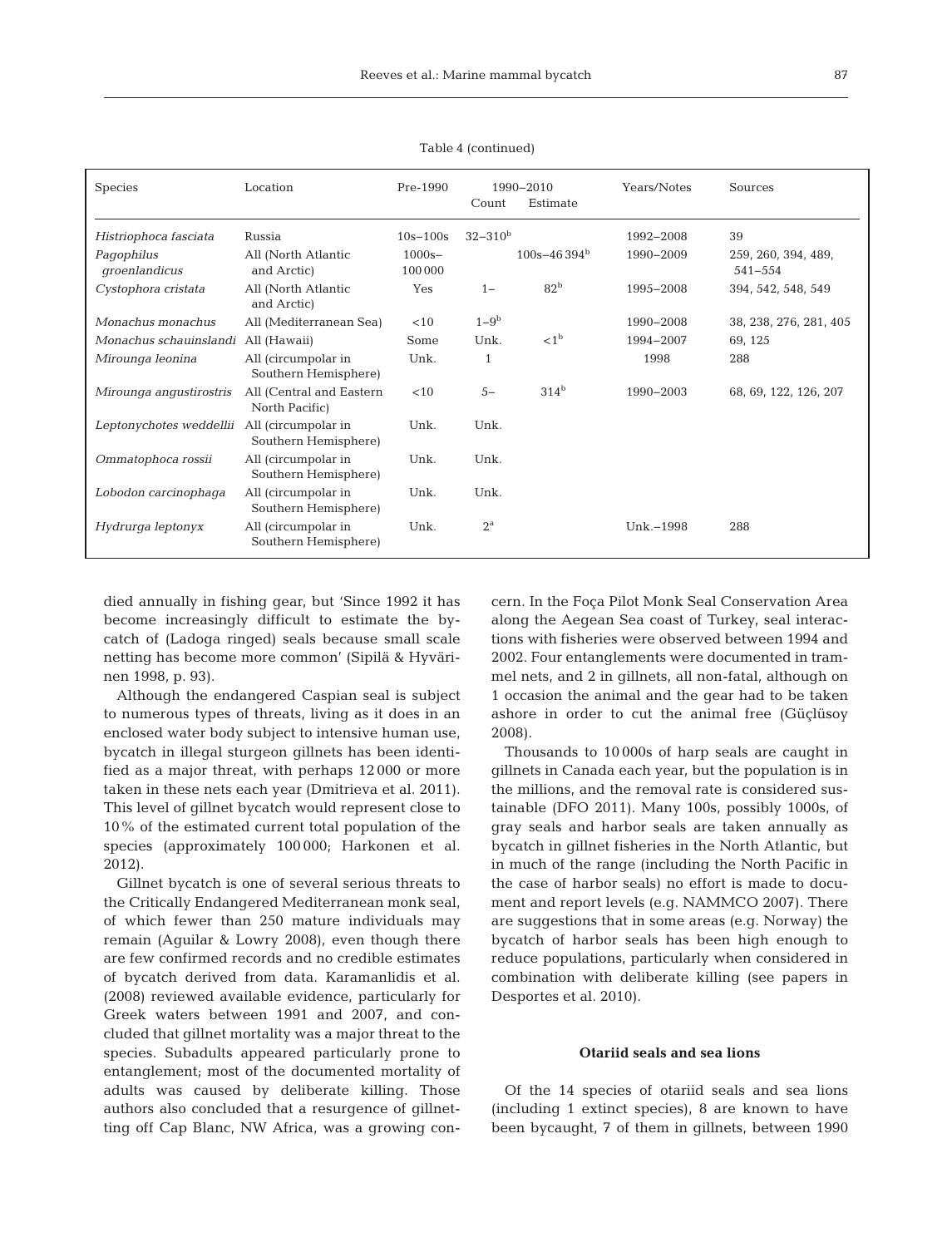and 2011 (Table 4, Table S3). Since the time when Woodley & Lavigne (1991) reported bycatch in passive gear to be a major cause of population decline for northern fur seals, the high-seas driftnet fisheries for salmon and flying squid, which accounted for the deaths of 1000s of fur seals annually, have largely stopped. The estimated kill in the driftnet fisheries in 1991 was 5200 (95% CI = 4500 to 6000) (Larntz & Garrott 1993). Although some illegal driftnetting may still occur, it is generally assumed that recent levels of bycatch of this species have been low (COSEWIC 2010, Allen & Angliss 2011).

Steller sea lions and New Zealand sea lions, the only other otariids cited by Woodley & Lavigne (1991) as being at significant risk from bycatch, were and continue to be affected at least as much by mortality in trawl nets as in gillnets (Allen & Angliss 2011, Robertson & Chilvers 2011). It appears from the literature reviewed that, although these animals certainly are vulnerable to bycatch in gillnets, the population-level threat from such bycatch is small in comparison to that from trawl bycatch.

Australian sea lions *Neophoca cinerea* are endangered primarily because of bycatch in demersal gillnet and trap fisheries (Goldsworthy & Page 2007, Goldsworthy & Gales 2008). Gillnet fishing for sharks overlaps significantly with the range of sea lions, and bycatch levels continue to be high enough to threaten the species despite relatively intensive efforts to manage the fishery for bycatch reduction (Hamer et al. 2011, 2013). Many, perhaps most, of the sea lions taken in gillnets become entangled while engaged in depredation on small sharks caught in the nets (Hamer et al. 2011). There are 2 important considerations when evaluating the accuracy of bycatch statistics in this fishery. First, some animals manage to escape with severe and sometimes lifethreatening injuries (similar to the situation mentioned earlier for baleen whales); their deaths are unlikely to be included in bycatch statistics (Hamer et al. 2011, 2013). Second, an unknown proportion of the sea lions that have died in the nets drop out before being detected, even by a vigilant onboard observer (Hamer et al. 2011, 2013).

In terms of the sheer scale of gillnet bycatch, California sea lions *Zalophus californianus* deserve mention. Woodley & Lavigne (1991) cited an estimate of around 2250 being killed in gillnets annually in California alone 'in a typical year,' and we have no evidence to suggest a strong decline (or increase) in such mortality since then; certainly at least 100s still die annually in gill and other entangling nets (Carretta et al. 2011).

Pinniped depredation is a major problem at many aquaculture facilities in Europe, Chile, the United States, Australia, and South Africa (Kemper et al. 2003). Anti-predator nets are commonly used as a deterrent. Although seals and sea lions are bycaught only infrequently (i.e. die from becoming entangled in an anti-predator net or from becoming trapped between it and the main cage or pen), many pinnipeds are directly harassed and killed as pests by aquaculture operators (Kemper et al. 2003).

#### **Odobenidae**

We found no published evidence of walrus bycatch between 1990 and 2011.

#### **Sirenians**

All 4 sirenian species were taken as bycatch in gillnets between 1990 and 2011 (Table 5, Table S4).

Bycatch data for sirenians, particularly manatees, are extremely scarce. With very few exceptions, all that is available comes from anecdotal reports of observed catches, observations of animals (living or dead) with gear on the body or wounds clearly attributable to gillnet gear, or general statements in the literature that bycatch occurs. In Australia the dugong bycatch in shark control nets was monitored between 1962 and 1992 when it averaged about 27 yr<sup>-1</sup>; with mitigation measures in place after 1992 the rate declined to about 2 yr−1 (Marsh et al. 2002). An intensive interview study by Jaaman et al. (2009) is a singular example of an attempt to estimate the total sirenian bycatch over a large area, in this case that of dugongs in artisanal gillnets in East Malaysia. Those authors estimated that 479 (95% CI = 434 to 528) dugongs were bycaught in Sabah per year from 1997 to 2004, and they considered this estimate to be negatively biased. However, as is often true of sirenians, the value of the animals to local people for nutritional and cultural uses created ambiguity in how bycatch was defined and recorded. Jaaman et al.'s fisherman informants described the dugong as 'the main marine mammal species hunted in Sabah waters.' It is frequently impossible to tease apart true bycatch from the often deliberate netting in what are not really 'gill'-nets per se, but large-mesh entangling nets set to catch fairly large edible creatures including sirenians (e.g. Reeves et al. 1988, 1996, Dodman et al. 2008).

Even though very little quantitative information is available on gillnet bycatch of sirenians, we suspect it is a serious threat to numerous populations.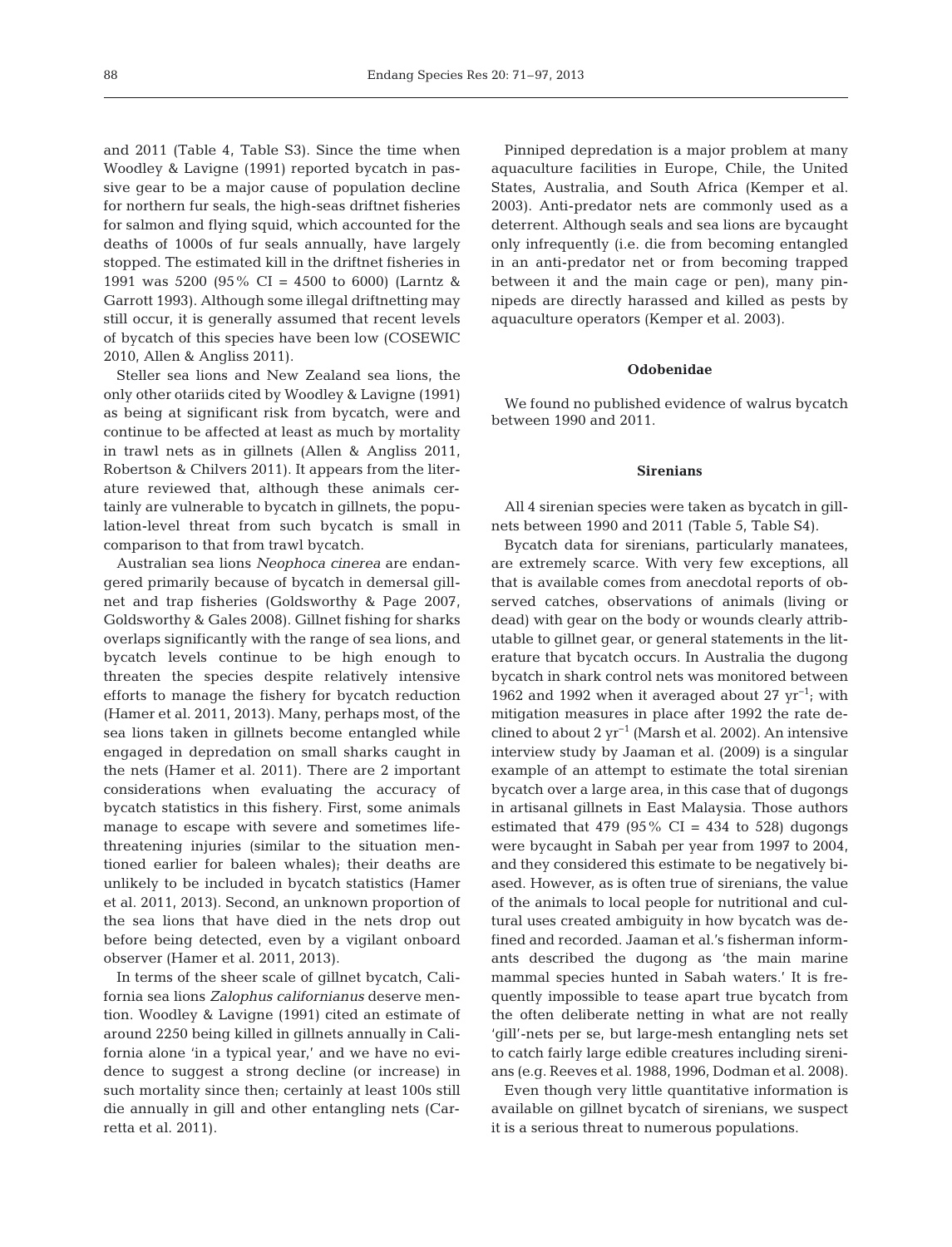| <b>Species</b>          | Location              |                 | 1990-2010<br>Count Estimate | <b>Years/Notes</b> | Sources                                                               |
|-------------------------|-----------------------|-----------------|-----------------------------|--------------------|-----------------------------------------------------------------------|
| <b>Trichechidae</b>     |                       |                 |                             |                    |                                                                       |
| Trichechus manatus      | Florida               | Some            |                             | 1990-2007          | 213                                                                   |
|                         | Caribbean Sea         | Some            |                             | Early 1990s        | 54, 72, 113, 319, 353, 361                                            |
|                         | <b>Brazil</b>         | 13 <sup>a</sup> |                             | 1987-2002          | 173, 410                                                              |
| Trichechus senegalensis | Guinea-Bissau         | $185^{\rm a}$   |                             | 1990-1998          | 484                                                                   |
| Trichechus inunguis     | Brazil                | 6 <sup>a</sup>  |                             | 1990-2002          | 413                                                                   |
|                         | Colombia              | $6^{\rm a}$     |                             | $2000 - 2005$      | 349                                                                   |
|                         | Orinoco River         | 39 <sup>a</sup> |                             | 1980-2004          | 127, 438                                                              |
| Dugongidae              |                       |                 |                             |                    |                                                                       |
| Dugong dugon            | United Arab Emirates  |                 | $15^{\rm b}$                | Early 1990s        | 61,62                                                                 |
|                         | East Africa           | $1 - 24b$       |                             | 1990-2004          | 18, 145, 155, 156, 170, 241, 292<br>293, 351, 365, 428, 432, 539, 557 |
|                         | Northern Indian Ocean | $1 - 20b$       |                             | 1990-2006          | $265 - 267$                                                           |
|                         | Thailand              | 40 <sup>a</sup> |                             | 1990-1995          | 6                                                                     |
|                         | Malaysia              | $4-$            | 493 <sup>b</sup>            | 1994-2004          | 273.351                                                               |
|                         | Australia             | $1 - 36b$       |                             | 1990-2010          | 27, 55, 91, 229, 231, 234, 235,<br>245, 335, 351                      |
| <b>Mustelidae</b>       |                       |                 |                             |                    |                                                                       |
| Enhydra lutris lutris   | Northwest Pacific     | 3 <sup>a</sup>  |                             | 1996-2001          | 252, 270, 301                                                         |
| Enhydra lutris kenyoni  | Northeast Pacific     | $1 - 12^b$      |                             | 1990-2007          | 37                                                                    |
| Enhydra lutris nereis   | Central California    | $1 -$           | 64 <sup>b</sup>             | 1990-2005          | 37, 206                                                               |
| Lontra felina           | Peru                  | $1 - 2^{b}$     |                             | 1991-2008          | 343                                                                   |

Table 5. As in Table 2 but for illustrative sirenian and mustelid bycatch. For all further details see Table 2 legend

### **Otters**

Both sea otters and marine otters were taken as bycatch in gillnets between 1990 and 2011 (Table 5, Table S4). A 1991 ban on gill and trammel net fishing in California waters shallower than 30 m substantially reduced the sea otter bycatch, from around 80 to 100 yr<sup>-1</sup> in the 1980s to <50 yr<sup>-1</sup> in the 1990s (Forney et al. 2001). By the early 2000s, the bycatch of sea otters in California was thought to be near zero (Forney et al. 2001). In Alaska, sea otters are at risk of entangling and drowning in salmon gillnets in a number of areas. For example, it was estimated that <10 died per year in the early 2000s in the salmon set net fishery at Kodiak Island (Allen & Angliss 2011).

# **DISCUSSION AND CONCLUSIONS**

#### **Methodological issues**

There has been a strong and persistent theme in the marine mammal bycatch literature over the past 20-plus years emphasizing the paramount importance of onboard observer programs to obtain credible estimates of bycatch levels and rates. For example, 'It is widely accepted that accurate estimation of bycatch rates in any fishery requires an independent observer scheme' (Read et al. 2006, p. 167). Artisanal fisheries present special challenges in this regard, in part because vessels often do not have space and other accommodation to carry more than the crew. In a number of areas, however, researchers have managed to place observers on at least a small sample of artisanal fishing boats to obtain index values for bycatch rates (Mangel et al. 2010, Bjørge et al. 2011, O. A. Amir & P. Berggren unpubl.). Such values, when used in combination with data on fishing effort, observations of landings, and information from interviews with fishermen, have greatly enhanced the accuracy of bycatch estimates for those fisheries.

As long as onboard observer programs (or alternatives such as having patrol vessels at sea to monitor net hauls or the use of video monitoring) re main exceptional rather than typical (which seems likely), the available estimates or indices of marine mammal bycatch for a great many of the world's artisanal fisheries will continue to come from other approaches, ranging from opportunistic observations at ports of landing, to studies of scarring and injuries on live or dead animals encountered at sea,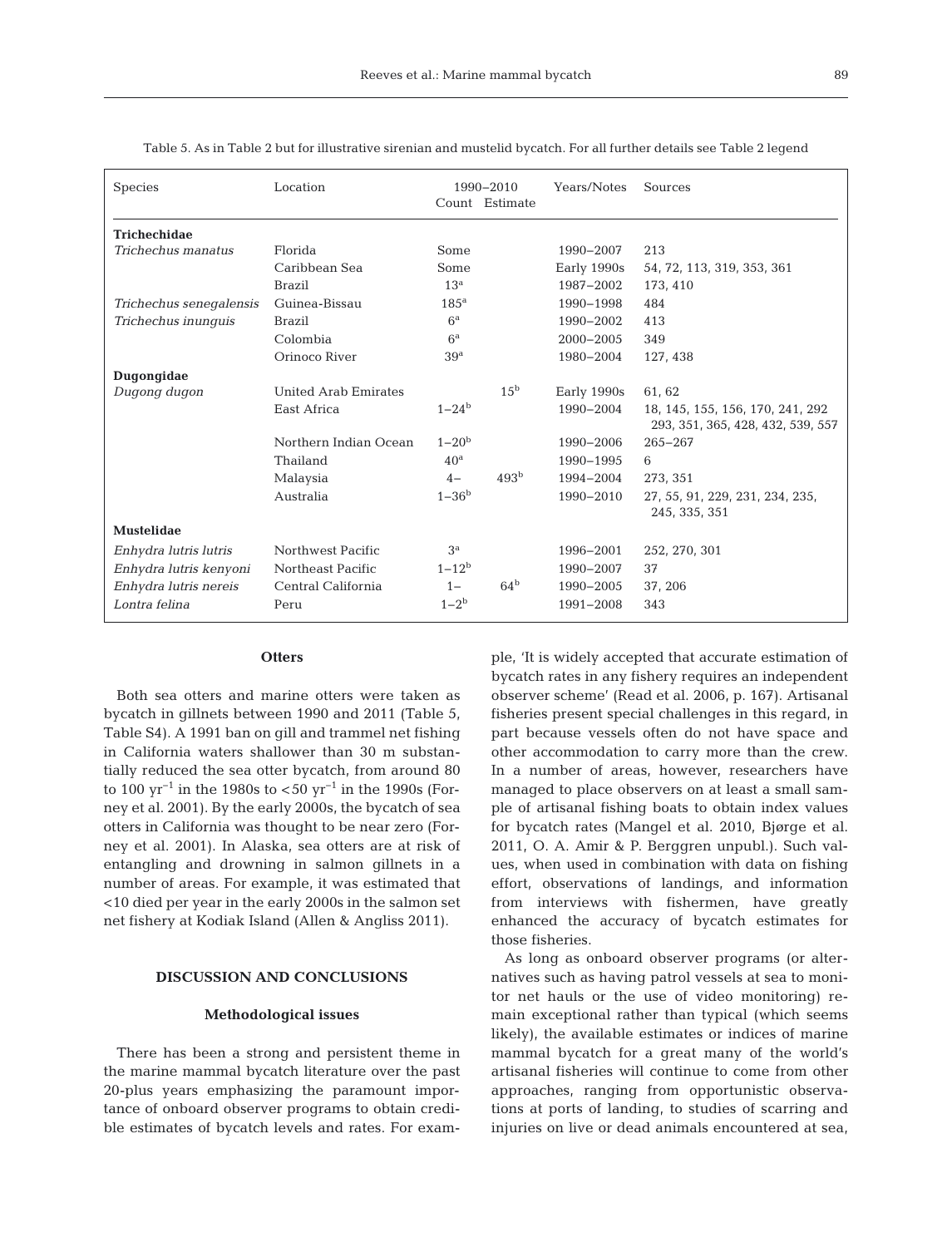to studies of strandings, and to formal fisherman interview programs.

It is often impossible to identify, quantify, and account for bias in data obtained from such approaches. For example, in a broad-scale interview study by Moore et al. (2010), the authors acknowledged that marine mammal and sea turtle bycatch was, on the one hand, likely under-reported in countries where it was illegal, but, on the other hand, possibly overreported (in other countries?) 'to impress interviewers, comply with perceived interviewer attitudes, or if they (the interviewed fishermen) perceive(d) opportunities to attract outside investment in their communities.'

Efforts to define, quantify, assess, and mitigate the bycatch threat are confounded by the fact that some of the mortality and serious injury in fishing gear is due to 'debris,' which includes derelict or discarded gear ('ghost fishing') (not to mention packing material and trash from fishing vessels and aquaculture facilities) (Laist 1997, Laist et al. 1999, Kemper et al. 2003, Page et al. 2004, Raum-Suryan et al. 2009). As observed by Laist (1996, p. 33):

Although ghost fishing and entanglement are not usually considered part of the bycatch issue, they catch many of the same species taken as bycatch. The only real difference is that one involves derelict fishing gear and the other involves active gear. In this sense, ghost fishing and entanglement are related parts of the same basic problem — namely, preventing extraneous mortality of marine life in fishing gear.

However, bycatch estimates generated from fishery observer data, logbook or recall (questionnaire) programs, market surveys, etc. are unlikely to reflect the debris component, whereas those generated from strandings might do so, at least to an extent. Moreover, in studies of 'entanglement rates' based on scars, wounds, or gear on the body, such as analyses of photographs of living whales at sea (Robbins 2009, Knowlton et al. in press), observations of pinnipeds on shore (Fowler 1987, Page et al. 2004, Raum-Suryan et al. 2009), and stranded carcasses (Pinedo & Polachek 1999), the distinction between in-use gear and discarded/lost gear is necessarily obscured.

A recent study in the Black Sea found a correlation between the quantity of marine debris (defined in terms of both number of items and estimated weight per kilometer of netting) and number of harbor porpoises brought to the surface in bottom-set gillnets targeting turbot *Psetta maxima maeotica* (Birkun & Krivokhizhin 2008). The authors proposed as a working hypothesis to explain this finding that as plastic debris accumulates on the sea bottom, it functions as an artificial substrate for benthic organisms, attracting concentrations of fish and crustaceans that in turn attract higher order predators including cetaceans. The ultimate effect of such a process on marine mammal populations would be difficult to gauge, as, on the one hand, it could enhance foraging success, but, on the other, bring greater risk of entanglement.

# **Patterns in availability of marine mammal bycatch data**

Much of what is known about marine mammal bycatch reflects the distribution and nature of research effort, including observer programs. That is, we learn about the occurrence of bycatch largely as a result of someone being present at the site to observe and report it. For information on scale and other details, we often must depend on someone (e.g. from a non-governmental organization or government agency) being present in the area with the necessary interest (or in the case of government agencies, the mandate) to pursue questions beyond the simple fact of occurrence.

It is difficult to see how this type of bias can be overcome other than by continuing to promote and support (financially and technically) projects or programs that get more people into the field, especially in areas of known spatial and temporal overlap between marine mammals and fisheries. The alternative is to develop or refine methods of projecting bycatch estimates for unsampled areas by applying bycatch rate estimates obtained in 'equivalent' areas to data on marine mammal occurrence and fishery effort in those unsampled areas, as pioneered by Read et al. (2006).

The bycatch literature suggests a frequent pattern of problem discovery, followed by intense investigation and building of awareness, followed by a dropping-off of interest or focus as either (1) funding stops, (2) the researcher's interest or ability to pursue the topic recedes (e.g. after his/her academic degree work has been completed), (3) other priorities emerge and overtake this one, or (4) authorities manage to rationalize or conceal the problem. For example, local and foreign scientists working in Sri Lanka in the early 1980s discovered from observations at fish landing sites and markets that large numbers of cetaceans were being caught 'incidentally' in local fisheries (Leatherwood & Reeves 1989). Estimates of the scale of this bycatch varied (Leatherwood 1994), but the 1990 IWC workshop concluded that >40 000 cetaceans may have been killed annually in Sri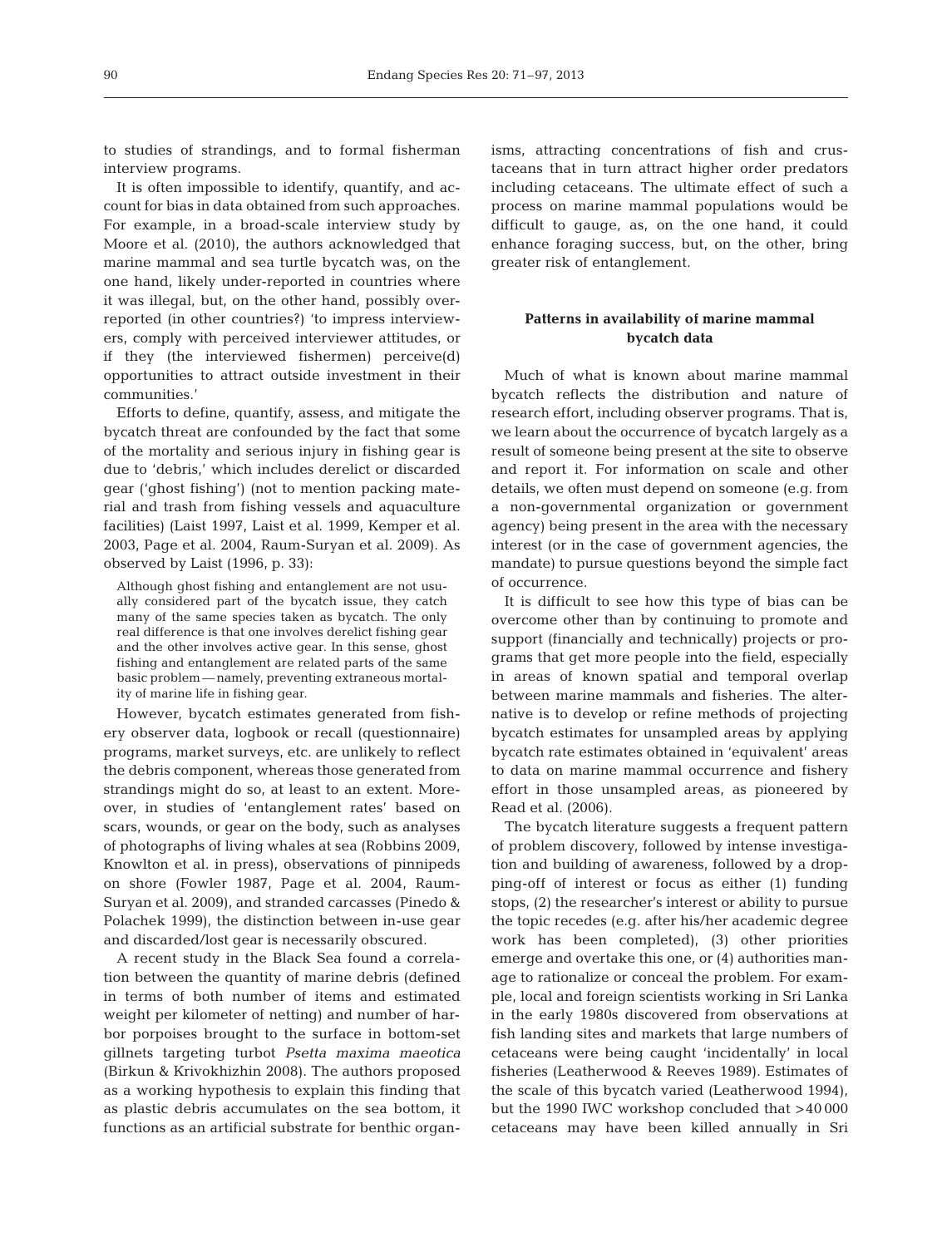91

Lankan artisanal gillnet fisheries at the time (IWC 1994, p. 15). Foreign scientists stopped visiting Sri Lanka after the 1980s, but a study in 1991/1992 by Sri Lankan scientists confirmed that at least 1000s of dolphins and small whales were still being landed and sold for human consumption each year (Dayaratne & Joseph 1993). Since the early 1990s, no new information has become available. When asked to help us identify sources of new information, one of the researchers involved in bycatch investigations in the 1980s replied that there had been no formal or consistent monitoring or targeted bycatch studies in Sri Lanka since the early 1990s, and that the few marine mammal researchers in the country were instead using the scarce available resources to study living animals at sea (Anouk Ilangakoon, pers. comm., 15 July 2011). She confirmed, however, from casual observations that the bycatch situation in Sri Lanka had not changed over the last 2 decades.

In fact, available information on the scale of gillnet fishing in Sri Lanka (possibly as many as 46 000 vessels, annual gillnet catches of about 153 000 t from 2006 to 2010; MRAG 2012) supports the inference of a continuing high level of cetacean bycatch there. Moreover, the estimated annual fish catch by the tuna gillnetting fleet from Iran is even higher than Sri Lanka's, and the annual catch levels by tuna gill-netting fleets from Indonesia, India, Pakistan, Oman, and Yemen are all >20 000 t (MRAG 2012). The bycatch of cetaceans in all of these Indian Ocean countries is unmonitored and likely high enough to merit conservation concern. It is clear that a major data gap exists in the northern Indian Ocean and that improved marine mammal bycatch reporting from gillnet fisheries in that region should be a global priority. The same can be said of the Pacific coasts of Mexico, Central America, and South America, as well as the east (Indian Ocean) and west (Atlantic) coasts of Africa.

The situation in Sri Lanka is complicated by the fact that cetaceans are widely valued there as food (Ilangakoon et al. 2000), which is also the case in Peru (Van Waerebeek & Reyes 1994a, Van Waerebeek et al. 1997), the Philippines (Dolar et al. 1994), Ghana (Van Waerebeek et al. 2009), and other areas. In Ecuador (and elsewhere), 'fishermen know that dolphin meat is excellent bait on their longlines and they are willing to pay a lot of money for bycatch' (Félix & Samaniego 1994). Such usage obscures the distinction between accidental and deliberate catches. Also, it can mean there is less incentive for consistent and reliable reporting when, as is often the case, the deliberate capture of cetaceans is illegal. The use of cetaceans as food appears to be increasing in some parts of the world (Robards & Reeves 2011), reminiscent of the 'bush meat' trade in Africa, and thus the concept of 'marine bush meat' has developed (Clapham & Van Waerebeek 2007).

Another pattern, much less frequent, is where, following initial problem discovery and definition, efforts to document bycatch continue for decades as successive researchers piece together funding from various sources (often both non-governmental and governmental) and manage to keep the bycatch issue from being suppressed or ignored. In Peru, for example, a team sponsored by the United Nations Environment Program provided initial quantitative documentation of the nature and scale of the cetacean bycatch problem in 1985 and 1986 (Read et al. 1988). Follow-up efforts by dedicated individuals and small groups of researchers have provided some level of monitoring, including studies explicitly intended to assess the effectiveness of legal measures taken by the Peruvian government to reduce cetacean mortality in fisheries in response to the revelations in the 1980s (Van Waerebeek & Reyes 1994b, Van Waerebeek et al. 2002, Mangel et al. 2010).

There are some examples, unfortunately rare, of a different pattern, in which problem discovery is followed by intense investigation and awareness building, followed by serious and sustained efforts to address and solve the problem, accompanied by ongoing monitoring to assess effectiveness. This pattern can be said to apply to parts of western Europe (e.g. through working groups of ICES, the International Council for Exploration of the Sea, and the 2 cetacean-oriented agreements under CMS, the Convention on Migratory Species), Australia (Goldsworthy & Page 2007, Goldsworthy et al. 2007, Hamer et al. 2011, 2013), and New Zealand (Dawson & Slooten 1993, Slooten & Dawson 2010, Gormley et al. 2012), as well as the United States (Carretta et al. 2008, Carretta & Barlow 2011, Orphanides & Palka 2013, this Theme Section, Read 2013, this Theme Section). However, even in those regions, it is a challenge to maintain monitoring and mitigation efforts in view of the costs and the need to reinforce the idea that gillnet bycatch is a credible and ongoing threat to many marine mammal populations.

In the absence of legal and governance regimes that require and enable regular monitoring, bycatch documentation in much of the world is likely to remain patchy, far from complete, and largely idiosyncratic. Given the prohibitively high cost of onboard observer programs, or even of programs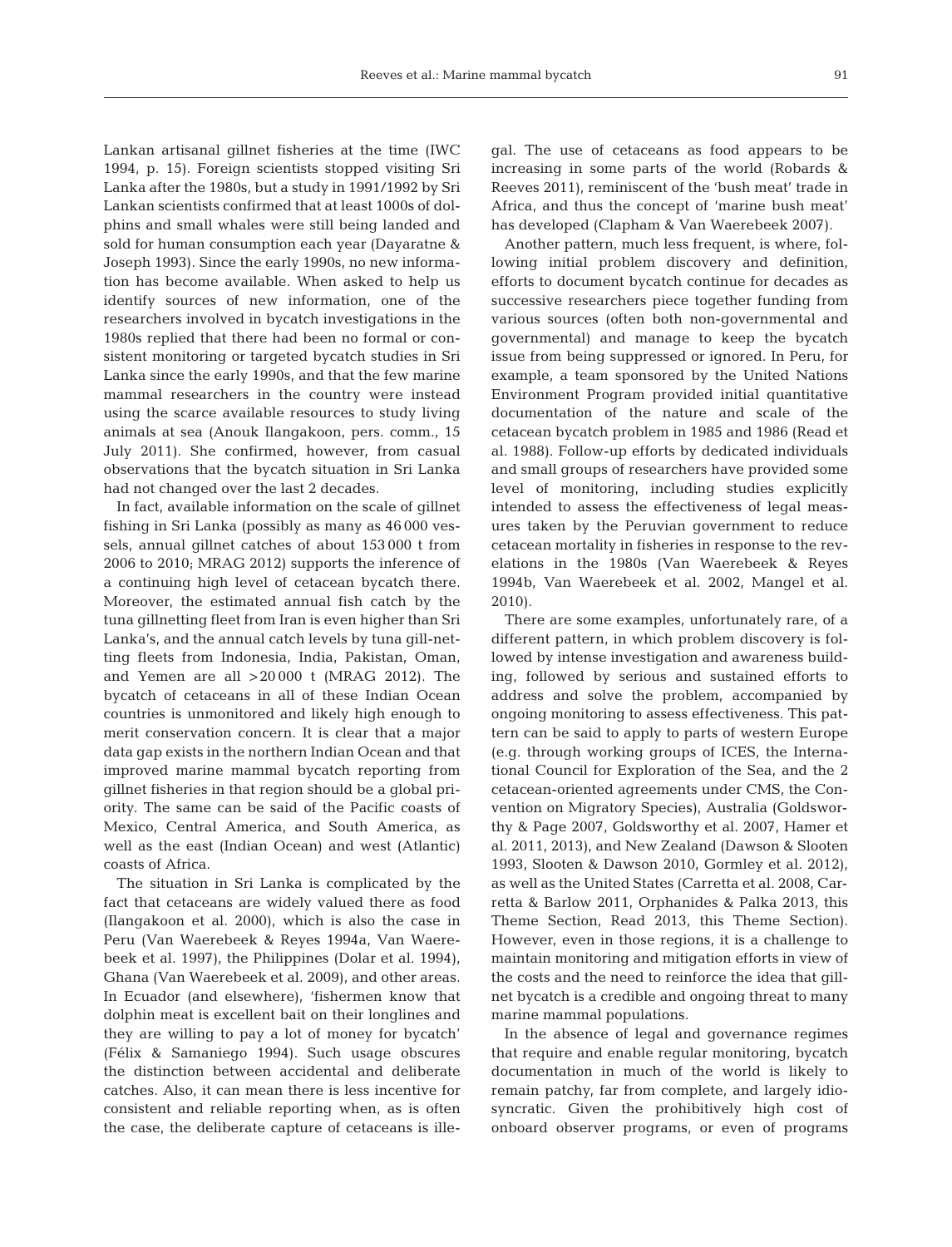such as those in Peru and Norway where index values have been obtained for fleet-wide extrapolations, there is need for much wider application of a relatively low-cost, rapid approach to bycatch assessment such as that taken by Moore et al. (2010).

# **Bycatch as a continuing (increasing?) threat to marine mammal species and populations**

Assessing the seriousness of gillnet bycatch as a threat to marine mammal diversity and abundance is a complex task. It depends, at least in part, on how diversity and abundance are defined. A number of recent studies have explored ways of determining biodiversity conservation priorities on the basis of phylogenetic distinctiveness (e.g. Isaac et al. 2007, Pyenson 2009, May-Collado & Agnarsson 2011). These help to underscore not only the relative evolutionary significance of the extinction of the baiji, but also the urgency of conserving certain other species with long, diverse lineages and few or no extant sister taxa, such as the obligate freshwater dolphins of the South Asian subcontinent (*Platanista*) and South America (*Inia*), the franciscana, the Mediterranean monk seal, and the finless porpoises (*Neophocaena*), all of which, as shown in the present study, are threatened in all or parts of their range by gillnet bycatch.

Another factor that complicates efforts to assess the seriousness of gillnet bycatch as a threat to species and populations is the array of biases in documentation and reporting. As mentioned earlier, many species, but particularly freshwater, estuarine, and coastal marine species that co-occur with large artisanal gillnetting fleets in developing countries, are clearly vulnerable to unsustainable bycatch, yet in most instances quantitative data on the scale of mortality, as well as on the marine mammal populations, are fragmentary and far from complete. The paucity of data is due not only to the lack of institutional and legal commitments, but also to problems of personal security for researchers, the non-availability of infrastructure for mounting observational studies, and the chronic inadequacy of funding. Such obstacles create or add to the risk that some, probably many, serious situations will continue to be under-appreciated or missed altogether.

Finally, knowing the level or rate of bycatch alone is insufficient for assessing the scale and immediacy of the threat. Proper assessment requires, at a minimum, an understanding of population structure and a credible estimate of current population size. In addition, it is important to know something about the population's range, individual movement patterns, source−sink dynamics, and relative vulnerability of different sex or age classes. Such data requirements are rarely met, even in highly developed countries with strong legal and institutional foundations (Taylor et al. 2007).

A trend that is often overlooked is the proliferation of aquaculture operations for finfish (especially salmon), mollusks, seaweed, and other species. Since 1990, annual production of salmonid farms has increased from 299 000 to 1 900 000 t (FAO 2012), and accompanying this expansion has been an increase in conflicts with marine mammals, especially pinnipeds. In some aquaculture operations, bycatch of marine mammals in anti-predator nets occurs at least occasionally, although direct killing and exclusion from preferred habitat may represent more serious problems for the marine mammal populations (Kemper et al. 2003).

Perhaps the most important finding of this study is that, some 20-plus years after the landmark IWC workshop (Perrin et al. 1994), the threat of bycatch in passive fishing gear is far from resolved and is likely growing rather than receding. The remarkable shortage of rigorous, comprehensive bycatch accounting (e.g. long time series of annual estimates by species, stock, area, or fishery) was an unexpected and disappointing finding. There is a danger that other ongoing or looming threats, including bycatch in other types of fishing gear (e.g. trawls, purse seines, longlines), as well as habitat deterioration, vessel strikes, novel disease outbreaks, ingestion of plastic debris, overfishing of prey species, and the intractable effects of global climate change, will be allowed to overshadow the nagging, persistent threat of marine mammal bycatch in passive fishing gear, particularly for already threatened coastal species and small populations.

*Acknowledgements*. This work was undertaken to provide background for a workshop on bycatch mitigation in October 2012, organized by the Consortium for Wildlife Bycatch Reduction under NOAA Grant No. NA09NMF4520413. Additional support was received from the Lenfest Ocean Program through a grant to the New England Aquarium. Also, it should go without saying that we benefited from the generous advice and input from the many colleagues who responded to our requests for references, clarifications, corrections, and, in some cases, data. We specifically thank Bob Brownell, Per Berggren, and an anonymous reviewer for their helpful comments on the manuscript. We are also indebted to Bill Perrin for many things, including help with references for this paper and his decades-long leadership in bringing global attention to the bycatch issue.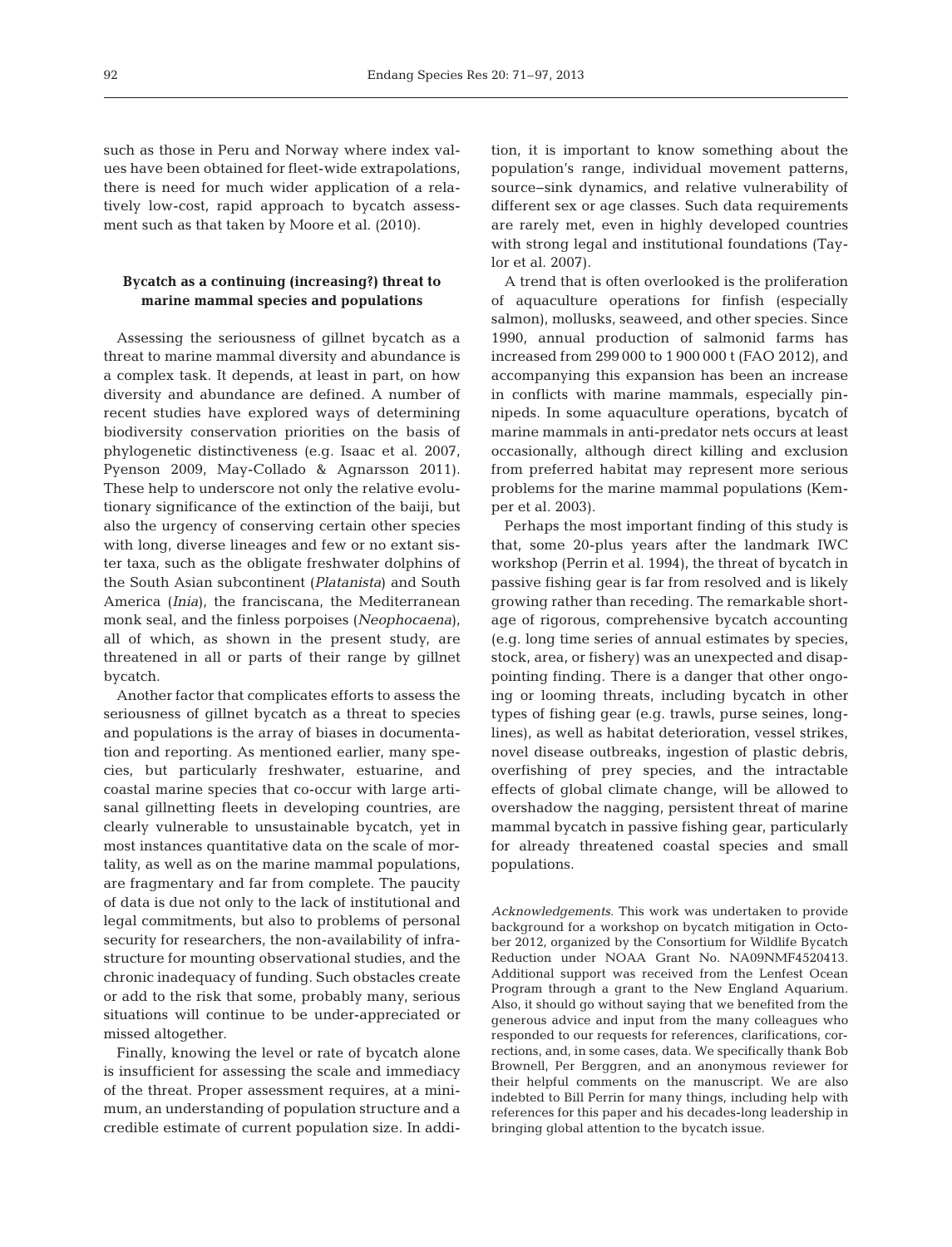#### LITERATURE CITED

- Aguilar A, Gaspari S (2012) *Stenella coeruleoalba* (Mediterranean subpopulation). In:IUCN 2012. IUCN Red List of Threatened Species, Version 2012.1. IUCN, Gland. Available atwww.iucnredlist.org (accessed 14 October 2012)
- Aguilar A, Lowry L (2008) Monachus monachus. In: IUCN 2011. IUCN Red List of Threatened Species, Version 2011.2 IUCN, Gland. Available at www.iucnredlist.org (accessed 24 April 2012)
- Allen BM, Angliss RP (2011) Alaska marine mammal stock assessments, 2010. NOAA Tech Memo NMFS-AFSC 223: 1–292
- Amir OA, Berggren P, Jiddawi NS (2012) Recent records of marine mammals in Tanzanian waters. J Cetacean Res Manag 12:249-253
- Andersen MS, Forney KA, Cole TVN, Eagle T and others (2008) Differentiating serious and non-serious injury of marine mammals: report of the Serious Injury Technical Workshop. US Dept Commerce, NOAA Tech Memo NMFS-OPR 39:1-94
- ▶ Baker CS, Cooke JG, Lavery S, Dalebout ML and others (2007) Estimating the number of whales entering trade using DNA profiling and capture-recapture analysis of market products. Mol Ecol 16: 2617−2626
- Baldwin RM, Collins M, Van Waerebeek K, Minton G (2004) ➤ The Indo-Pacific humpback dolphin of the Arabian region:a status review. Aquat Mamm 30: 111−124
	- Benjamins S, Lawson J, Stenson G (2007) Recent harbor porpoise bycatch in gillnet fisheries in Newfoundland and Labrador, Canada. J Cetacean Res Manag 9: 189−199
	- Best PB (2007) Whales and dolphins of the southern African subregion. Cambridge University Press, Cambridge
	- Best PB, Peddemors VM, Cockcroft VG, Rice N (2001) Mortalities of right whales and related anthropogenic factors in South African waters, 1963−1998. J Cetacean Res Manag 2(Spec Issue): 161−169
	- Birkun AA Jr, Frantzis A (2008) *Phocoena phocoena* ssp. relicta. In: IUCN 2011. IUCN Red List of Threatened Species, Version 2011.2. IUCN, Gland. Available at www.iucnredlist.org (accessed 7 April 2012)
	- Birkun AA Jr, Krivokhizhin S (2008) Involvement of Black Sea artisanal fisheries in anti-bycatch and anti-marine litter activities. Report to the Permanent Secretariat of the Commission on the Protection of the Black Sea against Pollution and Permanent Secretariat of the Agreement on the Conservation of Cetaceans of the Black Sea, Mediterranean Sea and contiguous Atlantic Area. Black Sea Council Marine Mammals, Simferopol
	- Bjørge A, Godøy H, Skern-Mauritzen M (2011) Estimated bycatch of harbour porpoise *Phocoena phocoena* in two coastal gillnet fisheries in Norway. Document SC/63/ SM18. Available from Secretariat, International Whaling Commission, Cambridge
	- Bravo C, Pérez MJ, Barría P, Bustos G and others (2010) Implementación de acciones para la conservación del delfín chileno, *Cephalorhynchus eutropia*, en la zona de Constitución, region del Maule, Chile. In: Félix F (ed) Esfuerzos para mitigar el impacto de actividades pesqueras en cetáceos en los países del Pacífico Sudeste. Comisión Permanente del Pacífico Sur, Guayaquil, p 3−10
	- Buckland S, Cattanach K, Hobbs R (1993) Abundance estimates of Pacific white-sided dolphin, northern right

whale dolphin, Dall's porpoise and northern fur seal in the North Pacific, 1987−1990. Bulletin INPFC 53: 387−407

- ► Carretta JV, Barlow J (2011) Long-term effectiveness, failure rates, and ''dinner bell' properties of acoustic pingers in a gillnet fishery. Mar Technol Soc J 45(5): 7−19
	- Carretta JV, Barlow J, Enriquez L (2008) Acoustic pingers eliminate beaked whale bycatch in a gillnet fishery. Mar Mamm Sci 24:956-961
	- Carretta JV, Forney KA, Oleson E, Martien K and others (2011) U.S. Pacific marine mammal stock assessments: 2010. NOAA Tech Memo NMFS-SWFSC 476: 1–352
- ► Clapham P, Van Waerebeek K (2007) Bushmeat and bycatch: the sum of the parts. Mol Ecol 16:2607-2609
	- Cockcroft VG (1990) Dolphin catches in the Natal shark nets, 1980 to 1988. S Afr J Wildl Res 20:44-51
- Cockcroft VG, Ross GJB, Peddemors VM (1991) Distribution ➤ and status of bottlenose dolphin *Tursiops truncatus* on the south coast of Natal, South Africa. S Afr J Mar Sci 11: 203−209
	- Cockcroft VG, Ross GJB, Peddemors VM, Borchers DL (1992) Estimates of abundance and undercounting of bottlenose dolphins off northern Natal, South Africa. S Afr J Wildl Res 22: 102−109
	- Committee on Taxonomy (2012) List of marine mammal species and subspecies. Society for Marine Mammalogy, Hartford, ME. Available at www.marinemammalscience. org (accessed 7 August 2012)
	- COSEWIC (Committee on the Status of Endangered Wildlife in Canada) (2010) COSEWIC assessment and status report on the northern fur seal *Callorhinus ursinus* in Canada. COSEWIC, Ottawa
- Crespo EA, Pedraza SN, Grandi MF, Dans SL, Garaffo GV ➤ (2010) Abundance and distribution of endangered franciscana dolphins in Argentine waters and conservation implication. Mar Mamm Sci 26: 17−35
	- D'Agrosa C, Vidal O, Graham WC (1995) Mortality of the vaquita (*Phocoena sinus*) in gillnet fisheries during 1993−94. Rep Int Whal Comm Spec Issue 16:283−291
- D'Agrosa C, Lennert-Cody CE, Vidal O (2000) Vaquita ➤ bycatch in Mexico's artisanal gillnet fisheries: driving a small population to extinction. Conserv Biol 14: 1110−1119
- ► Dawson SM, Slooten E (1993) Conservation of Hector's dolphins: the case and process which led to establishment of the Banks Peninsula Marine Mammal Sanctuary. Aquat Conserv 3: 207−221
	- Dawson SM, Slooten E (2005) Management of gillnet bycatch of cetaceans in New Zealand. J Cetacean Res Manag 7:59-64
	- Dayaratne P, Joseph L (1993) A study on dolphin catches in Sri Lanka. BOBP/REP/56, Bay of Bengal Programme, Madras
	- Desportes G, Bjørge A, Rosing-Asvid A, Waring GT (eds) (2010) Harbour seals in the North Atlantic and the Baltic. Scientific Publication 8, North Atlantic Marine Mammal Commission, Tromsø
	- DFO (Department of Fisheries and Oceans) (2011) Updated status of northwest Atlantic harp seals (*Pagophilus groenlandicus*). DFO, Canadian Science Advisory Secretariat, Science Advisory Report 2011/050, Ottawa
	- Dmitrieva L, Kondakov A, Oleynikov E, Kydyrmanov A and others (2011) By-catch in illegal fisheries is a major source of mortality for Caspian seals. In: Proc 19th Bienn Conf Biol Mar Mammals. Society for Marine Mammalogy, Tampa, FL, p 80 (abstract)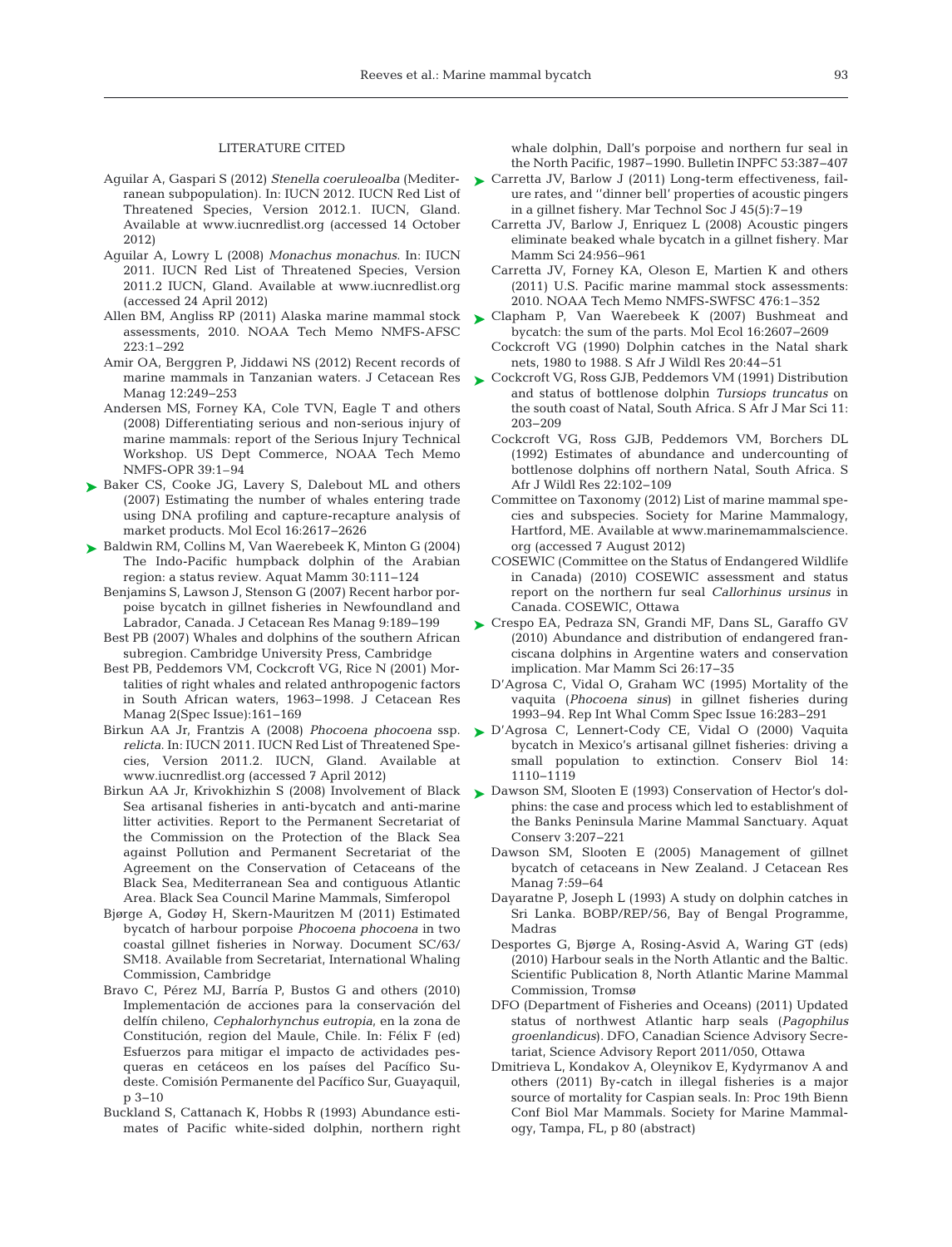- Dodman T, Diop NMD, Khady S (eds) (2008) Conservation strategy for the West African manatee. United Nations Environment Programme, Nairobi, and Wetlands International Africa, Dakar
- Dolar MLL, Leatherwood SJ, Wood CJ, Alava MNR, Hill CL, Aragones LV (1994) Directed fisheries for cetaceans in the Philippines. Rep Int Whal Comm 44: 439−449
- Dungan SZ, Riehl KN, Wee A, Wang JY (2011) A review of the impacts of anthropogenic activities on the critically endangered eastern Taiwan Strait Indo-Pacific humpback dolphins (*Sousa chinensis*). J Mar Anim Ecol 4:3-9
- ► Engelhaupt D, Hoelzel AR, Nicholson C, Frantzis A and others (2009) Female philopatry in coastal basins and male dispersion across the North Atlantic in a highly mobile marine species, the sperm whale (*Physeter macrocephalus*). Mol Ecol 18: 4193−4205
	- FAO (Food and Agriculture Organization) (2012) The state of world fisheries and aquaculture 2012. UN FAO, Rome
	- Félix F, Samaniego J (1994) Incidental catches of small cetaceans in the artisanal fisheries of Ecuador. Rep Int Whal Comm Spec Issue 15: 475−480
	- Félix F, Samaniego J, Haase B (2007) Interacciones de cetáceos con la pesquería artesanal pelágica en Ecuador. In:Félix F (ed) Memorias del taller de trabajo sobre el impacto de las actividades antropogénicas en mamíferos marinos en el Pacífico Sudeste, Bogotá, Colombia. CPPS/ PNUMA, Guayaquil, p 50−54
	- Félix F, Muñoz M, Falconí J, Botero N, Haase B (2011) Entanglement of humpback whales in artisanal fishing gear in Ecuador. J Cetacean Res Manag 3(Spec Issue): 285−290
- Fernández-Contreras M, Cardona L, Lockyer C, Aguilar A ➤ (2010) Incidental by-catch of short beaked common dolphins (*Delphinus delphis*) in the pair trawler fishery off north-western Spain. ICES J Mar Sci 67: 1732−1738
	- Flórez-González L, Capella J (2010) Interacción pesquería− cetáceos: captura incidental en el Pacífico sur de Colombia. In:Félix F (ed) Esfuerzos para mitigar el impacto de actividades pesqueras en cetáceos en los países del Pacífico Sudeste. Comisión Permanente del Pacífico Sur, Guayaquil, p 11−17
	- Forney KA, Benson SR, Cameron GA (2001) Central Cali fornia gillnet effort and bycatch of sensitive species, 1990−98. In:Melvin EF, Parrish JK (eds) Proc Symp Seabird Bycatch: trends, roadblocks, and solutions. AK-SG-01-01, University Alaska Sea Grant, Fairbanks, AK, p 141−160
- ► Fowler CW (1987) Marine debris and northern fur seals: a case study. Mar Pollut Bull 18:326-335
- ▶ Frantzis A (1998) Does acoustic testing strand whales? Nature 392:29
	- Goldsworthy S, Gales N (2008) *Neophoca cinerea*. In: IUCN 2011. IUCN Red List of Threatened Species, Version 2011.2 Available at www.iucnredlist.org (accessed 25 April 2012)
- ► Goldsworthy SD, Page B (2007) A risk-assessment approach to evaluating the significance of seal bycatch in two Australian fisheries. Biol Conserv 139: 269−285
	- Goldsworthy SD, Hamer D, Page B (2007) Assessment of the implications of interactions between furseals and sea lions and the southern rock lobster and gillnet sector of the southern and eastern scale fish and shark fishery (SESSF) in south Australia. Final Report to the Fisheries Research and Development Corporation FRDC Project No. 2005/077, South Australian Research and Development Institute, Urrbrae, SA
- Goodall RNP, Schiavini ACM, Fermini C (1994) Net fisheries and net mortality of small cetaceans off Tierra del Fuego, Argentina. Rep Int Whal Comm Spec Issue 15: 295−304
- ► Gormley AM, Slooten E, Dawson SM, Barker RJ, Rayment W, du Fresne S, Bräger S (2012) First evidence that marine protected areas can work for marine mammals. J Appl Ecol 49:474-480
	- Güçlüsoy H (2008) Interaction between monk seals, *Mo nachus monachus* (Hermann, 1779), and artisanal fisheries in the Foça Pilot Monk Seal Conservation Area, Turkey. Zool Middle East 43: 13−20
- ► Hall MA (1996) On by-catches. Rev Fish Biol Fish 6:319–352
- ► Hamer DJ, Ward TM, Shaughnessy PD, Clark SR (2011) Assessing the effectiveness of the Great Australian Bight Marine Park in protecting the endangered Australian sea lion *Neophoca cinerea* from bycatch mortality in shark gillnets. Endang Species Res 14: 203−216
	- Hamer DJ, Goldsworthy SD, Costa DP, Fowler SL, Page B, Sumner MD (2013) The endangered Australian sea lion extensively overlaps with and regularly becomes bycatch in demersal shark gill-nets in South Australia. Biol Conserv 157:386-400
- ▶ Harkonen T, Harding KC, Wilson S, Baimukanov M, Dmitrieva L, Svensson CJ, Goodman SJ (2012) Collapse of a marine mammal species driven by human impacts. PLoS ONE 7:e43130
	- Heyning JE, Lewis TD (1990) Entanglements of baleen whales in fishing gear off southern California. Rep Int Whal Comm 40:427-431
- ▶ Hofman RJ (1995) The changing focus of marine mammal conservation. Trends Ecol Evol 10: 462−465
	- Ilangakoon AD, Ratnasooriya WD, Miththapala S (2000) Species diversity, seasonal variation and capture method of small cetaceans on the west coast of Sri Lanka. Vidyodaya J Sci 9:37-51
	- Iñíguez MA, Hevia M, Gasparow C, Tomsin AL, Secchi ER (2003) Preliminary estimate of incidental mortality of Commerson's dolphins (*Cephalorhynchus commersonii*) in an artisanal fishery in La Angelina Beach and Ria Gallegos, Santa Cruz, Argentina. Lat Am J Aquat Mamm 2: 87−89
	- International Whaling Commission (1994) Report of the workshop on mortality of cetaceans in passive fishing nets and traps. Rep Int Whal Commn 15(Spec Issue): 6−71
	- International Whaling Commission (2000) Report of the subcommittee on small cetaceans. J Cetacean Res Manag (Suppl 2): 235−263
- ► Isaac NJB, Turvey ST, Collen B, Waterman C, Baillie JEM (2007) Mammals on the EDGE: conservation priorities based on threat and phylogeny. PLoS ONE 2:e296
- ► Jaaman SA, Lah-Anyi YU, Pierce GJ (2009) The magnitude and sustainability of marine mammal by-catch in fisheries in East Malaysia. J Mar Biol Assoc UK 89:907-920
- Jaramillo-Legorreta A, Rojas-Bracho L, Brownell RL Jr, ➤ Read AJ, Reeves RR, Ralls K, Taylor BL (2007) Saving the vaquita: immediate action, not more data. Conserv Biol 21: 1653−1655
- ▶ Jefferson TA (ed) (2004) Special issue: biology and conservation of humpback dolphins (*Sousa* spp.). Aquat Mamm 30: 1−206
- ▶ Johnson A, Salvador G, Kenney J, Robbins J, Kraus S, Landry S, Clapham P (2005) Fishing gear involved in entanglements of right and humpback whales. Mar Mamm Sci 21:635-645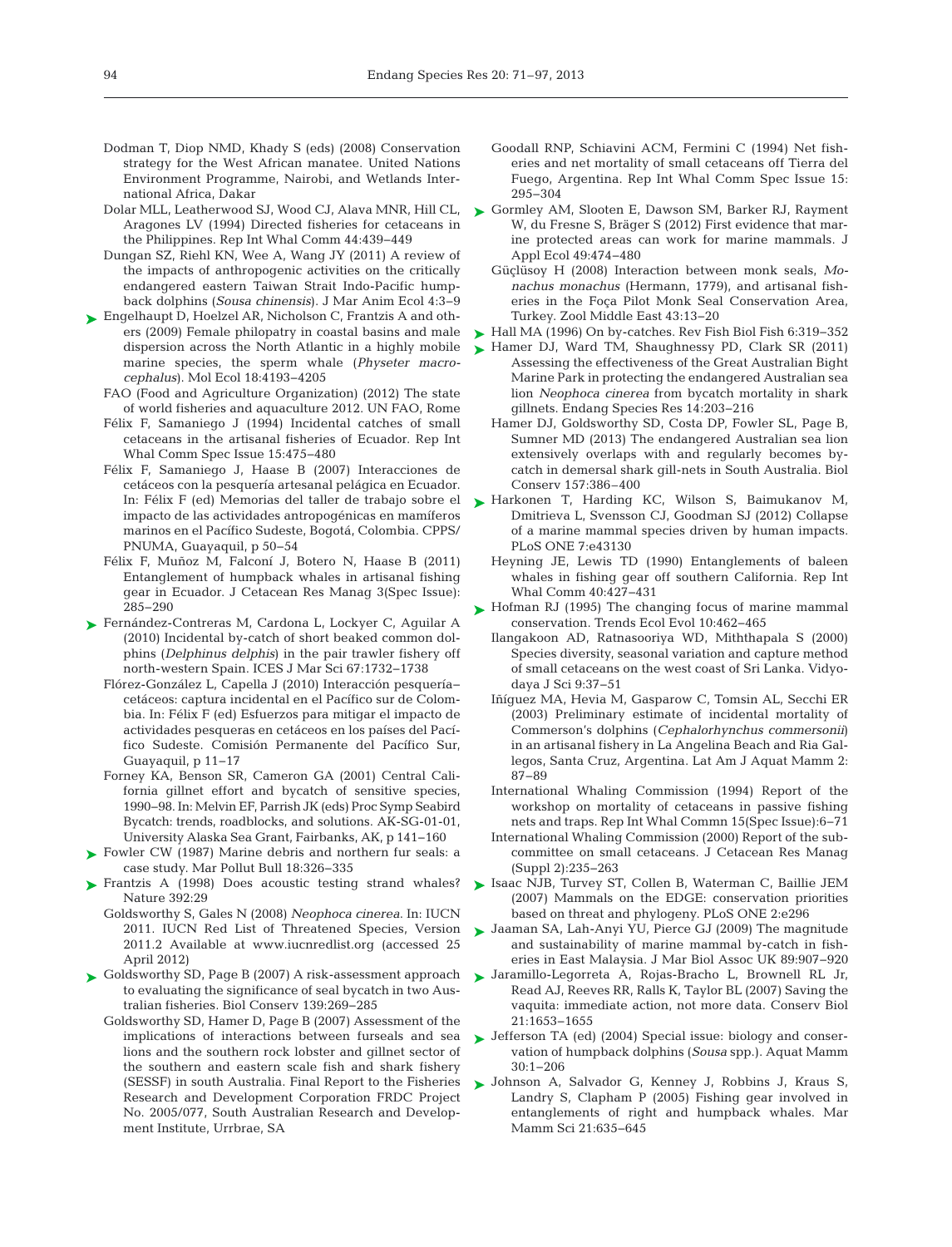- Karamanlidis AA, Androukaki E, Adamantopoulou S, ➤ Chatzispyrou A and others (2008) Assessing accidental entanglement as a threat to the Mediterranean monk seal *Monachus monachus.* Endang Species Res 5: 205−213
	- Kemper CM, Pemberton D, Cawthorn M, Heinrich S and others (2003) Aquaculture and marine mammals: coexistence or conflict? In:Gales N, Hindell M, Kirkwood R (eds) Marine mammals: fisheries, tourism, and management issues. CSIRO, Collingwood, p 208−225
	- Knowlton AR, Kraus SD (2001) Mortality and serious injury of northern right whales (*Eubalaena glacialis*) in the western North Atlantic Ocean. J Cetacean Res Manag 2(Spec Issue): 193−208
	- Knowlton A, Cooper L, Hamilton P, Marx M, Pettis H, Kraus S (2008) Analysis of scarring on North Atlantic right whales (*Eubalaena glacialis*). Monitoring rates of entanglement interaction 1980−2004. Contract EA133F-03-SE-0323, final report, National Marine Fisheries Service, Silver Spring, MD
	- Knowlton AR, Hamilton PK, Marx MK, Pettis HM, Kraus SD (2012) Monitoring North Atlantic right whale *Eubalaena glacialis* entanglement rates: a 30 yr retrospective. Mar Ecol Prog Ser 466:295-302
- ► Kovacs KM, Aguilar A, Aurioles D, Burkanov V and others (2012) Global threats to pinnipeds. Mar Mamm Sci 28: 414−436
	- Laist DW (1996) Marine debris entanglement and ghost fishing: a cryptic and significant type of bycatch? In: Solving bycatch: considerations for today and tomorrow. Proceedings of the solving bycatch workshop. Alaska Sea Grant College Prog Rep No. 96–03, University of Alaska Fairbanks, p 33−39
	- Laist DW (1997) Impacts of marine debris: entanglement of marine life in marine debris including a comprehensive list of species with entanglement and ingestion records In:Coe IM, Rogers DB (eds) Marine debris: sources, impacts, and solutions. Springer, New York, NY, p 99−140
	- Laist DW, Coe JM, O'Hara KJ (1999) Marine debris pollution. In:Twiss JR Jr, Reeves RR (eds) Conservation and management of marine mammals. Smithsonian Institution, Washington, DC, p 342−366
	- Larntz K, Garrott R (1993) Analysis of 1991 bycatch of selected mammal species in the North Pacific neon squid driftnet fishery. Final contract report prepared for the National Marine Fisheries Service
	- Leatherwood S (1994) Re-estimation of incidental cetacean catches in Sri Lanka. Rep Int Whal Comm Spec Issue 15: 64−65
	- Leatherwood S, Reeves RR (1989) Marine mammal conservation and research in Sri Lanka 1985−1986. Marine Mammal Technical Report 1, United Nations Environment Program, Nairobi
	- Lesage V, Keays J, Turgeon S, Hurtubise S (2006) Bycatch of harbour porpoise (*Phocoena phocoena*) in the gillnet fisheries of the estuary and Gulf of St. Lawrence, 2000−02. J Cetacean Res Manag 8:67-78
- ▶ MacMillan DC, Han J (2011) Cetacean by-catch in the Korean peninsula—by chance or by design? Hum Ecol 39: 757−768
- ► Mangel JC, Alfaro-Shigueto J, Van Waerebeek K, Cáceres C, Bearhop S, Witt MJ, Godley BJ (2010) Small cetacean captures in Peruvian artisanal fisheries: high despite protective legislation. Biol Conserv 143: 136−143
- Marsh H., Penrose H, Eros C, Hugues J (2002) Dugong status reports and action plans for countries and territories. UNEP/DEWA/RS.02-1, Early Warning and Assessment Report Series, United Nations Environment Programme, Nairobi
- May-Collado LJ, Agnarsson I (2011) Phylogenetic analysis of conservation priorities for aquatic mammals and their terrestrial relatives, with a comparison of methods. PLoS One 6:e22562
- Meÿer MA, Best PB, Anderson-Reade MD, Cliff G, Dudley ➤ SFJ, Kirkman SP (2011) Trends and interventions in large whale entanglement along the South African coast. Afr J Mar Sci 33: 429−439
	- Minton G, Collins T, Findlay K, Ersts P, Rosenbaum H, Berggren P, Baldwin R (2011) Seasonal distribution, abundance, habitat use and population identity of humpback whales in Oman. J Cetacean Res Manag 3(Spec Issue): 185−198
- ▶ Mitchell E (ed) (1975) Review of biology and fisheries for smaller cetaceans. J Fish Res Board Can 32: 887−983
- ► Moore JE, Cox TM, Lewison RL, Read AJ and others (2010) An interview-based approach to assess marine mammal and sea turtle captures in artisanal fisheries. Biol Conserv 143:795-805
	- MRAG (2012) A review of bycatch in the Indian Ocean gillnet tuna fleet focussing on India and Sri Lanka. ISSF Tech Rep 2012-05, International Seafood Sustainability Foundation, Washington, DC. http://iss-foundation.org/ wp-content/uploads/downloads/2012/05/ISSF-2012-05-IO-Gillnet-Bycatch. pdf
	- NAMMCO (North Atlantic Marine Mammal Commission) (2000) Report of the NAMMCO Scientific Committee working group on the population status of beluga and narwhal in the North Atlantic. North Atlantic Marine Mammal Commission Annual Report 1999:153-188
	- NAMMCO (North Atlantic Marine Mammal Commission) (2007) NAMMCO scientific committee working group on harbour seals. In:Annual Report 2006, Vol II. NAMMCO Scientific Committee, National Progress Report. North Atlantic Marine Mammal Commission, Tromsø, p 358−408
	- Northridge SP (1996) A review of marine mammal bycatch observer schemes with recommendations for best practice. Report 219, Joint Nature Conservation Committee, Aberdeen
	- Northridge SP, Hofman RJ (1999) Marine mammal in teractions with fisheries. In:Twiss JR Jr, Reeves RR (eds) Conservation and management of marine mammals. Smithsonian Institution Press, Washington, DC, p 99–199
	- Notarbartolo di Sciara G, Frantzis A, Bearzi G, Reeves RR (2006) Sperm whale (*Physeter macrocephalus*) Mediterranean subpopulation. In: Reeves RR, Notarbartolo di Sciara G (eds) The status and distribution of cetaceans in the Black Sea and Mediterranean Sea. IUCN Centre for Mediterranean Cooperation, Malaga, p 48−56
	- Ólafsdóttir D (2009) Report on monitoring of marine mammal bycatch in Icelandic fisheries, statistics for 2009 and review of previous information. Document NAMMCO 6/SC17/16, North Atlantic Marine Mammal Commission, Tromsø
	- Orphanides CD, Palka DL (2013) US Northwestern Atlantic gillnet harbor porpoise take reduction plan: trends in bycatch, compliance, and enforcement. Endang Species Res (in press)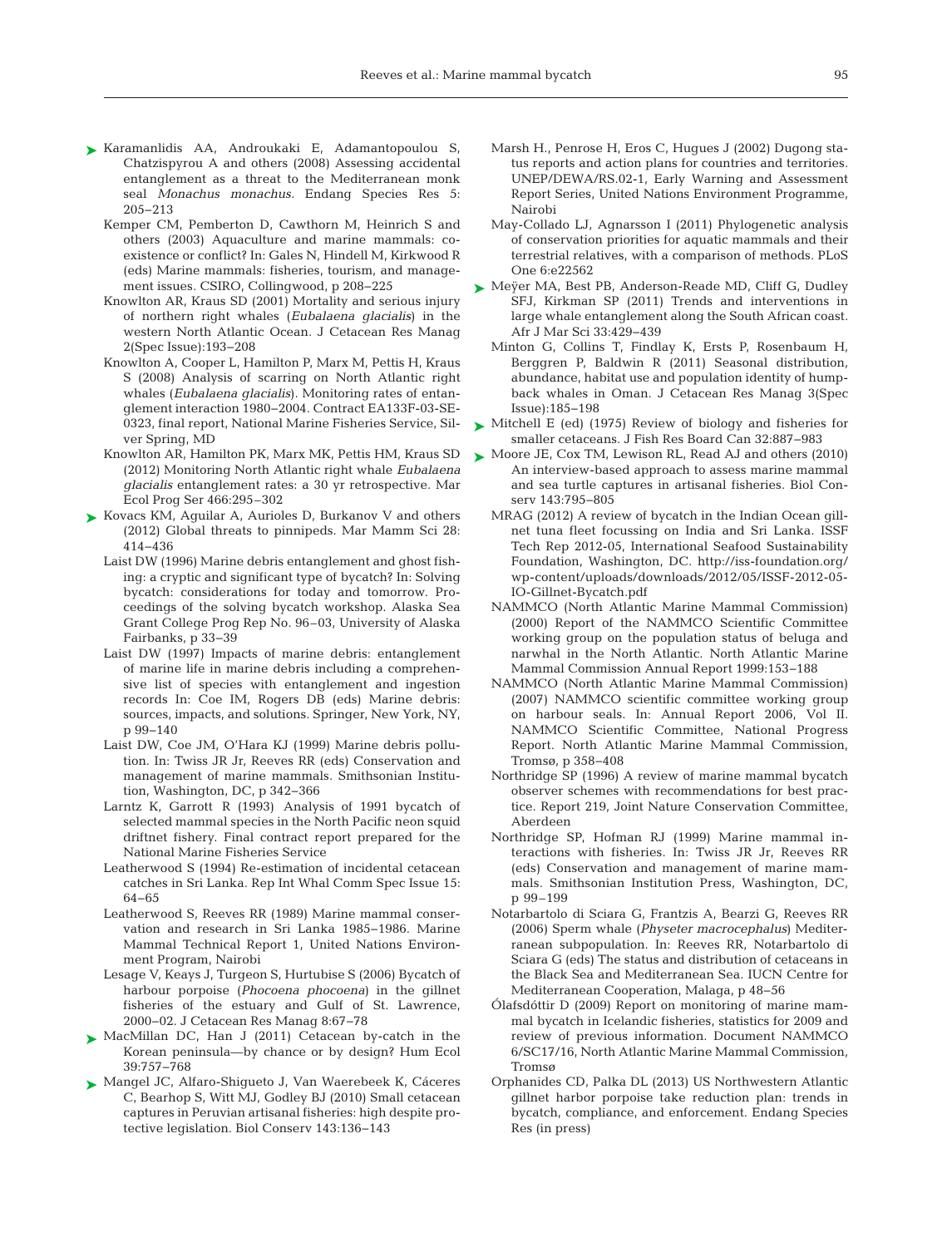- Ott PH, Secchi ER, Moreno IB, Danilewicz D and others (2002) Report of the working group on fishery interactions. Latin Am J Aquat Mamm 1:55-64
- ► Page B, McKenzie J, McIntosh R, Baylis A and others (2004) Entanglement of Australian sea lions and New Zealand fur seals in lost fishing gear and other marine debris before and after government and industry attempts to reduce the problem. Mar Pollut Bull 49:33-42
	- Peddemors VM (1998) Delphinids of southern Africa: a review of their distribution, status and life history. J Cetacean Res Manag 1: 157−165
	- Peddemors VM, Cockcroft VG, Best PB (1997) Exploitation of small cetaceans off South Africa:1978−1996. Unpublished report. Document SC/49/SM34. Available from Secretariat, International Whaling Commission, Cambridge
	- Perrin WF, Donovan GP, Barlow J (eds) (1994) Gillnets and cetaceans: incorporating the proceedings of the symposium and workshop on the mortality of cetaceans in passive fishing nets and traps. Rep Int Whal Comm Spec Issue 15: 1–629
	- Perrin WF, Reeves RR, Dolar MLL, Jefferson TA, Marsh H, Wang JY, Estacion J (eds) (2005) Report of the second workshop on the biology and conservation of small cetaceans and dugongs of South-East Asia. Convention on Migratory Species Tech Ser Publication 9, UNEP/CMS Secretariat, Bonn, p 1−161
	- Pinedo MC, Polachek T (1999) Trends in franciscana (*Pontoporia blainvillei*) stranding rates in Rio Grande do Sul, southern Brazil (1979−1998). J Cetacean Res Manag 1: 179−189
- ► Pyenson ND (2009) Requiem for *Lipotes*: an evolutionary perspective on marine mammal extinction. Mar Mamm Sci 25: 714−724
- Raum-Suryan KL, Jemison LA, Pitcher KW (2009) Entangle-➤ debris: identifying causes and finding solutions. Mar Pollut Bull 58: 1487−1495
- Razafindrakoto Y, Andrianarivelo N, Rosenbaum HC (2004) ➤ Sightings, catches, and other records of Indo-Pacific humpback dolphins in the coastal waters of Madagascar. Aquat Mamm 30: 103−110
	- Read AJ (2005) Bycatch and depredation In: Reynolds III JE, Perrin WF, Reeves RR, Montgomery S, Ragen TJ (eds) Marine mammal research: conservation beyond crisis. Johns Hopkins University Press, Baltimore, MD, p 5−17
- ▶ Read AJ (2008) The looming crisis: interactions between marine mammals and fisheries. J Mammal 89:541-548
	- Read AJ (2013) Development of conservation strategies used to mitigate the by-catch of harbour porpoises in the Gulf of Maine. Endang Species Res (in press)
- ▶ Read AJ, Van Waerebeek K, Reyes JC, McKinnon JS, Lehman LC (1988) The exploitation of small cetaceans in coastal Peru. Biol Conserv 46: 53−70
- ▶ Read AJ, Drinker P, Northridge S (2006) Bycatch of marine mammals in U.S. and global fisheries. Conserv Biol 20: 163−169
	- Reeves R, Wang JY (2011) *Neophocaena phocaenoides*. In: IUCN 2012. IUCN Red List of Threatened Species, Version 2012.1. IUCN, Gland. Available at www.iucnred list.org (accessed 14 October 2012)
- ► Reeves RR, Tuboku-Metzger D, Kapindi RA (1988) Distribution and exploitation of manatees in Sierra Leone. Oryx 22: 75−84
- Reeves RR, Leatherwood S, Jefferson TA, Curry BE, Henningsen T (1996) Amazonian manatees, *Trichechus inunguis*, in Peru:distribution, exploitation, and conservation status. Interciencia 21: 246−254
- Reeves RR, Wang JY, Leatherwood S (1997) The finless porpoise, *Neophocaena phocaenoides* (G. Cuvier, 1829): a summary of current knowledge and recommendations for conservation action. Asian Mar Biol 14: 111−143
- Reeves RR, Jefferson TA, Karczmarski L, Laidre K and others (2008a) *Orcaella brevirostris*. In: IUCN 2011. IUCN Red List of Threatened Species, Version 2011.2. IUCN, Gland. Available atwww.iucnredlist.org (accessed 7 April 2012)
- Reeves RR, Jefferson TA, Karczmarski L, Laidre K and others (2008b) *Orcaella heinsohni*. In: IUCN 2012. IUCN Red List of Threatened Species, Version 2012.1. IUCN, Gland. Available at www.iucnredlist.org (accessed 7 August 2012)
- Reeves RR, Crespo EA, Dans S, Jefferson TA and others (2008c) *Cephalorhynchus eutropia*. In:IUCN 2011. IUCN Red List of Threatened Species, Version 2011.2. IUCN, Gland. Available atwww.iucnredlist.org (accessed 8 April 2012)
- Reeves RR, Crespo EA, Dans S, Jefferson TA and others (2008d) *Cephalorhynchus commersonii*. In:IUCN 2011. IUCN Red List of Threatened Species, Version 2011.2. IUCN, Gland. Available at www.iucnredlist.org (accessed 8 April 2012)
- Reilly SB, Bannister JL, Best PB, Brown M and others (2008) *Balaenoptera acutorostrata*. In:IUCN 2012. IUCN Red List of Threatened Species, Version 2012.1. Available at www.iucnredlist.org (accessed 14 July 2012)
- Reyes JC, Oporto JA (1994) Gillnet fisheries and cetaceans in the southeast Pacific. Rep Int Whal Comm Spec Issue 15: 467−474
- ment of Steller sea lions (*Eumetopias jubatus*) in marine ▶ Robards MD, Reeves RR (2011) The global extent and character of marine mammal consumption by humans, 1970−2009. Biol Conserv 144: 2770−2786
	- Robbins J (2009) Scar-based inference into Gulf of Maine humpback whale entanglement:2003−2006. Order Number EA 133F04SE0998. Final report to Northeast Fisheries Science Center, National Marine Fisheries Service, Woods Hole, MA
	- ▶ Robertson BC, Chilvers BL (2011) The population decline of the New Zealand sea lion *Phocarctos hookeri*:a review of possible causes. Mammal Rev 41:253-275
	- ► Rogan E, Mackey M (2007) Megafauna bycatch in drift nets for albacore tuna (*Thunnus alalunga*) in the NE Atlantic. Fish Res 86:6-14
	- ▶ Rojas-Bracho L, Reeves RR, Jaramillo-Legorreta A (2006) Conservation of the vaquita *Phocoena sinus.* Mammal Rev 36: 179−216
	- ► Ross GJB, Cockcroft VG, Melton DA, Butterworth DS (1989) Population estimates for bottlenose dolphins *Tursiops truncatus* in Natal and Transkei waters. S Afr J Mar Sci 8: 119−129
	- ▶ Scheidat M, Gilles A, Kock KH, Siebert U (2008) Harbour porpoise *Phocoena phocoena* abundance in the southwestern Baltic Sea. Endang Species Res 5:215-223
		- Secchi ER, Zerbini AN, Bassoi M, Dalla Rosa L, Möller LM, Rocha-Campos C (1997) Mortality of franciscanas, *Pontoporia blainvillei*, in coastal gillnets in southern Brazil: 1994−1995. Rep Int Whal Comm 47:653-658
		- Secchi ER, Ott PH, Crespo EA, Kinas PG, Pedraza SN, Bordino P (2001) A first estimate of franciscana (*Pontoporia*